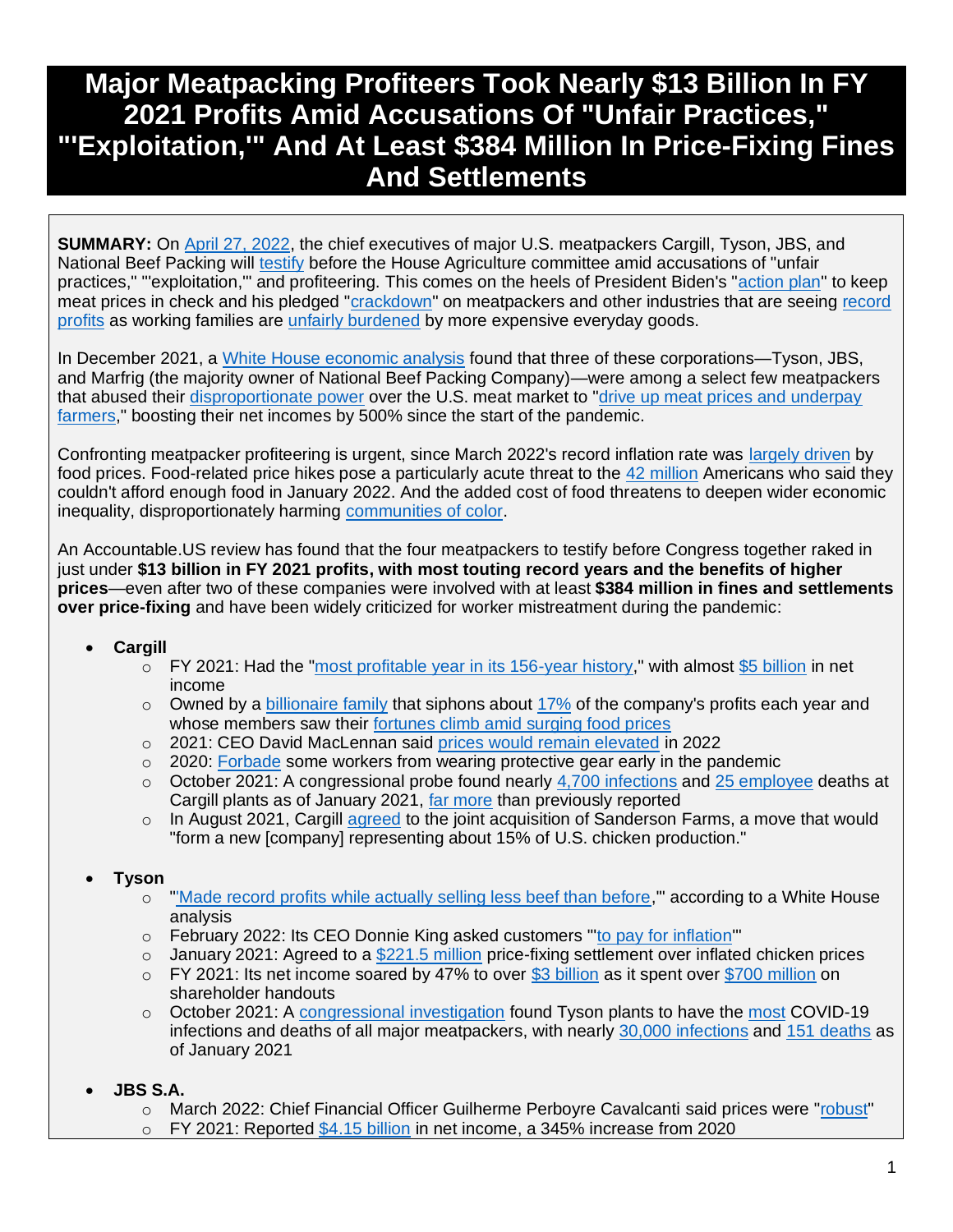- o Q4 2021: Credited [17.3% higher prices](https://api.mziq.com/mzfilemanager/v2/d/043a77e1-0127-4502-bc5b-21427b991b22/4f1cea70-d5e9-eca1-679b-37825880fb73?origin=1) for higher net revenue, despite seeing [volume decrease](https://api.mziq.com/mzfilemanager/v2/d/043a77e1-0127-4502-bc5b-21427b991b22/4f1cea70-d5e9-eca1-679b-37825880fb73?origin=1)  [by 6%](https://api.mziq.com/mzfilemanager/v2/d/043a77e1-0127-4502-bc5b-21427b991b22/4f1cea70-d5e9-eca1-679b-37825880fb73?origin=1)
- $\circ$  February 2022: Agreed to a [\\$52.5 million](https://www.reuters.com/legal/litigation/jbs-reaches-icebreaker-settlement-beef-price-fixing-claims-2022-02-02/) U.S. beef price-fixing settlement
- $\circ$  2020: [Subsidiary](https://jbsfoodsgroup.com/businesses/pilgrims) Pilgrim's Pride agreed to pay a [\\$110 million](https://ir.pilgrims.com/news-releases/news-release-details/pilgrims-announces-agreement-doj-antitrust-division) Justice Department fine over allegedly rigging chicken contracts
- o 2020-2021: Several former [top executives](https://www.justice.gov/opa/pr/senior-executives-major-chicken-producers-indicted-antitrust-charges) and [employees](https://www.justice.gov/opa/pr/four-executives-and-company-charged-price-fixing-ongoing-investigation-broiler-chicken) from its Pilgrim's Pride subsidiary were federally indicted for price-fixing conspiracy and antitrust charges
- o 2020: Faced a variety of [worker](https://apnews.com/article/south-dakota-donald-trump-us-news-ap-top-news-virus-outbreak-67cb4bad7ffe500beabdf8e7e7efea5d) [complaints](https://www.greeleytribune.com/news/local/jbs-employees-families-allege-lax-reaction-to-covid-19-at-greeley-plant-company-disputes-claims/) [about](https://www.whsv.com/content/news/Pilgrims-workers-protest-outside-facility-for-health-and-safety-569351581.html) COVID-19 safety
- **National Beef Packing Company**
	- o FY 2021: Parent company Marfrig touted ["its best results ever,](https://api.mziq.com/mzfilemanager/v2/d/b8180300-b881-4e6c-b970-12ad72a86ec8/62b7ca02-b975-d879-97bd-4a51cf345f8e?origin=1)" with North America operations setting ["a series of new profitability records"](https://api.mziq.com/mzfilemanager/v2/d/b8180300-b881-4e6c-b970-12ad72a86ec8/62b7ca02-b975-d879-97bd-4a51cf345f8e?origin=1)
	- $\circ$  FY 2021: Marfrig reported about [\\$853 million\\*](https://api.mziq.com/mzfilemanager/v2/d/b8180300-b881-4e6c-b970-12ad72a86ec8/62b7ca02-b975-d879-97bd-4a51cf345f8e?origin=1) in net income and expanded its dividend plan to about [\\$426 million,](https://api.mziq.com/mzfilemanager/v2/d/b8180300-b881-4e6c-b970-12ad72a86ec8/62b7ca02-b975-d879-97bd-4a51cf345f8e?origin=1)\* representing about [58%](https://api.mziq.com/mzfilemanager/v2/d/b8180300-b881-4e6c-b970-12ad72a86ec8/62b7ca02-b975-d879-97bd-4a51cf345f8e?origin=1) of its FY 2021 profit
	- $\circ$  October 2021: A congressional investigation found that [100%](https://www.reuters.com/business/nearly-90-big-us-meat-plants-had-covid-19-cases-pandemics-first-year-data-2022-01-14/) of National Beef Packing Company plants had COVID-19 infections, with nearly [2,500 infections](https://coronavirus.house.gov/sites/democrats.coronavirus.house.gov/files/2021.10.27%20Meatpacking%20Report.Final_.pdf) and [6 deaths](https://coronavirus.house.gov/sites/democrats.coronavirus.house.gov/files/2021.10.27%20Meatpacking%20Report.Final_.pdf) as of January 2021[, far more](https://www.reuters.com/world/us/coronavirus-infections-us-meat-plants-far-higher-than-previous-estimates-house-2021-10-27/) than previously reported

*\*Note: Some financial figures have been converted from their originally-reported currencies to \$USD; please see full research for details*

# **Table Of Contents**

**April 27, 2022: Chief Executives For Cargill, Tyson, JBS And National Beef Packing Company Will Testify Before Congress Amid Accusations Of "Unfair Practices," "'Exploitation,'" And Profiteering.**

**April 27, 2022: Amid Accusations Of "Unfair Practices," "'Exploitation,'" And Profiteering, The Chief Executives Of The Four Big U.S. Meatpackers Cargill, Tyson, JBS, And National Beef Packing Company Will Testify Before Congress About Their Practices.**

**April 27, 2022: The Chief Executives Of U.S. Meatpackers Cargill, Tyson, JBS, And National Beef Packing Company Will Testify In A House Agriculture Committee Hearing About "Alleged Unfair Practices In Cattle Markets" And Other Issues.** "The chief executives of U.S. meatpackers Cargill, Tyson Foods, JBS and National Beef Packing have agreed to testify at a Congressional hearing discussing cattle markets and price increases for consumers, House Agriculture Committee Chairman David Scott said on Wednesday." [Reuters, [04/13/22\]](https://www.reuters.com/world/us/ceos-four-large-us-meatpackers-testify-congressional-hearing-2022-04-13/)

• **The Hearing, Titled "An Examination of Price Discrepancies, Transparency, and Alleged Unfair Practices in Cattle Markets," Will Be Held On April 27, 2022.** [House Agriculture Committee, accessed [04/21/22\]](https://agriculture.house.gov/calendar/eventsingle.aspx?EventID=2481)

**House Agriculture Chairman David Scott (D-GA) Said The Hearing Will Help To "**'**Get The Full Picture Of Why Prices Have Gone Up For Consumers And Down For Ranchers.'"** "'It is very important, very vital, and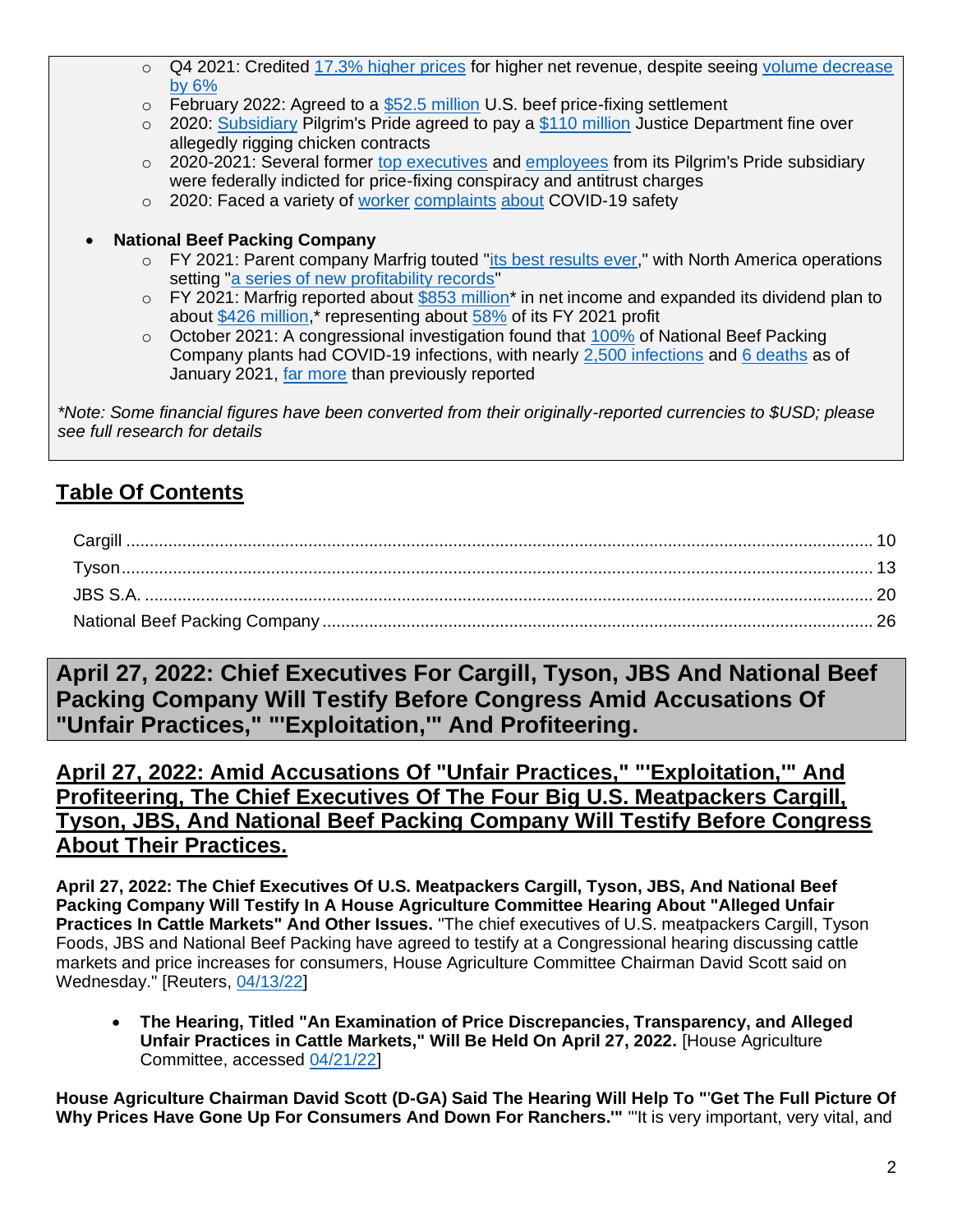very urgent that we hear the perspectives from the CEOs at these companies and get the full picture of why prices have gone up for consumers and down for ranchers,' Scott said in a statement." [Reuters, [04/13/22\]](https://www.reuters.com/world/us/ceos-four-large-us-meatpackers-testify-congressional-hearing-2022-04-13/)

**The Meatpacking Companies' Increased Profits And Prices Has Drawn Scrutiny From Lawmakers And The Biden Administration Has "Criticized A Lack Of Competition In The Sector."** "Increased prices and profits for meatpacking companies have threatened to amplify Washington's scrutiny of the U.S. meatpacking industry, as the Biden administration has criticized a lack of competition in the sector." [Reuters, [04/13/22\]](https://www.reuters.com/world/us/ceos-four-large-us-meatpackers-testify-congressional-hearing-2022-04-13/)

**January 2022: President Biden Announced A Plan To Increase Competition And Stop "'Exploitation'" In The Meatpacking Industry "Amid Concerns That A Small Group Of Meat Packers Was Capable Of Dictating Beef, Pork And Poultry Prices, Adding To Inflation Pressures."** "U.S. President Joe Biden announced a plan in January for new rules to bolster competition and stop 'exploitation' in the sector amid concerns that a small group of meat packers was capable of dictating beef, pork and poultry prices, adding to inflation pressures caused by rising labor and transportation costs and by COVID 19-related supply constraints." [Reuters, [04/13/22\]](https://www.reuters.com/world/us/ceos-four-large-us-meatpackers-testify-congressional-hearing-2022-04-13/)

**December 2021: A White House Analysis Found That Three Of The Companies To Appear In The Hearing—Tyson, JBS, And National Beef Packing Company's Majority Owner Marfrig—Were Among Four Packers That Abused Their "Market Power" To "Drive Up Meat Prices And Underpay Farmers," Boosting Their Net Incomes By 500% Since The Start Of The Pandemic While Fueling Rising Food-At-Home Costs.**

**December 2021: A White House Analysis Found That Four Of The Biggest Meatpackers—Including Hearing Witnesses Tyson, JBS, And National Beef Packing Company Majority Owner Marfrig—Used Their "Market Power" To "Drive Up Meat Prices And Underpay Farmers," Tripling Their Own Profit Margins Since The Beginning Of The Pandemic.** "Four of the biggest meat-processing companies, using their market power in the highly consolidated U.S. market to drive up meat prices and underpay farmers, have tripled their own net profit margins since the pandemic started, White House economics advisers said." [Reuters, [12/10/21\]](https://www.reuters.com/business/meat-packers-profit-margins-jumped-300-during-pandemic-white-house-economics-2021-12-10/)

• **The White House Analysis Looked At Tyson Foods,, JBS SA, Seaboard Corp., And Marfrig Global Foods—Which "Owns Most Of National Beef Packing Company."** "Officials studied earnings statements from Tyson Foods Inc (TSN.N), the chicken producer and biggest U.S. meat company by sales; Brazil-based JBS SA (JBSS3.SA), the world's biggest meatpacker; Brazilian beef producer Marfrig Global Foods SA (MRFG3.SA) which owns most of National Beef Packing Company (NBEEF.UL); and Seaboard Corp RIC (SEB.A)." [Reuters, [12/10/21\]](https://www.reuters.com/business/meat-packers-profit-margins-jumped-300-during-pandemic-white-house-economics-2021-12-10/)

**The Four Meatpackers "Control 55%-85% Of The Market" And Have Claimed That Their Rising Prices Were Caused By Labor And Supply Chain Issues.** "Financial statements of the meat-processing companies - which control 55%-85% of the market for beef, poultry and pork - contradict claims that rising meat prices were caused by higher labor or transportation costs, advisers led by National Economic Council Director Brian Deese wrote in an analysis published on the White House website Friday." [Reuters, [12/10/21\]](https://www.reuters.com/business/meat-packers-profit-margins-jumped-300-during-pandemic-white-house-economics-2021-12-10/)

**The White House Analysis Found That The Meatpackers' Rising Profit Margins Contradicted Their Claims That They Were "Just Passing Along Higher Labor And Supply Costs."** "Profit margins - the spread companies are making over and above their costs - have increased significantly too, belying the argument that companies are just passing along higher labor and supply costs, the analysis said, with gross margins up 50% and net margins up over 300%. 'If rising input costs were driving rising meat prices, those profit margins would be roughly flat, because higher prices would be offset by the higher costs,' the analysis said." [Reuters, [12/10/21\]](https://www.reuters.com/business/meat-packers-profit-margins-jumped-300-during-pandemic-white-house-economics-2021-12-10/)

**The White House Analysis Found A 120% Increase In Meatpackers' Gross Profits, A "500% Increase In Net Income," And \$1 Billion In New Dividends And Stock Buybacks—In Addition To The Over \$3 Billion They Gave To Shareholders Since The Beginning Of The Pandemic.** "Those statements showed a 120%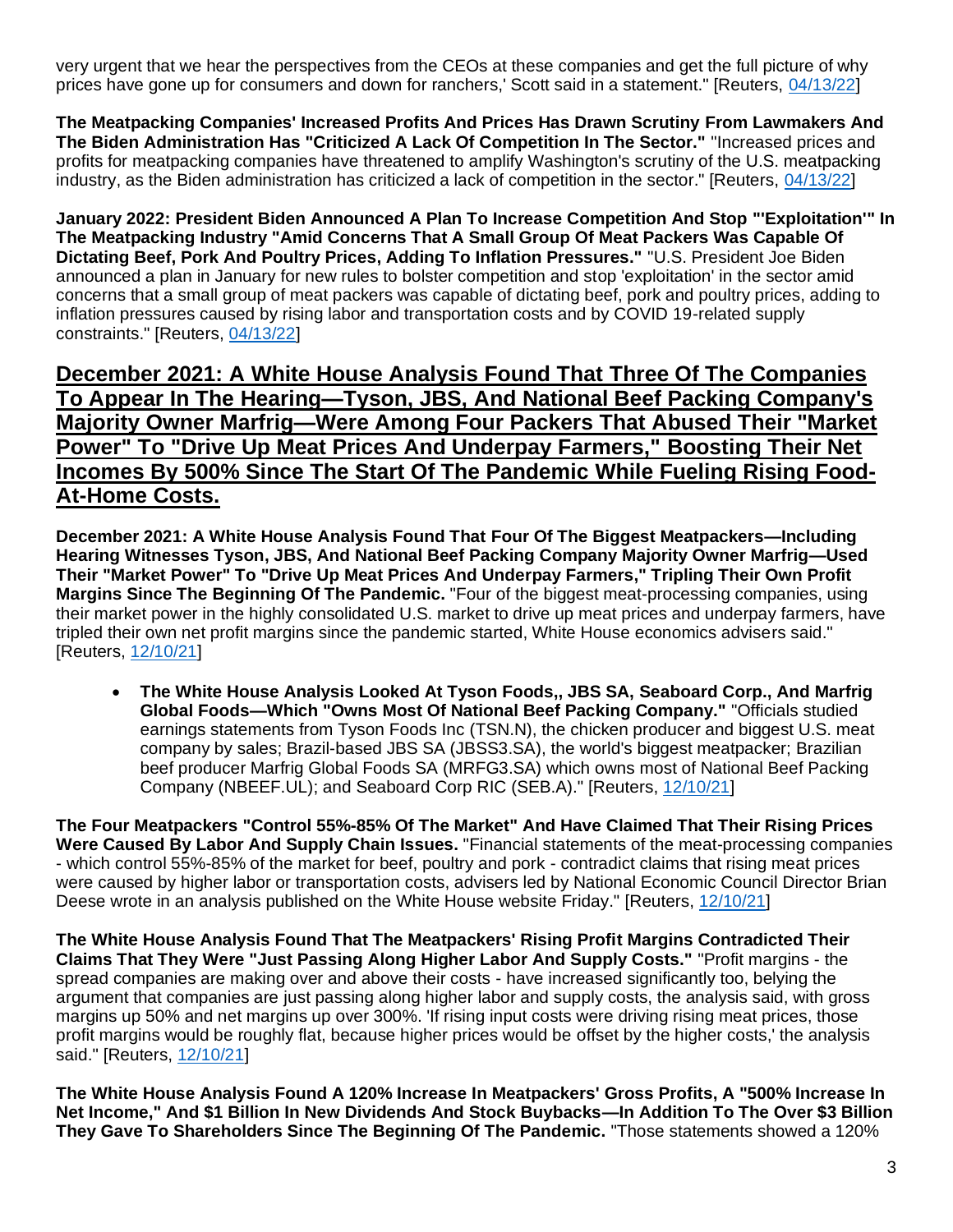collective jump in their gross profits since the pandemic and a 500% increase in net income, the analysis shows. These companies recently announced \$1 billion in new dividends and stock buybacks, on top of the more than \$3 billion they paid to shareholders since the pandemic began." [Reuters, [12/10/21\]](https://www.reuters.com/business/meat-packers-profit-margins-jumped-300-during-pandemic-white-house-economics-2021-12-10/)

**Rising Meat Prices Were Behind 25% Of The Rise In Food-At-Home Prices In November 2021, "A Big Driver" Of Inflation.** "Increases in meat prices accounted for 25% of the rise in consumer prices for food consumed at home in November, a big driver in the surge in inflation seen in recent months." [Reuters, [12/10/21\]](https://www.reuters.com/business/meat-packers-profit-margins-jumped-300-during-pandemic-white-house-economics-2021-12-10/)

**March 2022: Meat Prices For The Month Had Increased 14.8% From 2021.** "Food inflation is also raising consumers' grocery bills. Meat prices were up 14.8% in March from a year ago, with hot dogs and lunch meats rising at the fastest clip since 1979." [Wall Street Journal, [04/12/22\]](https://www.wsj.com/articles/us-inflation-consumer-price-index-march-2022-11649725215?mod=djem10point)

**Food Prices Helped Drive March 2022's 40-Year High Inflation, Giving Greater Urgency To The White House's "Action Plan" On Soaring Meat Prices, Its "Crackdown" On Corporate Profiteering, And Congressional Efforts To Impose A Windfall Tax On Corporate Profiteering For Food, Among Other Goods And Services.**

#### **March 2022: Inflation Hit A "40-Year High," With Inflation Rising 8.5% From The Year Before, Driven By Food And Gasoline Prices.**

**April 12, 2022: Inflation Hit A "40-Year High," With The Consumer Price Index Rising 8.5% From March 2021 To March 2022.** "America's inflation problem didn't abate in March. Prices kept creeping up, hitting a fresh 40-year high, data from the Bureau of Labor Statistics showed Tuesday. The Consumer Price Index rose 8.5% for the year ended in March, not adjusted for seasonal swings. That outpaced February's elevated reading of 7.9% and marked a level not seen since December 1981 when the CPI stood at 8.9%. Tuesday's March data was slightly higher than the 8.4% economists had predicted." [CNN, [04/12/22\]](https://www.cnn.com/2022/04/12/economy/consumer-price-inflation-march/index.html)

**Most Of The March Inflation Increase Was "Driven By A Jump In Gasoline And Food Prices."** "Most of the March increase was driven by a jump in gasoline and food prices, which rose as the Ukraine conflict threw global commodities markets for a loop, as well as an upswing in housing costs." [CNN, [04/12/22\]](https://www.cnn.com/2022/04/12/economy/consumer-price-inflation-march/index.html)

#### **President Biden Announced "'A Crackdown'" On Profiteering On Meatpackers And Other Industries In His State Of The Union Address, Has Announced An "Action Plan" To Keep Meat And Poultry Industry Prices In Check, And Signed An Executive Order To Stem Corporate Price Hikes By Increasing Competition.**

**March 1, 2022: In His State Of The Union Address, President Biden Called Out Meatpacking Profiteering As He Announced "'A Crackdown On Those Companies Overcharging American Businesses And Consumers.'"** "'You got four basic meat packing facilities. That's it. You play with them or you don't get to play at all. And you pay a hell of a lot more. […] During the pandemic, about half a dozen or less foreign-owned companies raised prices by as much as 1,000 percent and made record profits. […] Tonight, I'm announcing a crackdown on those companies overcharging American businesses and consumers." [New York Times, [03/01/22\]](https://www.nytimes.com/2022/03/01/us/politics/biden-sotu-transcript.html)

**January 2022: President Biden Announced An "Action Plan For A Fairer, More Competitive, And More Resilient Meat And Poultry Supply Chain" That Would Create "A More Competitive, Fair, Resilient Meat And Poultry Sector."** "Today, President Biden will meet with farmers, ranchers, and independent processors from across the country to hear from them and to announce the Biden-Harris Administration's Action Plan for a Fairer, More Competitive, and More Resilient Meat and Poultry Supply Chain. The Action Plan includes four core strategies for creating a more competitive, fair, resilient meat and poultry sector, with better earnings for producers and more choices and affordable prices for consumers:" [The White House, [01/03/22\]](https://www.whitehouse.gov/briefing-room/statements-releases/2022/01/03/fact-sheet-the-biden-harris-action-plan-for-a-fairer-more-competitive-and-more-resilient-meat-and-poultry-supply-chain/)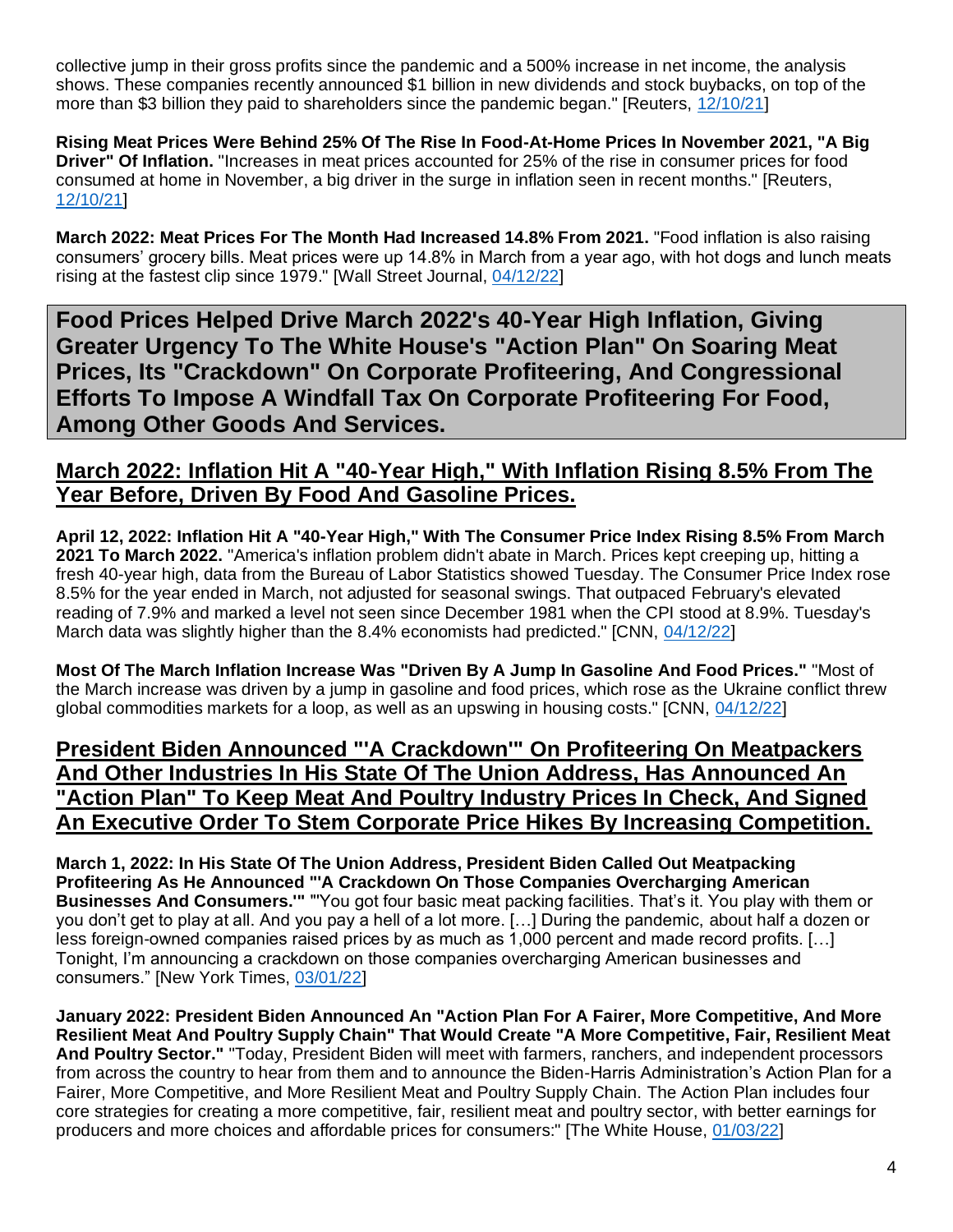**The Plan Dedicated \$1 Billion To Expand Independent Meat And Poultry Processing Capacity, Strengthen Rules To Protect Consumers, Vigorously Enforce Existing Competition Laws, And Increase Transparency In Cattle Markets:**

- **"The Biden-Harris Administration Will Dedicate \$1 Billion In American Rescue Plan Funds For Expansion Of Independent Processing Capacity."** [The White House, [01/03/22\]](https://www.whitehouse.gov/briefing-room/statements-releases/2022/01/03/fact-sheet-the-biden-harris-action-plan-for-a-fairer-more-competitive-and-more-resilient-meat-and-poultry-supply-chain/)
- **"The Biden-Harris Administration Will Strengthen The Rules That Protect Farmers, Ranchers, And Consumers."** [The White House, [01/03/22\]](https://www.whitehouse.gov/briefing-room/statements-releases/2022/01/03/fact-sheet-the-biden-harris-action-plan-for-a-fairer-more-competitive-and-more-resilient-meat-and-poultry-supply-chain/)
- **"It Is The Policy Of The Administration To Promote Vigorous And Fair Enforcement Of The Existing Competition Laws, And To Ensure "All Of Government" Works Together To Promote Competition"** [The White House, [01/03/22\]](https://www.whitehouse.gov/briefing-room/statements-releases/2022/01/03/fact-sheet-the-biden-harris-action-plan-for-a-fairer-more-competitive-and-more-resilient-meat-and-poultry-supply-chain/)
- **"The Biden-Harris Administration Will Work To Increase Transparency In Cattle Markets So That Ranchers Can Get A Fair Price For Their Work"** [The White House, [01/03/22\]](https://www.whitehouse.gov/briefing-room/statements-releases/2022/01/03/fact-sheet-the-biden-harris-action-plan-for-a-fairer-more-competitive-and-more-resilient-meat-and-poultry-supply-chain/)

**July 2021: President Biden Signed An Executive Order To Promote Competition And Prevent Corporations From "Raising Prices And Decreasing Options For American Families."** "In July, President Biden signed an Executive Order on Promoting Competition in the American Economy to create a fairer, more resilient, and more dynamic economy. Over the last few decades, we've seen too many industries become dominated by a handful of large companies that control most of the business and most of the opportunities raising prices and decreasing options for American families, while also squeezing out small businesses and entrepreneurs." [The White House, [01/03/22\]](https://www.whitehouse.gov/briefing-room/statements-releases/2022/01/03/fact-sheet-the-biden-harris-action-plan-for-a-fairer-more-competitive-and-more-resilient-meat-and-poultry-supply-chain/)

• **White House Headline: FACT SHEET: The Biden-Harris Action Plan for a Fairer, More Competitive, and More Resilient Meat and Poultry Supply Chain** [The White House, [01/03/22\]](https://www.whitehouse.gov/briefing-room/statements-releases/2022/01/03/fact-sheet-the-biden-harris-action-plan-for-a-fairer-more-competitive-and-more-resilient-meat-and-poultry-supply-chain/)

#### **March 2022: Sen. Bernie Sanders (I-VT) Introduced The Ending Corporate Greed Act, Which Would Impose A 95% Windfall Tax On Corporations' Excess Profits During The Pandemic—Sen. Sanders Said "Working Families Are Forced To Pay Outrageously High Prices" For Food And Other Goods And Services.**

**March 25, 2022: Sen. Bernie Sanders (I-VT) Introduced The Ending Corporate Greed Act, Which Would "Impose A 95 Percent Windfall Tax On The Excess Profits Of Major Companies."** "With working families across the country increasingly bearing the brunt of growing economic pain and inequality – amidst the conflict in Ukraine, the ongoing coronavirus pandemic, and spiking prices of critical necessities – Sen. Bernie Sanders (I-Vt.) on Friday introduced legislation in the Senate that would impose a 95 percent windfall tax on the excess profits of major companies. A temporary emergency measure, Sanders' Ending Corporate Greed Act could raise an estimated \$400 billion in one year from 30 of the largest corporations alone and would apply only in 2022, 2023, and 2024." [Sen. Bernie Sanders[, 03/25/22\]](https://www.sanders.senate.gov/press-releases/news-sanders-introduces-legislation-to-reinstate-the-wwii-windfall-profit-tax-to-combat-rising-inequality-inflation-and-corporate-profiteering/)

**Sen. Sanders Said Americans "'Are Sick And Tired Of Being Ripped-Off By Corporations Making Record-Breaking Profits While Working Families Are Forced To Pay Outrageously High Prices For Gas, Rent, Food, And Prescription Drugs.'"** "'The American people are sick and tired of the unprecedented corporate greed that exists all over this country. They are sick and tired of being ripped-off by corporations making record-breaking profits while working families are forced to pay outrageously high prices for gas, rent, food, and prescription drugs,' said Sen. Sanders. 'We cannot allow big oil companies and other large, profitable corporations to continue to use the war in Ukraine, the COVID-19 pandemic, and the specter of inflation to make obscene profits by price gouging Americans at the gas pump, the grocery store, or any other sector of our economy. During these troubling times, the working class cannot bear the brunt of this economic crisis, while corporate CEOs, wealthy shareholders, and the billionaire class make out like bandits." [Sen. Bernie Sanders, [03/25/22\]](https://www.sanders.senate.gov/press-releases/news-sanders-introduces-legislation-to-reinstate-the-wwii-windfall-profit-tax-to-combat-rising-inequality-inflation-and-corporate-profiteering/)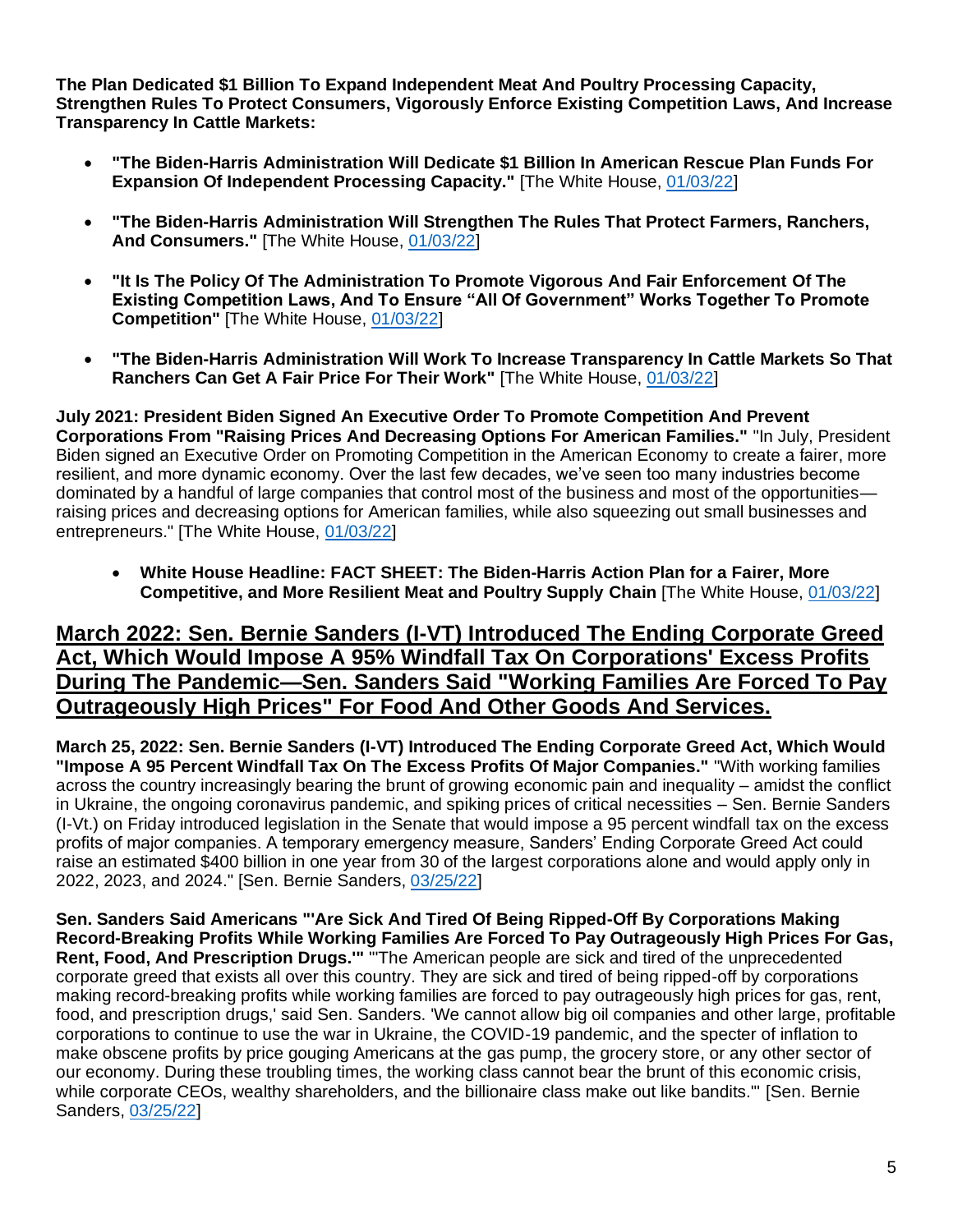**The Bill Would Apply To Large Corporations With \$500 Million Or More In Annual Revenue Whose Profits Are In Excess Of Their Average Profit Level From 2015-2019, Adjusted For Inflation."** "If signed into law, Sanders' Ending Corporate Greed Act would:

- Maintain the existing 21 percent corporate tax on a company's profit equal to or less than pre-pandemic levels.
- Establish a 95 percent windfall profits tax on a company's profits that are in excess of their average profit level from 2015-2019, adjusted for inflation.
- Apply only to large companies with \$500 million or more in revenue annually.
- Be limited to 75 percent of income in the current year.
- Be a temporary emergency measure, applying only in 2022, 2023, and 2024." [Sen. Bernie Sanders, [03/25/22\]](https://www.sanders.senate.gov/press-releases/news-sanders-introduces-legislation-to-reinstate-the-wwii-windfall-profit-tax-to-combat-rising-inequality-inflation-and-corporate-profiteering/)

# **April 2022: Rep. Jamaal Bowman (D-NY) Introduced The House Companion To Sen. Sanders' Ending Corporate Greed Act, Stating That "'Billionaires And Corporations Continue To Get Richer While The Average Person Struggles To Afford Gas, Food And Utility Costs.'"**

**April 7, 2022: Rep. Jamaal Bowman (D-NY) Introduced The Ending Corporate Greed Act In The House Of Representatives, Stating That "'Corporations Have Remained Incredibly Selfish In Their Business Practices, Squeezing Their Consumers'" For Food And Other Essential Goods And Services.**  "Today, Congressman Jamaal Bowman, Ed.D. (NY-16) introduced The Ending Corporate Greed Act, led by Senator Bernie Sanders (I -VT) in the Senate, along with Senator Ed Markey (D-Mass.). 'Since the start of this pandemic, corporations have remained incredibly selfish in their business practices, squeezing their consumers who rely on them for essential goods and services including but not limited to gas, food, prescription drugs, banking and more,' said Rep. Jamaal Bowman, Ed.D. (NY-16)." [Rep. Jamaal Bowman, [04/07/22\]](https://bowman.house.gov/press-releases?ID=F0396A16-82A1-4EBE-86EF-92F0FAAC9112)

**Bowman Also Said, "'As Billionaires And Corporations Continue To Get Richer While The Average Person Struggles To Afford Gas, Food And Utility Costs - We Must Begin To Hold Those Responsible To Account.'"** "'Congress must do its part to check corporate greed before it completely robs people in America of their ability to live a life in pursuit of liberty, justice and happiness. As billionaires and corporations continue to get richer while the average person struggles to afford gas, food and utility costs - we must begin to hold those responsible to account.'" [Rep. Jamaal Bowman, [04/07/22\]](https://bowman.house.gov/press-releases?ID=F0396A16-82A1-4EBE-86EF-92F0FAAC9112)

**The Bill Would Also Impose A 95% Tax On Corporate Windfall Profits.** "Specifically, *The Ending Corporate Greed Act* would:

- Address corporate greed and pandemic profiteering by:
	- $\circ$  Imposing a 95% tax on the windfall profits of corporations with more than \$500 million in revenue until 2024
- Lower prices for people in America and fight inflation by:
	- $\circ$  Taxing profits above big corporations' average profits over the last 5 years leaving them with no incentive to increase prices more than economically necessary"

[Rep. Jamaal Bowman, [04/07/22\]](https://bowman.house.gov/press-releases?ID=F0396A16-82A1-4EBE-86EF-92F0FAAC9112)

# **December 2021: Sen. Elizabeth Warren (D-MA) Called Out Major Grocery Chains For "'Passing Costs Onto Consumers To Preserve [Their] Pandemic Gains, And Even Taking Advantage Of Inflation.'"**

**December 2021: Sen. Elizabeth Warren (D-MA) Wrote To Executives At Kroger, Albertson's, And Publix For Their High Food Prices Amid "'Record Sales And Profits.'"** "Sen. Elizabeth Warren (D-Mass.) said in a letter to leadership at Kroger, Albertson's and Publix that the grocery store chains are profiting off of struggling American families during the pandemic. 'While many Americans faced the loss of jobs, homes, and loved ones during the COVID-19 pandemic, grocery companies like yours saw immense gains through record sales and profits,' Warren wrote." [The Hill, [12/21/21\]](https://thehill.com/homenews/senate/586710-warren-accuses-supermarket-chains-executives-of-profiting-from-inflation/)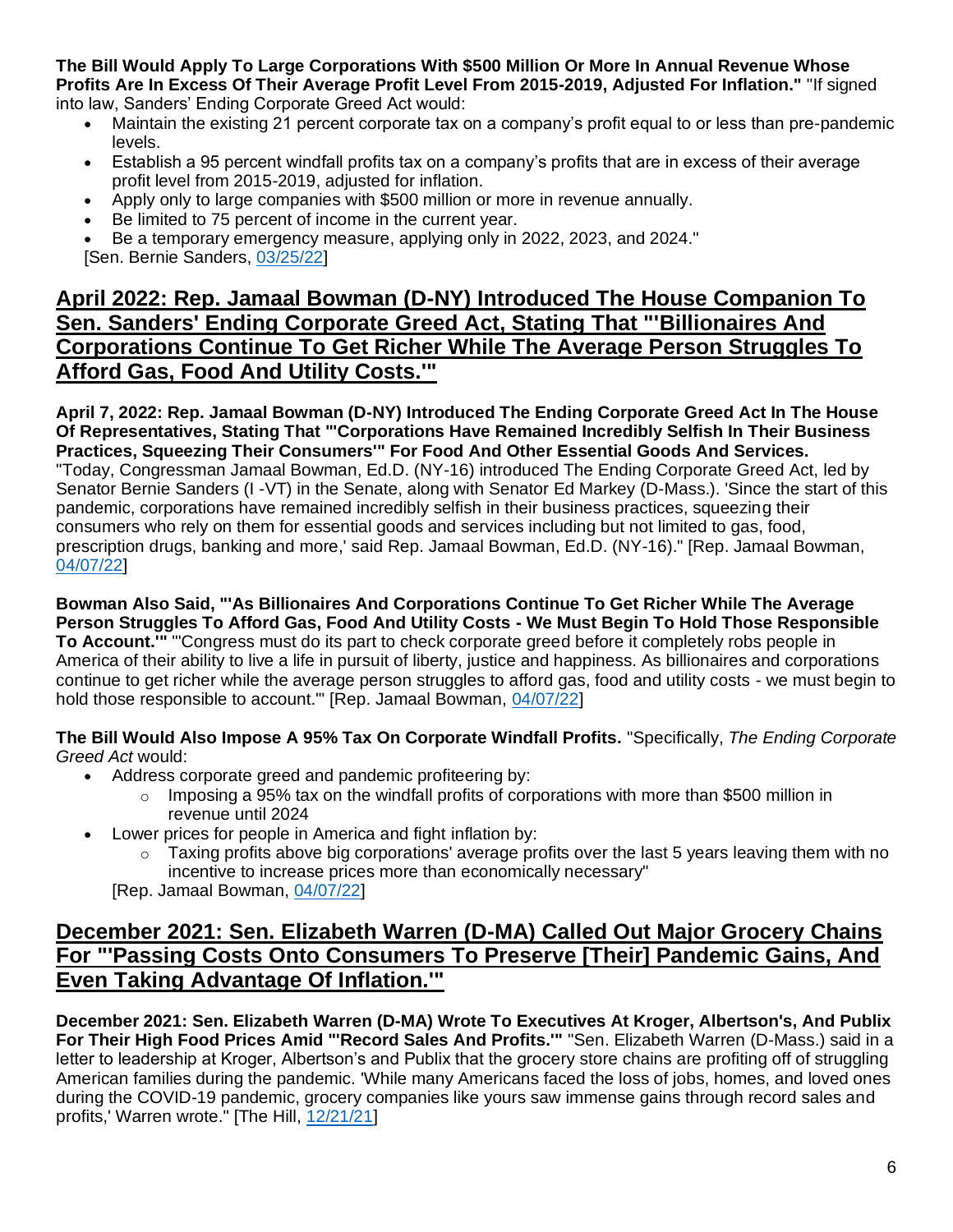• **Headline: Warren targets supermarket chains over high food prices** [The Hill, [12/21/21\]](https://thehill.com/homenews/senate/586710-warren-accuses-supermarket-chains-executives-of-profiting-from-inflation/)

**Warren Also Wrote That The Grocery Chains "'Appear To Be Passing Costs Onto Consumers To Preserve Your Pandemic Gains, And Even Taking Advantage Of Inflation.'"** "'Your company, and the other major grocers who reaped the benefits of a turbulent 2020, appear to be passing costs onto consumers to preserve your pandemic gains, and even taking advantage of inflation to add greater burdens,' she said." [The Hill, [12/21/21\]](https://thehill.com/homenews/senate/586710-warren-accuses-supermarket-chains-executives-of-profiting-from-inflation/)

# **January 2021: Several House Members Introduced The COVID-19 Price Gouging Prevention Act, Which Would Prevent "Unconscionably Excessive" Prices For Goods And Services, Including Food.**

**January 2021: Reps. Jan Schakowsky (D-IL), David N. Cicilline (D-RI), Frank Pallone, Jr. (D-NJ), And Jerrold Nadler (D-NY) Introduced The COVID-19 Price Gouging Prevention Act, Which Would Prohibit "Unconscionably Excessive" Prices For Goods And Services During The Pandemic.** "Today, House Energy and Commerce Subcommittee on Consumer Protection and Commerce Chair Jan Schakowsky (D-IL), Judiciary Subcommittee on Antitrust, Commercial and Administrative Law Chairman David N. Cicilline (D-RI), Energy and Commerce Committee Chairman Frank Pallone, Jr. (D-NJ) and Judiciary Committee Chairman Jerrold Nadler (D-NY) introduced the COVID-19 Price Gouging Prevention Act to protect American consumers from price gouging during the COVID-19 pandemic. The bill would prohibit the sale of consumer goods and services at an unconscionably excessive price during the public health emergency declared as a result of the COVID-19 pandemic." [Rep. Jan Schakowsky, [01/28/21\]](https://schakowsky.house.gov/media/press-releases/schakowsky-cicilline-pallone-nadler-re-introduce-bill-protect-americans-price)

**The Bill Applied To Food, In Addition To Other Goods And Services.** "The term 'good or service,' is defined in this bill to mean a good or service offered in commerce, and includes, but is not limited to, food, water, personal protective equipment, respirators, medical supplies, cleaning supplies, sanitizers, healthcare services, delivery services or cleaning services." [Rep. Jan Schakowsky, [01/28/21\]](https://schakowsky.house.gov/media/press-releases/schakowsky-cicilline-pallone-nadler-re-introduce-bill-protect-americans-price)

**Bill Cosponsor Rep. Jan Schakowsky (D-IL) Noted, "'We Have Seen Skyrocketing Billionaire Wealth And Corporate Greed Take Advantage Of People, People's Fears,'" During The Pandemic.** "'We have seen skyrocketing billionaire wealth and corporate greed take advantage of people, people's fears,' said Rep. Jan Schakowsky (D-Ill.), Chair of the House Consumer Protection and Commerce Subcommittee and cosponsor of the bill. 'The COVID-19 Price Gouging Prevention Act will empower the Federal Trade Commission and State Attorneys General with the enforcement tools that are needed to effectively go after price gougers.'" [Fox 13, [02/07/22\]](https://www.fox13memphis.com/news/local/lawmakers-weigh-bill-give-federal-government-more-power-crack-down-price-gouging/M4IEHDZCGRDTFPE6HENREXMOGE/)

**In January 2022, The North American Meat Institute (NAMI) Criticized The Biden Administration And Congressional Democrats' Profiteering Plans As It Blamed Other Causes For Rising Prices—Meanwhile Its Most Powerful Member Companies Cargill, Tyson, JBS, National Beef Packing Company Had 59,147 Worker Infections And 269 Deaths In Their Facilities Through January 2021.**

**January 2022, The North American Meat Institute (NAMI)—The United States' Largest Meatpacking Trade Association Representing 95% Of The Country's Meat Output—Criticized The Biden Administration and Congressional Democrats For "'Hold[ing] Press Conferences And Hearings Instead Of Addressing The Labor Shortage And Supply Chain Bottlenecks.'"**

**January 19, 2022: President And CEO Of The North American Meat Institute (NAMI) Julie Anna Potts Criticized President Biden And Presumably Democratic Members Of Congress For "**'**Hold[ing] Press Conferences And Hearings Instead Of Addressing The Labor Shortage And Supply Chain**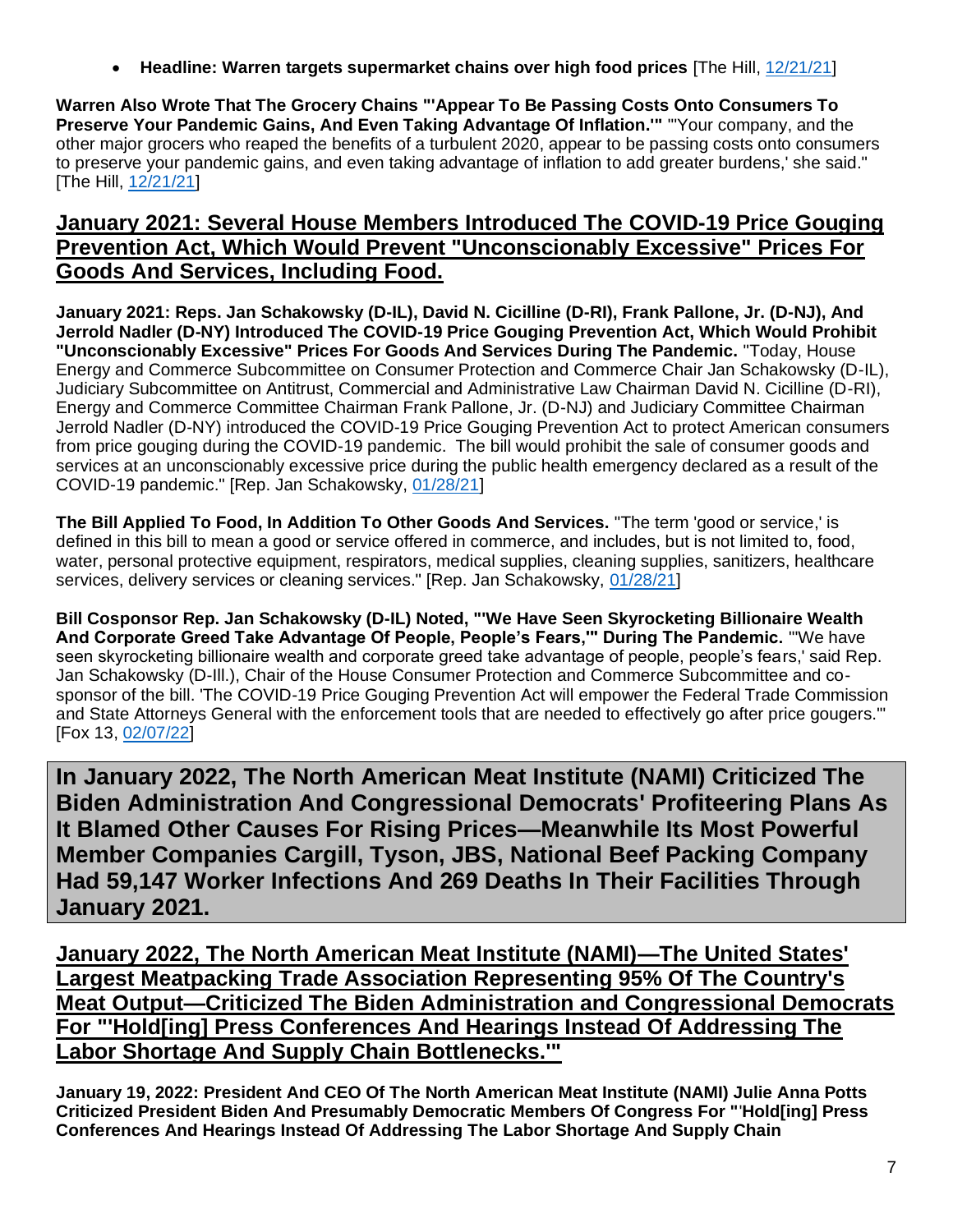**Bottlenecks.'"** "The North American Meat Institute (Meat Institute) today said consumers saw increased meat prices in 2021 because of labor shortages, greater consumer demand, supply chain problems and other factors experienced by most sectors of the economy. 'Inflation is hurting consumers by erasing the wage gains workers received due to the tight labor market and the pandemic,' said Julie Anna Potts, President and CEO of the North American Meat Institute. 'It is no wonder the Biden Administration and some members of Congress would rather hold press conferences and hearings instead of addressing the labor shortage and supply chain bottlenecks.'" [North American Meat Institute, [01/19/22\]](https://www.meatinstitute.org/ht/display/ReleaseDetails/i/200733/pid/287)

• **On January 19, 2022, NAMI Submitted Testimony On Behalf Of Industry During A Hearing Of The House Judiciary Subcommittee On Antitrust, Commercial, And Administrative Law Regarding The "Effects Of Economic Concentration On Americas Food Supply."** "The Meat Institute submitted additional testimony for a hearing of the House Judiciary Subcommittee on Antitrust, Commercial, and Administrative Law called, Reviving Competition, Part 5: Addressing the Effects of Economic Concentration on Americas Food Supply." [North American Meat Institute, [01/19/22\]](https://www.meatinstitute.org/ht/display/ReleaseDetails/i/200733/pid/287)

**NAMI Is The "United States' Oldest And Largest Trade Association Representing Packers And Processors Of Beef, Pork, Lamb, Veal, Turkey, And Processed Meat Products," With Its Members "Account[Ing] For Over 95 Percent Of The United States' Output Of Meat."** "The Meat Institute is the United States' oldest and largest trade association representing packers and processors of beef, pork, lamb, veal, turkey, and processed meat products. NAMI members include over 350 meat packing and processing companies, the majority of which have fewer than 100 employees, and account for over 95 percent of the United States' output of meat and 70 percent of turkey production." [North American Meat Institute, [01/19/22\]](https://www.meatinstitute.org/ht/display/ReleaseDetails/i/200733/pid/287)

### **Although NAMI Claims To Represent "Over 350 Meat Packing And Processing Companies" Representing "Over 95 Percent Of The United States' Output Of Meat," Just Four Companies—Tyson, JBS, Cargill, And National Beef—"Process 85 Percent Of Beef In The United States."**

**NAMI Claims To Represent "Over 350 Meat Packing And Processing Companies" Representing "Over 95 Percent Of The United States' Output Of Meat And 70 Percent Of Turkey Production."** "NAMI members include over 350 meat packing and processing companies, the majority of which have fewer than 100 employees, and account for over 95 percent of the United States' output of meat and 70 percent of turkey production." [North American Meat Institute, [01/19/22\]](https://www.meatinstitute.org/ht/display/ReleaseDetails/i/200733/pid/287)

**Meanwhile, NAMI Members Tyson, JBS, Cargill, And National Beef–Known As The "Big Four" Of Meatpacking Companies–"Process 85 Percent Of Beef In The United States, Giving Them Immense Economic Control."** "Ranchers and legislators say that the four major meatpacking companies—the 'Big Four,' as ranchers call them—are to blame. Tyson, JBS, Cargill, and National Beef purchase and process 85 percent of beef in the United States, giving them immense economic control." [The American Prospect, [06/09/21\]](https://prospect.org/power/big-four-meatpackers-crushing-small-ranchers/)

**Tyson Foods Is A Member Of The North American Meat Institute:** 



[North American Meat Institute, accessed [01/20/22\]](https://members.meatinstitute.org/apps/#ProductSearch)

**JBS USA Is A Member Of The North American Meat Institute:**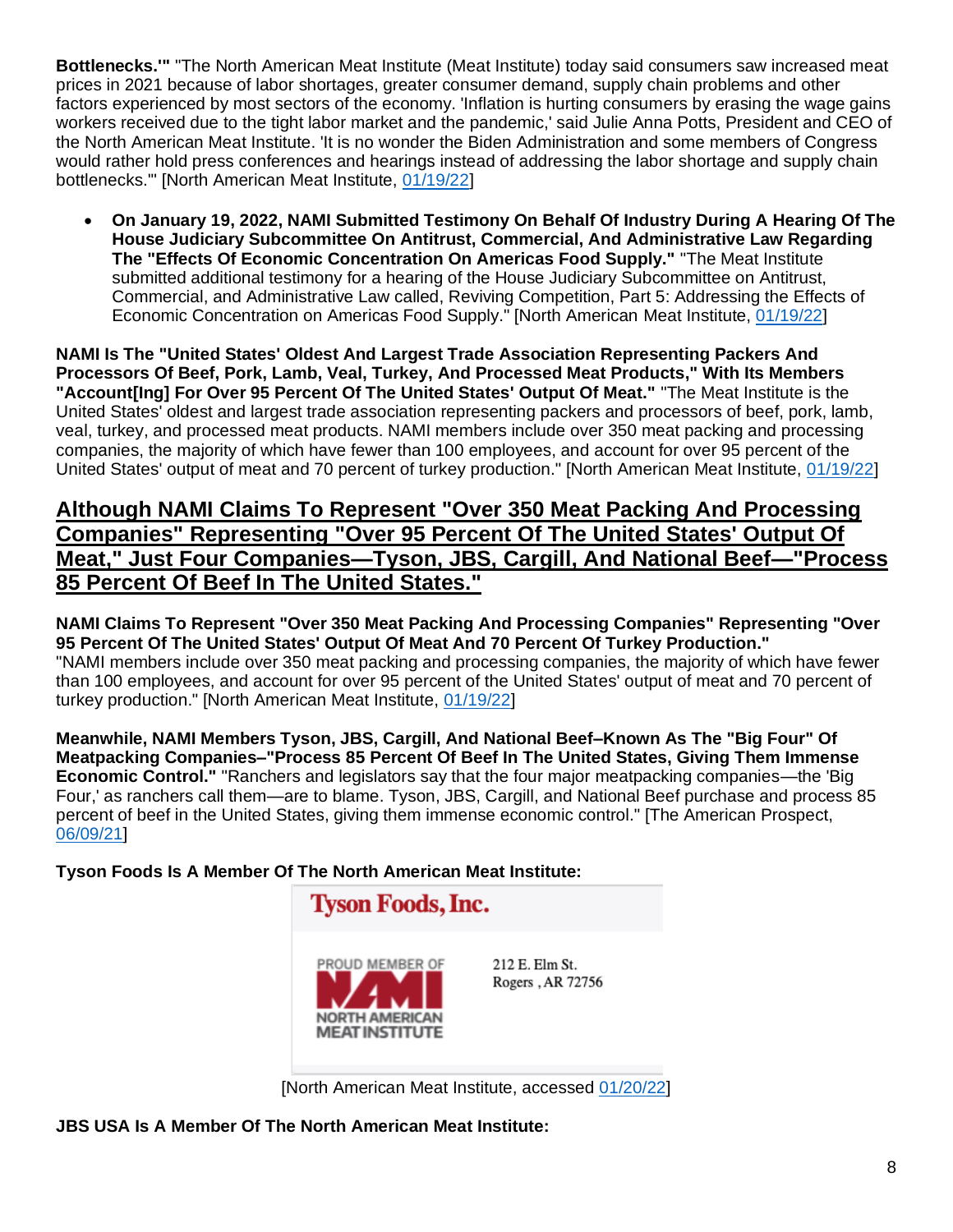



1770 Promontory Circle Greeley, CO 80634 Phone: (970)506-8000 Fax: (970)506-8323

[North American Meat Institute, accessed [01/20/22\]](https://members.meatinstitute.org/apps/#ProductSearch)

# **National Beef Is A Member Of The North American Meat Institute:**

**National Beef Packing Co., LLC** 



12200 N. Ambassador Drive, Suite 500 P.O. Box 20046 Kansas City, MO 64163 Phone: (620)624-1851 Fax: (620)626-0288

[North American Meat Institute, accessed [01/20/22\]](https://members.meatinstitute.org/apps/#ProductSearch)

**Cargill Is A Member Of The North American Meat Institute:** 

Cargill, Inc.



65 Green Mtn Road Hazleton, PA 18201-6043

[North American Meat Institute, accessed [01/20/22\]](https://members.meatinstitute.org/apps/#ProductSearch)

# **In October 2021, The House Select Subcommittee On The Coronavirus Crisis Released A Report That Found Major Meatpackers, Including Tyson Foods, Had COVID-19 Cases And Deaths That Were "Up To Three Times [Higher Than] Previous Estimates" Through January 2021 – Tyson Foods Had The Most Infections And Deaths Of All Surveyed Companies.**

**October 2021: The House Select Subcommittee On The Coronavirus Crisis Released A Report That Found COVID-19 Cases And Deaths At Major Meatpacking Plants Were "Up To Three Times [Higher Than] Previous Estimates."** "Workers at the leading U.S. meatpacking plants experienced cases and death from COVID-19 that were up to three times previous estimates, according to a report by the House Select Subcommittee on the Coronavirus Crisis seen by Reuters." [Insurance Journal, [10/28/21\]](https://www.insurancejournal.com/news/national/2021/10/28/639419.htm)

**From The Beginning Of The Pandemic Through January 2021, The Facilities Of Major Meatpackers, Tyson Foods, JBS USA, Cargill, National Beef And Smithfield Foods, Had 59,147 Worker Cases And 269 Deaths.** "The U.S. House of Representatives subcommittee surveyed major meatpackers Tyson Foods, JBS USA, Cargill, National Beef and Smithfield Foods, which together control over 80% of the beef market and 60% of the pork market in the United States. At those companies' plants, worker cases of COVID-19 totaled 59,147 and deaths totaled 269, based on counts through January of this year, according to the report which was released on Wednesday ahead of the subcommittee hearing on the pandemic's impact on meatpacking workers." [Insurance Journal, [10/28/21\]](https://www.insurancejournal.com/news/national/2021/10/28/639419.htm)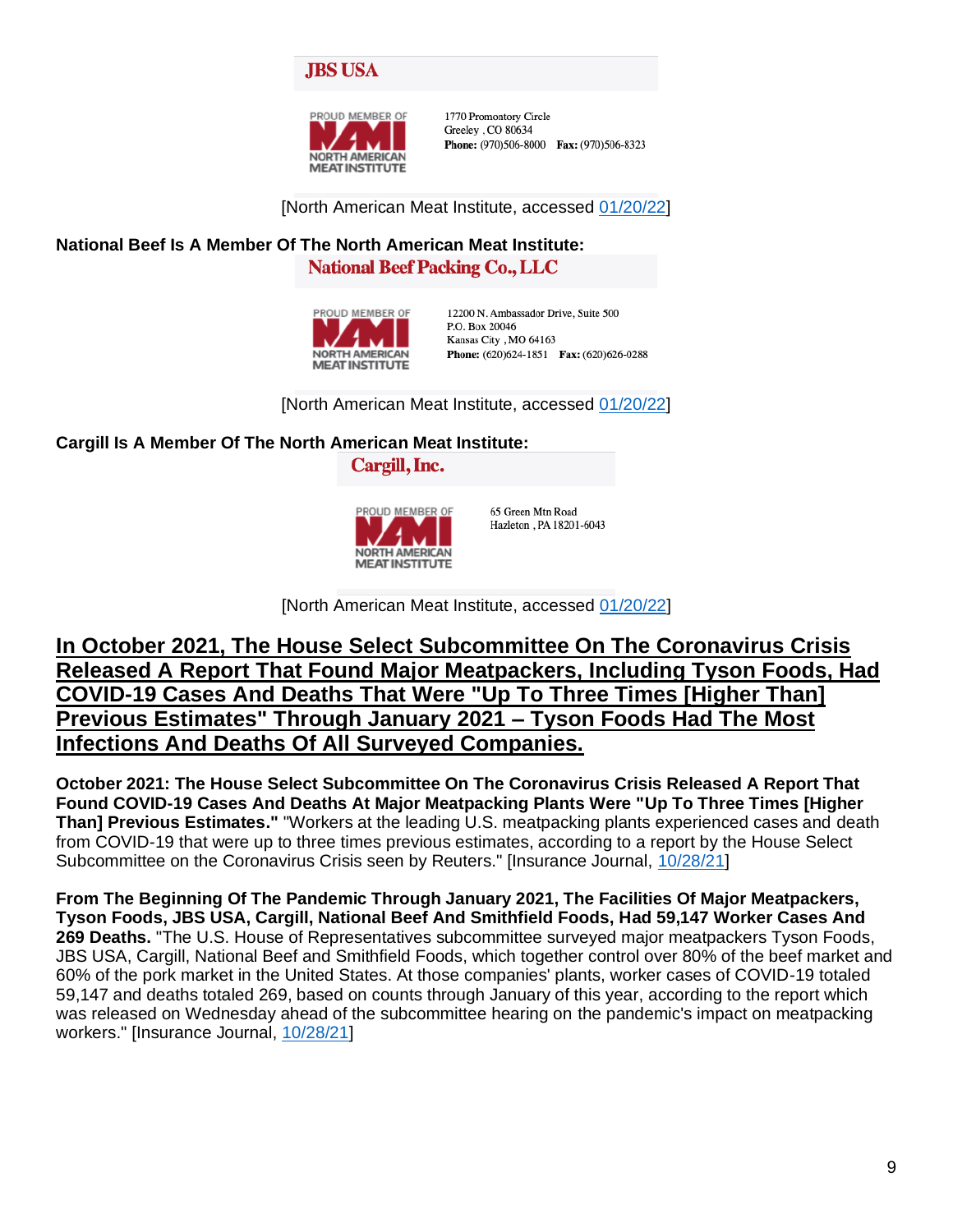<span id="page-9-0"></span>**Cargill Had The "Most Profitable Year" In Its History In Its FY 2021, With Almost \$5 Billion In Net Income—The Company, Owned By A Billionaire Family That Siphons About 17% Of The Company's Profits Each Year, Benefited From Surging Food Prices After Forbidding Workers To Wear Protective Gear Early In The Pandemic Before A Congressional Probe Found Nearly 4,700 Infections And 25 Employee Deaths At Cargill Plants In The First Year Of The Pandemic.**

**Shortly After Cargill Reported Its Most Profitable Year In Its History In August 2021, Largely Due To Meat Sales, CEO David MacLennan Complained About Labor Shortages As He Said Prices Would Remain High Through 2022.**

**November 2021: Cargill CEO David MacLennan "Highlighted Labor Shortages As One Of The Biggest Risks Facing The Industry" As He Said Food Prices Would Remain Elevated In 2022 Amid Supply Chain Disruptions.** "Food prices will likely stay elevated in 2022 as disruptions to the global supply chain are set to persist, according to the head of Cargill Inc., who highlighted labor shortages as one of the biggest risks facing the industry. [...] Plants are not running at full capacity, constraining food supplies and creating the potential for further price gains, said David MacLennan, chief executive officer of the agriculture powerhouse." [Bloomberg, [11/17/21\]](https://www.bloomberg.com/news/articles/2021-11-17/cargill-ceo-says-global-food-prices-to-stay-high-on-labor-crunch?sref=F7j0rXiB)

• **Headline: Cargill CEO Says Global Food Prices to Stay High on Labor Crunch** [Bloomberg, [11/17/21\]](https://www.bloomberg.com/news/articles/2021-11-17/cargill-ceo-says-global-food-prices-to-stay-high-on-labor-crunch?sref=F7j0rXiB)

**Cargill Had "The Most Profitable Year In Its 156-Year History," With Nearly \$5 Billion In Net Income In Its 2021 Fiscal Year Ending May 2021.** "Commodity powerhouse Cargill Inc. has cashed in on booming agricultural markets with the most profitable year in its 156-year history. The largest private U.S. company, which dominates markets such as corn, had almost \$5 billion in net income during its 2021 fiscal year through the end of May, according to annual financial reports seen by Bloomberg News." [Bloomberg, [08/06/21\]](https://www.bloomberg.com/news/articles/2021-08-06/crop-giant-cargill-reports-biggest-profit-in-156-year-history?sref=F7j0rXiB)

**Cargill's FY 2021 Net Income "Just Above \$4.93 Billion" Was 64% Higher Than Its FY 2020 Net Income Of \$3 Billion.** "The accounts show that Cargill delivered net income of just above \$4.93 billion in its 2021 fiscal year, up 64% from the \$3 billion in fiscal 2020 and well above a previous record of \$3.95 billion set in 2008 at the height of the China-led commodity super cycle." [Bloomberg, [08/06/21\]](https://www.bloomberg.com/news/articles/2021-08-06/crop-giant-cargill-reports-biggest-profit-in-156-year-history?sref=F7j0rXiB)

**Cargill's Profits Were Attributed To CEO David MacLennan's Strategy To "Bet Heavily On Demand For Proteins Such As Beef, Chicken And Fish Since Taking Over In 2013."** "The profit boom vindicates the strategy of Chief Executive Officer David MacLennan, who has sold under-performing businesses and bet heavily on demand for proteins such as beef, chicken and fish since taking over in 2013." [Bloomberg, [08/06/21\]](https://www.bloomberg.com/news/articles/2021-08-06/crop-giant-cargill-reports-biggest-profit-in-156-year-history?sref=F7j0rXiB)

**Cargill, The "Largest Privately Held Company In The United States," Stopped Publicly Releasing Its Financial Results In 2020.** "Cargill broke with a more than two-decade tradition of transparency in 2020 and stopped releasing its results publicly. It still shares financial results with its bankers, bondholders and others." [Bloomberg, [08/06/21\]](https://www.bloomberg.com/news/articles/2021-08-06/crop-giant-cargill-reports-biggest-profit-in-156-year-history?sref=F7j0rXiB)

• **Cargill Was "The Largest Privately Held Company In The United States" As Of June 2020.**  "Cargill, the largest privately held company in the United States, said it will continue to publicly disclose annual revenue and the percent of operating cash flow that is reinvested back into the company." [Reuters, [06/03/20\]](https://www.reuters.com/article/us-cargill-results-cancellation/cargill-halts-public-reporting-of-quarterly-results-idUSKBN23A2Y3)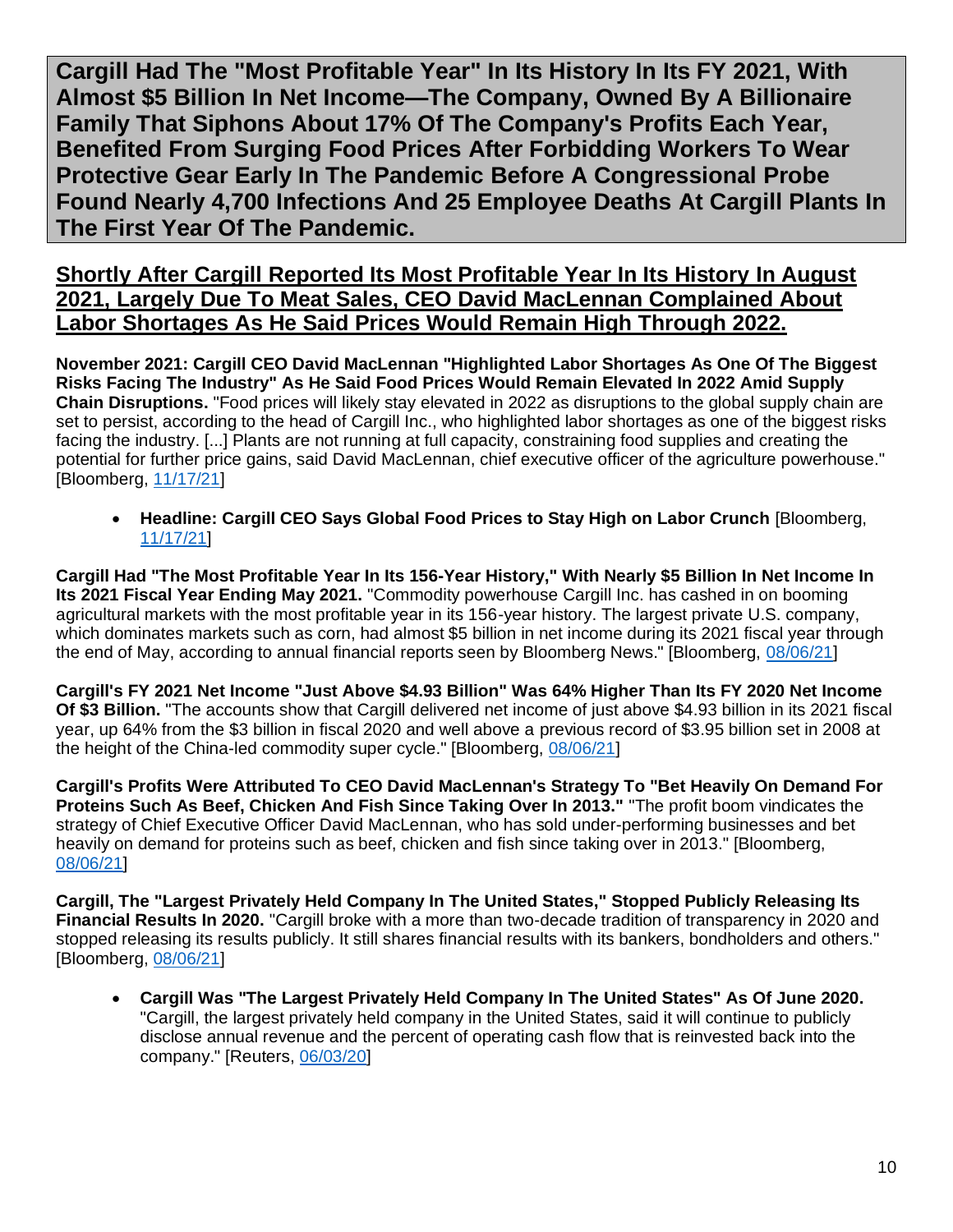# **The Profits Of Cargill, Which "Counts 14 Billionaires Among Its Ruling Circle," Were Seen As "A Headache For Consumer Goods Companies And Ultimately Households" As Inflation Rose.**

**High Profits Among Cargill And Other Commodity Interests Were Seen As "A Headache For Consumer Goods Companies And Ultimately Households, Which Face The Highest Food Inflation In A Decade."**  "Cargill has profited from surging consumption of meat, corn and soybeans, particularly from China. The strong demand has sent agricultural markets skyrocketing, boosting profits for commodity producers and traders. What's good for Cargill and its peers, however, is a headache for consumer goods companies and ultimately households, which face the highest food inflation in a decade." [Bloomberg, [08/06/21\]](https://www.bloomberg.com/news/articles/2021-08-06/crop-giant-cargill-reports-biggest-profit-in-156-year-history?sref=F7j0rXiB)

**Cargill "Counts 14 Billionaires Among Its Ruling Circle."** "Cargill, which counts 14 billionaires among its ruling circle, is owned by the heirs of William Wallace Cargill, who founded the company in the American Midwest. On top of the family owners, senior management and other employees control a small stake in the company." [Bloomberg, [08/06/21\]](https://www.bloomberg.com/news/articles/2021-08-06/crop-giant-cargill-reports-biggest-profit-in-156-year-history?sref=F7j0rXiB)

# **The Billionaire Cargill Family—The 11th Richest In The World As Of September 2021—Receives About 17% Of The Company's Net Profits Each Year And Saw Its "Fortune Jump" As Food Prices Rose, With 5 Family Members Among The World's 500 Richest People As Of April 2022.**

**April 2022: As The Billionaire Cargill Family Saw Its "Fortune Jump" Amid Food Price Inflation, Three More Of Its Members "Joined The Ranks Of The World's 500 Richest People," With Each Of The Three Seeing Their Net Worths Jump 20% To \$5.3 Billion Over The Previous Year.** "Rising food prices and turbulent global commodities markets are fueling a surge in wealth for the billionaire family behind America's largest closely held company. Three more members of the Cargill family -- siblings James Cargill, Austen Cargill and Marianne Liebmann -- have joined the ranks of the world's 500 richest people thanks to their stakes in Minnesota-based food processor Cargill Inc. Each has a net worth of \$5.3 billion, according to the Bloomberg Billionaires Index, up 20% this year." [Bloomberg, [04/08/22\]](https://www.bloomberg.com/news/articles/2022-04-08/richest-agriculture-family-s-fortunes-jump-as-food-prices-surge?sref=F7j0rXiB)

• **Headline: Richest Agriculture Family's Fortunes Jump as Food Prices Surge** [Bloomberg, [04/08/22\]](https://www.bloomberg.com/news/articles/2022-04-08/richest-agriculture-family-s-fortunes-jump-as-food-prices-surge?sref=F7j0rXiB)

**Two Cargill Family Members Were Already Among The World's 500 Richest People, Each With Net Worths Of \$7.8 Billion.** "Family members already among the Top 500 include Pauline Keinath, a greatgrandaughter of founder William Wallace Cargill, and Gwendolyn Sontheim Meyer with fortunes of \$7.8 billion each." [Bloomberg, [04/08/22\]](https://www.bloomberg.com/news/articles/2022-04-08/richest-agriculture-family-s-fortunes-jump-as-food-prices-surge?sref=F7j0rXiB)

**September 2021: The Cargill Family Ranked As The World's 11th Wealthiest Family, With A Total Net Worth Of \$51 Million.** "More than 20 members of the extended Cargill and MacMillan families control 87% of the closely held company, which was founded in 1865 with a single grain warehouse in Conover, Iowa. The Cargills ranked 11th on Bloomberg's September list of the world's wealthiest families with a collective fortune of \$51 billion at the time." [Bloomberg, [04/08/22\]](https://www.bloomberg.com/news/articles/2022-04-08/richest-agriculture-family-s-fortunes-jump-as-food-prices-surge?sref=F7j0rXiB)

**Cargill Family Members Receive About 17% Of Company Net Profits Each Year.** "Family members collect an estimated 17% of net profits each year as a dividend, though not all their shares are equal. Now in its seventh generation, the Cargill-MacMillan extended family has grown to about 125 people." [Bloomberg, [04/08/22\]](https://www.bloomberg.com/news/articles/2022-04-08/richest-agriculture-family-s-fortunes-jump-as-food-prices-surge?sref=F7j0rXiB)

**October 2021: A U.S. House Investigation Found That Cargill's Facilities Had 236% More COVID-19 Cases And 150% More Deaths Than Previously Reported From The Beginning Of The Pandemic Through January 2021.**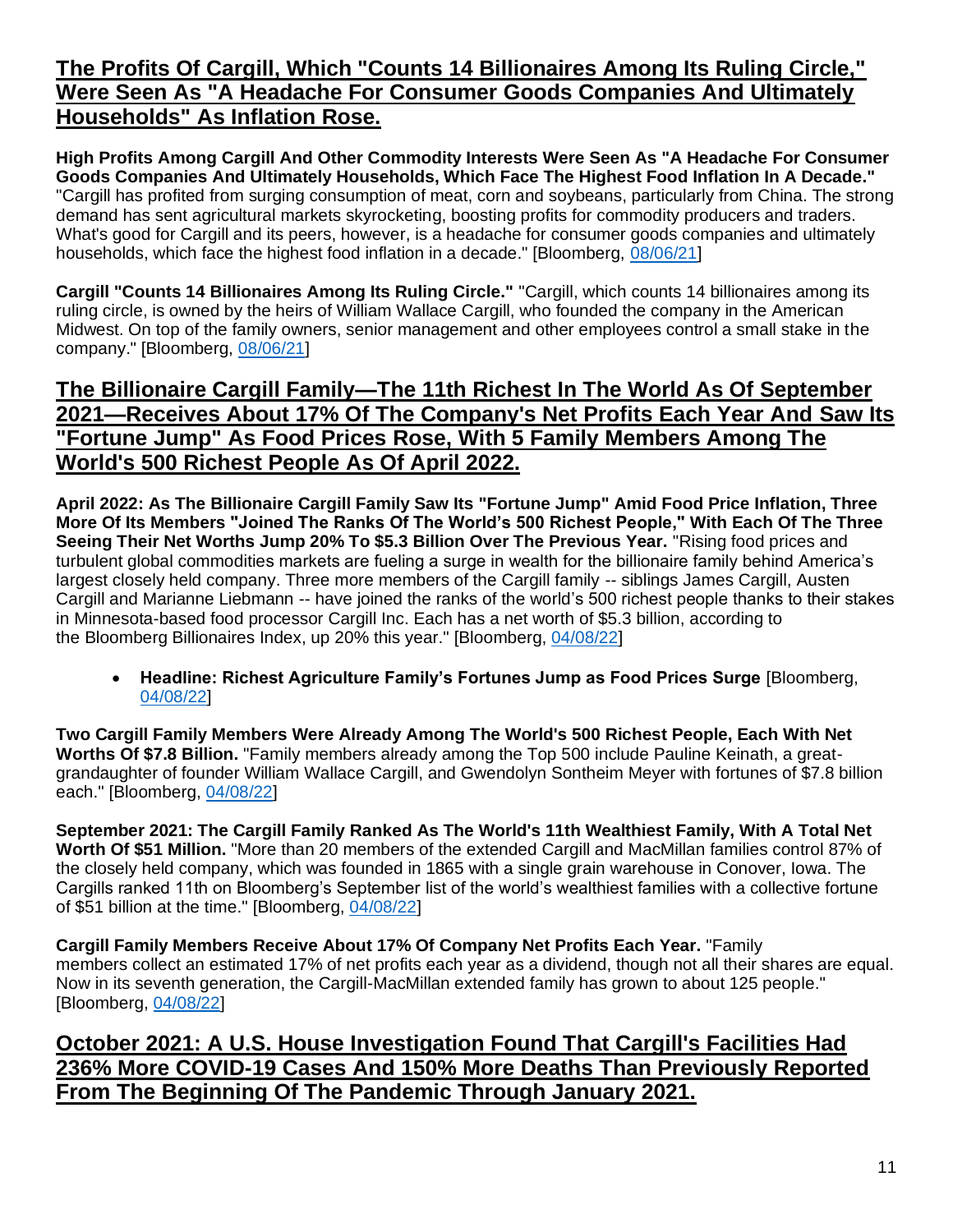**October 2021: A House Select Subcommittee On The Coronavirus Crisis Investigation Found That COVID-19 Cases And Deaths At The Leading U.S. Meatpackers Were Up To Three Times Higher Than Previous Estimates.** "Workers at the leading U.S. meatpacking plants experienced cases and death from COVID-19 that were up to three times previous estimates, according to a report by the House Select Subcommittee on the Coronavirus Crisis seen by Reuters." [Reuters, [10/28/21\]](https://www.reuters.com/world/us/coronavirus-infections-us-meat-plants-far-higher-than-previous-estimates-house-2021-10-27/)

- **The Investigation Found That The 59,000 COVID-19 Cases And 269 Deaths It Uncovered Among The Big Five Meatpackers Were About Three Times Higher Than Previous Estimates.** "While the spread of COVID-19 at meat plants was covered widely by media in the first year of the crisis, the percentage of major packing plants that had multiple cases has not been previously reported. Data from meatpackers Tyson Foods (TSN.N), JBS, Cargill, Smithfield Foods and National Beef made public in October showed 59,000 cases of COVID-19 and 269 deaths among their workers between March 2020 and Feb. 1 2021. Both figures were around three times higher than previous estimates." [Reuters, [01/14/22\]](https://www.reuters.com/business/nearly-90-big-us-meat-plants-had-covid-19-cases-pandemics-first-year-data-2022-01-14/)
- **The Investigation's Covered The Beginning Of The Pandemic Through January 2021.** "At those companies' plants, worker cases of COVID-19 totaled 59,147 and deaths totaled 269, based on counts through January of this year, according to the report which was released on Wednesday ahead of the subcommittee hearing on the pandemic's impact on meatpacking workers." [Reuters, [10/28/21\]](https://www.reuters.com/world/us/coronavirus-infections-us-meat-plants-far-higher-than-previous-estimates-house-2021-10-27/)

**The Investigation Found That "Cargill Facilities Had 236 Percent More Coronavirus Cases, And 150 Percent More Deaths Than Previously Estimated."** [House Select Subcommittee On The Coronavirus Crisis, [10/27/21\]](https://coronavirus.house.gov/sites/democrats.coronavirus.house.gov/files/2021.10.27%20Meatpacking%20Report.Final_.pdf)

**The Investigation Found That "Cargill Saw 4,690 Employee Infections And 25 Employee Deaths."**  [House Select Subcommittee On The Coronavirus Crisis, [10/27/21\]](https://coronavirus.house.gov/sites/democrats.coronavirus.house.gov/files/2021.10.27%20Meatpacking%20Report.Final_.pdf)

### **In Hazelton, PA, Supervisors Told Cargill Plant Workers That Employees Were Not Contracting The Coronavirus, Then "By April 7, 130 Of The Plant's 900 Employees Had Tested Positive."**

**Supervisors Told Cargill Plant Workers It "Wasn't True" That Employees Were "Falling Ill" With "The Coronavirus," Then "By April 7, 130 Of The Plant's 900 Employees Had Tested Positive."** *"*Around him, colleagues were falling ill; on the employee grapevine, people said it was the coronavirus. Supervisors said that wasn't true and told workers not to discuss who might be infected. But before long, Covid-19, the illness caused by the virus, ran through entire departments. By April 7, 130 of the plant's 900 employees had tested positive, according to the workers' union, United Food & Commercial Workers International, but neither Cargill nor local officials were disclosing any numbers." [Bloomberg, [05/07/20\]](https://www.bloomberg.com/news/features/2020-05-07/coronavirus-closes-meat-plants-threatens-food-supply?sref=F7j0rXiB)

# **Cargill's Hazelton Plant Forbade Employees From Wearing Masks And Gave Varying Reasons For Doing So, "From Only Sick People Should Wear Them," To The Supply Should Be "For Health-Care Workers," To That There Was "No Reason To Scare People."**

**Cargill's Hazelton Plant Forbade Masks And Gave Varying Reasons For Doing So, "From Only Sick People Should Wear Them, To The Short Supply Was Needed For Health-Care Workers," To That There Was "No Reason To Scare People."** *"*Benjamin wasn't the only person forbidden to wear his own mask. Three other workers said they heard supervisors say masks were forbidden. The reasons given varied—from only sick people should wear them, to the short supply was needed for health-care workers, to the explanation given to Benjamin a week before his fatal illness: No reason to scare people.*"* [Bloomberg, [05/07/20\]](https://www.bloomberg.com/news/features/2020-05-07/coronavirus-closes-meat-plants-threatens-food-supply)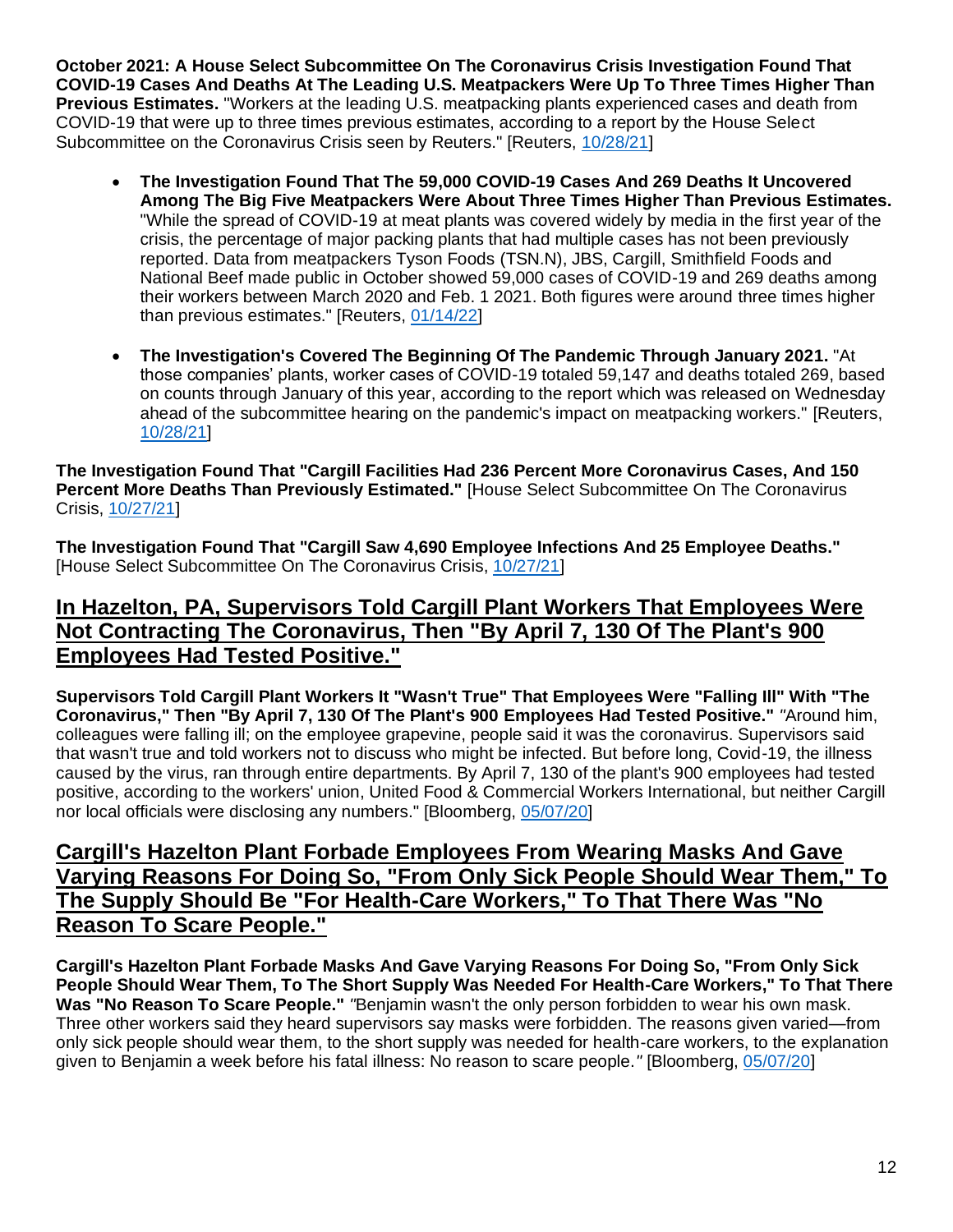### **In August 2021, Sanderson Farms, The Country's "Third-Biggest Chicken Producer," Agreed To Sell Itself To Cargill And Continental Grain Co. For \$4.5 Billion In A Move That Will "Form A New Competitor Representing About 15% Of U.S. Chicken Production."**

**August 2021: Sanderson Farms Agreed To A \$4.5 Billion Deal With Cargill And Continental Grain Co., An "Agricultural Investment Firm," To Take The Company Private.** "Tyson and other U.S. meat suppliers including JBS USA Holdings Inc., Sanderson Farms Inc. and Cargill Inc. are under pressure to fill escalating orders from restaurants, which are reopening pandemic-closed dining rooms. Consumers, meanwhile, continue to spend heavily at grocery chains, executives said. Sanderson said Monday it will sell itself to Cargill and agricultural investment firm Continental Grain Co. in a \$4.5 billion deal that will create an enlarged competitor in poultry." [Wall Street Journal, [08/09/21\]](https://www.wsj.com/articles/tyson-foods-says-labor-grain-costs-boosting-meat-prices-11628529948)

- **"Cargill Inc. And Agricultural-Investment Firm Continental Grain Co., Which Owns A Smaller Chicken Processor, Said Monday They Reached A Deal To Take Sanderson Private."** [Wall Street Journal, [08/09/21\]](https://www.wsj.com/articles/chicken-producer-sanderson-farms-nears-sale-to-continental-grain-cargill-11628461800?mod=article_inline)
- **Sanderson Farms Is The Nation's "Third-Biggest Chicken Producer," With "13 Poultry Plants From North Carolina To Texas, Processing About 13.6 Million Chickens A Week."** "Mississippibased Sanderson is the country's third-biggest chicken producer. It runs 13 poultry plants from North Carolina to Texas, processing about 13.6 million chickens a week." [Wall Street Journal, [08/09/21\]](https://www.wsj.com/articles/chicken-producer-sanderson-farms-nears-sale-to-continental-grain-cargill-11628461800?mod=article_inline)

**Continental Grain And Cargill Will "Evenly Share Ownership Of Sanderson," With Wayne Farms CEO Clint Rivers Serving As Head Of The Combined Business.** "Continental and Cargill will evenly share ownership of Sanderson, a Cargill spokesman said. Clint Rivers, chief executive of Wayne Farms, will lead the combined business, the companies said." [Wall Street Journal, [08/09/21\]](https://www.wsj.com/articles/chicken-producer-sanderson-farms-nears-sale-to-continental-grain-cargill-11628461800?mod=article_inline)

• **The Sanderson Farms Acquisition, When Combined With Continental's Wayne Farms, Will "Form A New Competitor Representing About 15% Of U.S. Chicken Production."** "Combining Sanderson with Georgia-based Wayne Farms LLC, a poultry company owned by Continental, would form a new competitor representing about 15% of U.S. chicken production, according to data from Watt Poultry USA. Tyson Foods Inc. leads the industry with about one-fifth of the market, while Pilgrim's Pride Corp. PPC -0.20% represents about 16% of the national total." [Wall Street Journal, [08/09/21\]](https://www.wsj.com/articles/chicken-producer-sanderson-farms-nears-sale-to-continental-grain-cargill-11628461800?mod=article_inline)

**In December 2021, The Joint Acquisition Was Delayed After The U.S. Department Of Justice Filed A Request For " Additional Information For The Agency's Review" Of The Transaction.** "The US Department of Justice (DOJ) is seeking additional information for the agency's review [of] a proposed acquisition of Laurel, Miss.-based Sanderson Farms by a joint venture of Continental Grain Co., New York, and Cargill, Minneapolis. The transaction was expected to close by the end of 2021 or in early 2022, but a DOJ request for additional information and documentary material extends the mandated waiting period until 30 days after both Sanderson and parent company Walnut Sycamore Holdings LLC, have substantially complied with the DOJ's request, unless the waiting period is terminated earlier by the DOJ or extended by agreement, according to a Securities and Exchange Commission filing (SEC)." [Food Business News, [12/22/21\]](https://www.foodbusinessnews.net/articles/20298-sanderson-farms-sale-delayed-by-doj)

<span id="page-12-0"></span>**Tyson—Which The White House Said "'Made Record Profits While Actually Selling Less Beef Than Before'"—Asked Customers "'To Pay For Inflation'" Before Seeing Its FY 2021 Net Income Soar By 47% To Over \$3 Billion And Paying Over \$700 Million In Shareholder Handouts, After Agreeing To A \$221.5 Million Price-Fixing Settlement And Having The Most COVID-19 Infections And Deaths Of All Meatpackers Probed By A Congressional Investigation.**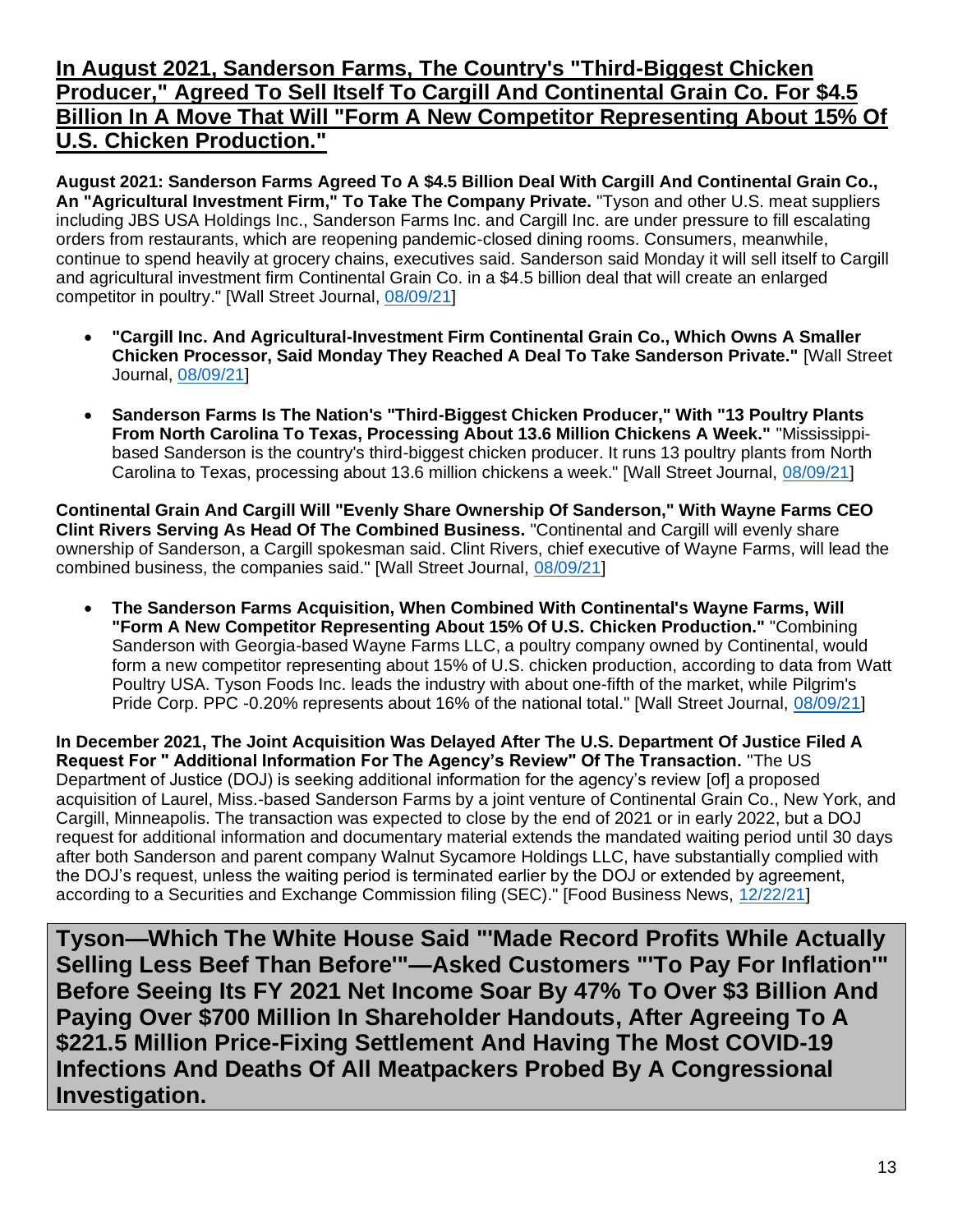# **December 2021: A White House Analysis Of Meatpackers' Profiteering Found That Tyson Increased Its Beef Prices "'So Much — By More Than 35% — That They Made Record Profits While Actually Selling Less Beef Than Before.'"**

**December 2021: A White House Economic Analysis Of Meatpackers' Profiteering Found That Tyson Increased Its Beef Prices "'So Much — By More Than 35% — That They Made Record Profits While Actually Selling Less Beef Than Before.'"** "Four of the biggest meat-processing companies, using their market power in the highly consolidated U.S. market to drive up meat prices and underpay farmers, have tripled their own net profit margins since the pandemic started, White House economics advisers said. [...] Tyson increased the price of beef 'so much — by more than 35% — that they made record profits while actually selling less beef than before,' the advisers wrote." [Reuters, [12/10/21\]](https://www.reuters.com/business/meat-packers-profit-margins-jumped-300-during-pandemic-white-house-economics-2021-12-10/)

**Tyson Is The "Biggest U.S. Meat Company By Sales."** "Officials studied earnings statements from Tyson Foods Inc (TSN.N), the chicken producer and biggest U.S. meat company by sales; Brazil-based JBS SA (JBSS3.SA), the world's biggest meatpacker; Brazilian beef producer Marfrig Global Foods SA (MRFG3.SA) which owns most of National Beef Packing Company (NBEEF.UL); and Seaboard Corp RIC (SEB.A)." [Reuters, [12/10/21\]](https://www.reuters.com/business/meat-packers-profit-margins-jumped-300-during-pandemic-white-house-economics-2021-12-10/)

**The White House Analysis Found A 120% Increase In Meatpackers' Gross Profits, A "500% Increase In Net Income," And \$1 Billion In New Dividends And Stock Buybacks—In Addition To The Over \$3 Billion They Gave To Shareholders Since The Beginning Of The Pandemic.** "Those statements showed a 120% collective jump in their gross profits since the pandemic and a 500% increase in net income, the analysis shows. These companies recently announced \$1 billion in new dividends and stock buybacks, on top of the more than \$3 billion they paid to shareholders since the pandemic began." [Reuters, [12/10/21\]](https://www.reuters.com/business/meat-packers-profit-margins-jumped-300-during-pandemic-white-house-economics-2021-12-10/)

#### **Tyson Foods, Inc.—Whose CEO Admitted To "'Asking [Customers] To Pay For Inflation'" While Reporting Over \$1 Billion In Q1 2022 Net Income—Previously Touted "'Double Digit Sales And Earnings Growth'" In Its FY 2021, With Net Income Leaping Over 47% To Over \$3 Billion And Over \$700 Million In Shareholder Handouts Through The Year.**

**February 2022: Tyson's CEO Donnie King Admitted To Passing Along Costs By "'Asking [Customers] To Pay For Inflation.'"** "'We're seeing inflation across our supply chain,' Chief Executive Officer Donnie King said on a call with reporters.[…] 'We're not asking customers or the consumer ultimately to pay for our inefficiencies, we're asking them to pay for inflation,' said Mr. King, a three-decade veteran of the company who took over as Tyson's CEO in the summer of last year. 'The rest of what we do is we try to find ways to be more productive.'" [Wall Street Journal, [02/07/22\]](https://www.wsj.com/articles/tyson-posts-higher-quarterly-profit-on-price-increases-strong-demand-11644241426#:~:text=1%2C%20Tyson%20said%20its%20average,on%20a%20call%20with%20reporters.)

**February 2022: In Q1 2022, The Average Price For Tyson's Beef Surged 31.7% And The Average Prices For All Of Tyson's Products Climbed By 19.6%, All While The Company Sales Rose 24% To \$12.93 Billion.** "The average price for Tyson's beef surged 31.7% in the quarter ended on Jan. 1, while the unit's operating margins jumped to 19.1% from 13.2% a year ago. Average prices for all of Tyson's products climbed by 19.6%. Overall sales for beef soared about 25% to \$5 billion, helping Arkansas-based Tyson's sales rise 24% to \$12.93 billion in the quarter." [CNBC, [02/09/22\]](https://www.cnbc.com/2022/02/07/tyson-foods-higher-meat-prices-nearly-doubles-profits-.html)

• **In That Same Quarter, Tyson Reported Net Income Of \$1.12 Billion, Nearly Doubling From The Prior Year.** "Tyson Foods shares climbed more than 11% to an all-time high on Monday after the company reported that first-quarter profits nearly doubled due to soaring U.S. meat prices. […] Net income attributable rose to \$1.12 billion and excluding items, Tyson earned \$2.87 per share, beating estimates of \$1.95 per share." [CNBC, [02/09/22\]](https://www.cnbc.com/2022/02/07/tyson-foods-higher-meat-prices-nearly-doubles-profits-.html)

**November 2021: In Its Q4 And FY 2021 Earnings Release, Tyson CEO Donnie Touted "'Double Digit Sales And Earnings Growth,'" Including "'Record Performance In Our Beef Segment.'"** "'We delivered double digit sales and earnings growth during the fourth quarter and full year, and our performance was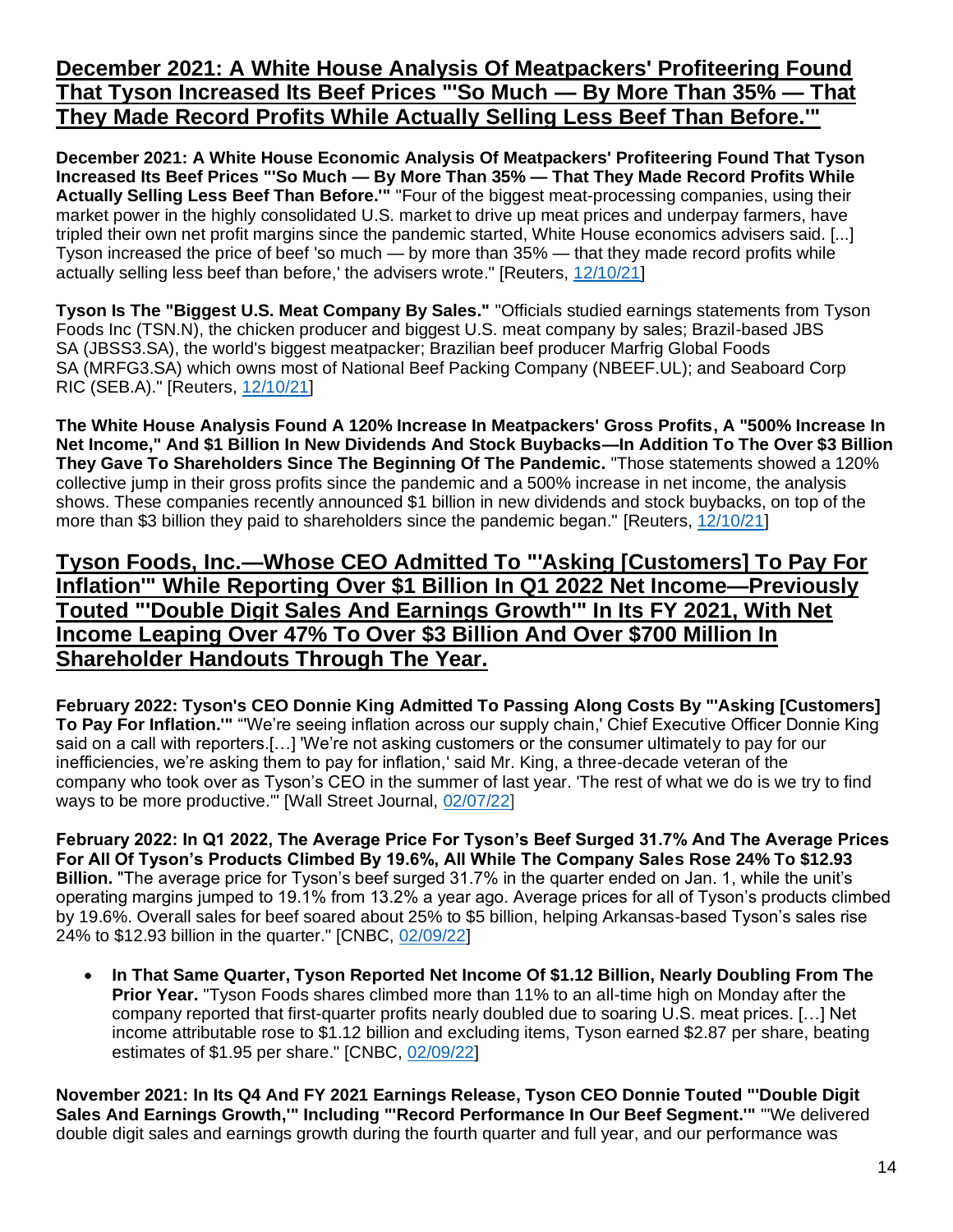supported by our diverse portfolio and continued strength in consumer demand for protein,' said Donnie King, president and CEO of Tyson Foods. 'We delivered a record performance in our beef segment and experienced share gains in our retail core business lines, which include our Tyson, Jimmy Dean, Hillshire Farm and Ball Park iconic brands, while supporting the continued recovery in foodservice.'" [Tyson Foods, Inc., [11/15/21\]](https://ir.tyson.com/news/news-details/2021/Tyson-Foods-Reports-Strong-Fourth-Quarter-and-Fiscal-2021-Results/default.aspx)

#### **FY 2021: Tyson Foods' Net Income Was \$3.060 Billion—\$989 Million Or 47.75% More Than Its FY 2020 Net Income Of \$2.071 Billion:**



**FY 2021: Tyson Foods Spent \$636 Million On Shareholder Dividends—\$35 Million More Than The \$601 Million It Spent In FY 2020:**



#### **FY 2021: Tyson Foods Spent \$67 Million On Stock Buybacks:**



### **In 2021, Tyson Paid Their Named Executive Officers Over \$4.2 Million More In Than In 2021, With Their Chairman, John Tyson, Receiving A \$2.5 Million Increase In His Total Compensation.**

**In 2021, Tyson's Named Executives Received A Combined Pay Increase Of \$4,268,465 From The Prior Year, With Chairman John Tyson, Receiving Over \$2.5 Million In Increased Compensation:**

| <b>Name</b>                   | <b>Current Position</b>                                                                               | FY 2021 Total<br><b>Compensation</b> | FY 2020 Total<br><b>Compensation</b> | YoY Increase    |
|-------------------------------|-------------------------------------------------------------------------------------------------------|--------------------------------------|--------------------------------------|-----------------|
| John H. Tyson                 | Chairman                                                                                              | \$13,741,940                         | \$11,219,289                         | \$2,522,651     |
| Donnie King*                  | <b>President and CEO</b>                                                                              | \$8,999,444                          | \$6,713,863                          | \$2,285,581     |
| <b>Stewart</b><br>Glendinning | EVP and CFO                                                                                           | \$5,238,803                          | \$3,912,013                          | \$1,326,790     |
| <b>Chris Langholz</b>         | President International                                                                               | \$5,289,351                          | \$8,854,549                          | $-$ \$3,565,198 |
| Amy Tu                        | President. Chief Legal<br>Officer and Secretary,<br>Global Governance and<br><b>Corporate Affairs</b> | \$4,730,082                          |                                      |                 |
| <b>Dean Banks</b>             | Former President and<br><b>CEO</b>                                                                    | \$14,480,695                         | \$12,782,054                         | \$1,698,641     |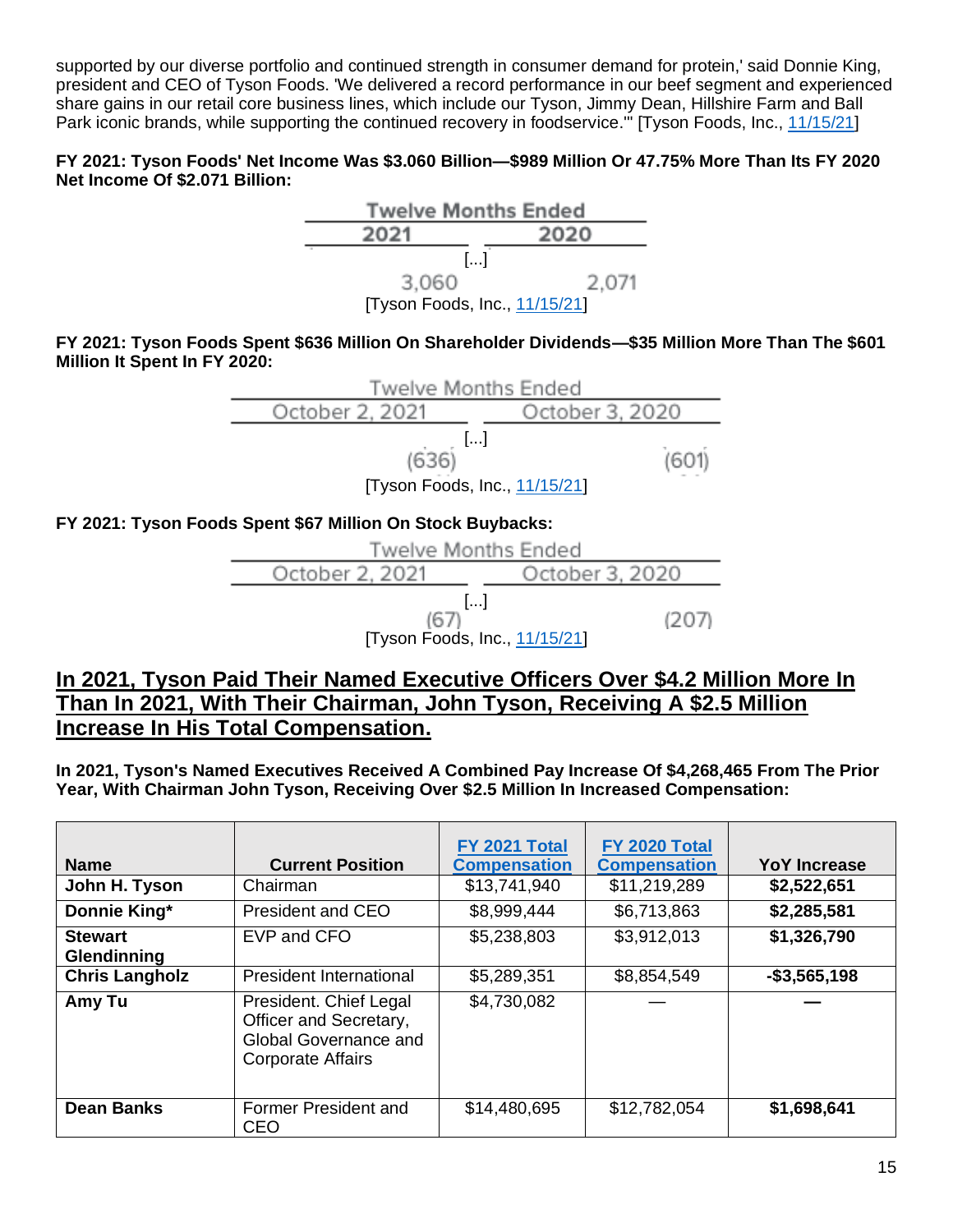| \$4,268,465<br><b>Total YoY</b> | <b>Noel White</b> | Former CEO | \$10,993,649    | $\equiv$ |
|---------------------------------|-------------------|------------|-----------------|----------|
|                                 |                   |            | <b>Increase</b> |          |

\* Promoted In FY 2021

- **Tyson's FY 2021 Ended October 2, 2021.** [Tyson Foods Proxy Statement, [12/22/21\]](https://www.sec.gov/Archives/edgar/data/100493/000010049321000194/a2021proxystatement.htm)
- **Tyson's FY 2020 Ended October 3, 2020.** [Tyson Foods Proxy Statement, [12/23/20\]](https://www.sec.gov/Archives/edgar/data/0000100493/000010049320000207/proxystatement-2020.htm)

#### **January 2021: Tyson Agreed To A \$221.5 Million Settlement Over Consumers' And Other Chicken Purchasers' Claims That It Illegally Conspired To "Inflate Chicken Prices"—Tyson And Other Chicken Companies Were Accused Of Colluding Since 2008 To Restrict Production In Order To Raise Prices.**

**January 2021: Tyson Agreed To A \$221.5 Million Settlement Over Claims Consumers And Other Purchasers' Claims That It Illegally Conspired To "Inflate Chicken Prices."** "Tyson Foods Inc said on Wednesday it will pay \$221.5 million to settle litigation by three groups of plaintiffs that accused it of illegally conspiring to inflate chicken prices." [Reuters, [01/19/21\]](https://www.reuters.com/article/us-tyson-foods-chicken-settlement/tyson-foods-to-pay-221-5-million-to-settle-some-chicken-price-fixing-claims-idUSKBN29O2IK)

• **Tyson Was Sued By Consumers, Commercial Purchasers, And Direct Purchasers.** "The settlements with so-called 'end-user' consumers, commercial purchasers, and purchasers that bought chickens directly from Tyson require approval by a federal judge in Chicago." [Reuters, [01/19/21\]](https://www.reuters.com/article/us-tyson-foods-chicken-settlement/tyson-foods-to-pay-221-5-million-to-settle-some-chicken-price-fixing-claims-idUSKBN29O2IK)

**Tyson Also Faced Price-Fixing Claims By Major Restaurant Chains And Supermarket Companies, Including "Chick-Fil-A, Kroger Co, Walmart Inc And Sysco Corp."** "The Springdale, Arkansas-based company still faces price-fixing claims by some large restaurant chains, supermarket operators and food distributors such as Chick-fil-A, Kroger Co, Walmart Inc and Sysco Corp." [Reuters, [01/19/21\]](https://www.reuters.com/article/us-tyson-foods-chicken-settlement/tyson-foods-to-pay-221-5-million-to-settle-some-chicken-price-fixing-claims-idUSKBN29O2IK)

**Consumers, Restaurants, Supermarkets, And Distributors Accused Chicken Companies Of Conspiring Since 2008 "To Inflate Chicken Prices, Through Tactics Such As Restricting Production And Sharing Nonpublic Data About Supply And Demand."** "Restaurants, supermarkets, distributors and consumers accused chicken producers of having conspired since 2008 to inflate chicken prices, through tactics such as restricting production and sharing nonpublic data about supply and demand." [Reuters, [01/19/21\]](https://www.reuters.com/article/us-tyson-foods-chicken-settlement/tyson-foods-to-pay-221-5-million-to-settle-some-chicken-price-fixing-claims-idUSKBN29O2IK)

#### **In Q1 2022, Tyson Foods Saw Its Profits Double Year-Over-Year Due To Average Price Increases Of Nearly 20% That Helped Offset Increased Costs Leading To The Company's Stock "Climb[ing] More Than 11% To An All-Time High" In February 2022.**

**During Tyson's February Q1 2022 Earnings Call, CEO Donnie King Noted That His Company's "Average Sales Price For The Quarter Increased 19.6% Relative To The Same Period Last Year."**  "Donnie King […] As a result, our average sales price for the quarter increased 19.6% relative to the same period last year. This helped us capture some of the unrecovered costs due to the timing lag between inflation and price." [Seeking Alpha, [02/07/22\]](https://seekingalpha.com/article/4484910-tyson-foods-inc-tsn-ceo-donnie-king-on-q1-2022-results-earnings-call-transcript)

**King Also Added That Tyson's "Retail Core Business Lines" Maintained Volume Despite Price Increases.** "Donnie King […] Our retail core business lines, which include our iconic brands, Tyson, Jimmy Dean, Hillshire Farm and Ball Park maintain their volume share position even as we work through price increases to address inflationary pressure." [Seeking Alpha, [02/07/22\]](https://seekingalpha.com/article/4484910-tyson-foods-inc-tsn-ceo-donnie-king-on-q1-2022-results-earnings-call-transcript)

**King Suggested Tyson's "Double-Digit Top And Bottom Line Growth" Was Benefitted By "Strong Consumer Demand And Effective Pricing To Mitigate The Impact Of Inflation."** "Donnie King […] Our results included double-digit top and bottom line growth. We delivered solid operating income performance, up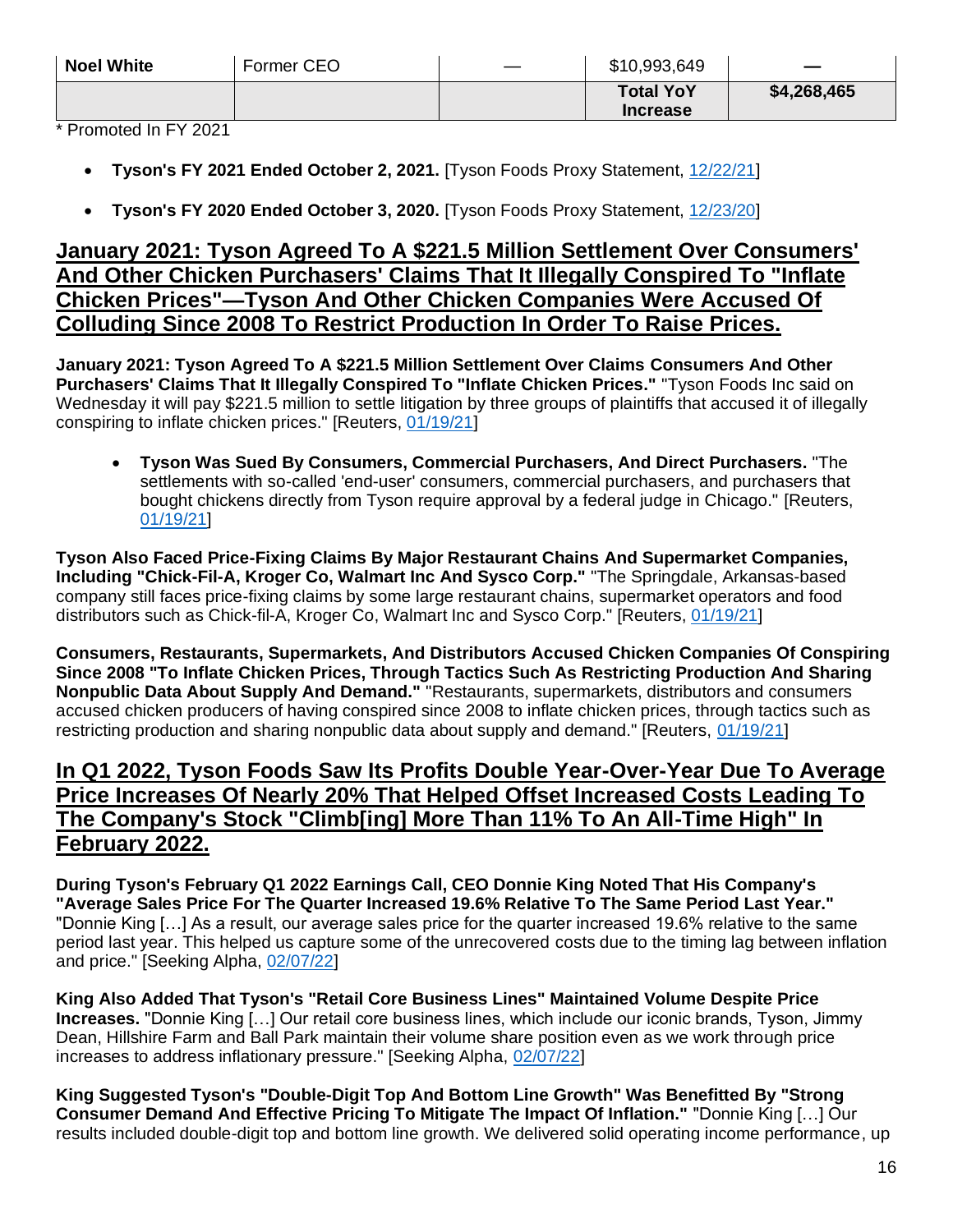40% for the quarter. This performance was broad-based across segments where continued strong consumer demand and effective pricing to mitigate the impact of inflation drove higher earnings." [Seeking Alpha, [02/07/22\]](https://seekingalpha.com/article/4484910-tyson-foods-inc-tsn-ceo-donnie-king-on-q1-2022-results-earnings-call-transcript)

**Tyson's CFO Stewart Glendinning Boasted That "Pricing Actions Led To Approximately \$2.1 Billion In Sales" Which "Offset The Higher Cost Of Goods Sold."** "Stewart Glendinning […] Our pricing actions led to approximately \$2.1 billion in sales and price/mix benefit during the quarter, which offset the higher cost of goods sold of \$1.6 billion." [Seeking Alpha, [02/07/22\]](https://seekingalpha.com/article/4484910-tyson-foods-inc-tsn-ceo-donnie-king-on-q1-2022-results-earnings-call-transcript)

**February 7, 2022: Tyson Foods Q1 2022 Earnings Caused Its Stock To "Clim[b] More Than 11% To An All-Time High" After Its Quarterly Profits Nearly Doubled Year-Over-Year** "Tyson Foods shares climbed more than 11% to an all-time high on Monday after the company reported that first-quarter profits nearly doubled due to soaring U.S. meat prices." [CNBC, [02/07/22\]](https://www.cnbc.com/2022/02/07/tyson-foods-higher-meat-prices-nearly-doubles-profits-.html)

**In Its Q1 2022, Tyson's Saw Its Average Beef Price Increase 31.7% Year-Over-Year While Overall Beef Sales Increased 25%.** "The average price for Tyson's beef surged 31.7% in the quarter ended on Jan. 1, while the unit's operating margins jumped to 19.1% from 13.2% a year ago. Average prices for all of Tyson's products climbed by 19.6%. Overall sales for beef soared about 25% to \$5 billion, helping Arkansas-based Tyson's sales rise 24% to \$12.93 billion in the quarter. Analysts, on average, were expecting revenue of \$12.18 billion, according to IBES data from Refinitiv." [CNBC, [02/07/22\]](https://www.cnbc.com/2022/02/07/tyson-foods-higher-meat-prices-nearly-doubles-profits-.html)

## **In October 2021, The House Select Subcommittee On The Coronavirus Crisis Released A Report That Found Major Meatpackers, Including Tyson Foods, Had COVID-19 Cases And Deaths That Were "Up To Three Times [Higher Than] Previous Estimates" Through January 2021 – Tyson Foods Had The Most Infections And Deaths Of All Surveyed Companies.**

**October 2021: The House Select Subcommittee On The Coronavirus Crisis Released A Report That Found COVID-19 Cases And Deaths At Major Meatpacking Plants Were "Up To Three Times [Higher Than] Previous Estimates."** "Workers at the leading U.S. meatpacking plants experienced cases and death from COVID-19 that were up to three times previous estimates, according to a report by the House Select Subcommittee on the Coronavirus Crisis seen by Reuters." [Insurance Journal, [10/28/21\]](https://www.insurancejournal.com/news/national/2021/10/28/639419.htm)

**From The Beginning Of The Pandemic Through January 2021, The Facilities Of Major Meatpackers, Tyson Foods, JBS USA, Cargill, National Beef And Smithfield Foods, Had 59,147 Worker Cases And 269 Deaths.** "The U.S. House of Representatives subcommittee surveyed major meatpackers Tyson Foods, JBS USA, Cargill, National Beef and Smithfield Foods, which together control over 80% of the beef market and 60% of the pork market in the United States. At those companies' plants, worker cases of COVID-19 totaled 59,147 and deaths totaled 269, based on counts through January of this year, according to the report which was released on Wednesday ahead of the subcommittee hearing on the pandemic's impact on meatpacking workers." [Insurance Journal, [10/28/21\]](https://www.insurancejournal.com/news/national/2021/10/28/639419.htm)

**Tyson Foods Was Found To Have Had "29,462 Employee [COVID-19] Infections And 151 Employee Deaths" Over This Time, The Most Infections And Deaths Of All Surveyed Companies.** "Across companies, Tyson saw 29,462 employee infections and 151 employee deaths, JBS saw 12,859 employee infections and 62 employee deaths, Smithfield saw 9,666 employee infections and 25 employee deaths, Cargill saw 4,690 employee infections and 25 employee deaths, and National Beef saw 2,470 employee infections and six employee deaths." [Select Subcommittee on the Coronavirus Crisis, [10/27/21\]](https://coronavirus.house.gov/sites/democrats.coronavirus.house.gov/files/2021.10.27%20Meatpacking%20Report.Final_.pdf)

**At Least One Tyson Plant—"Where Around 50% Of Workers Contracted The Virus"—Was Found To Have Lax Safety Protocols, Including "Workers [Wearing] Masks 'Saturated' With Fluids," A Lack Of Social Distancing, And Workers Being "Separated By 'Plastic Bags On Frames' Instead Of CDC-Compliant Barriers."**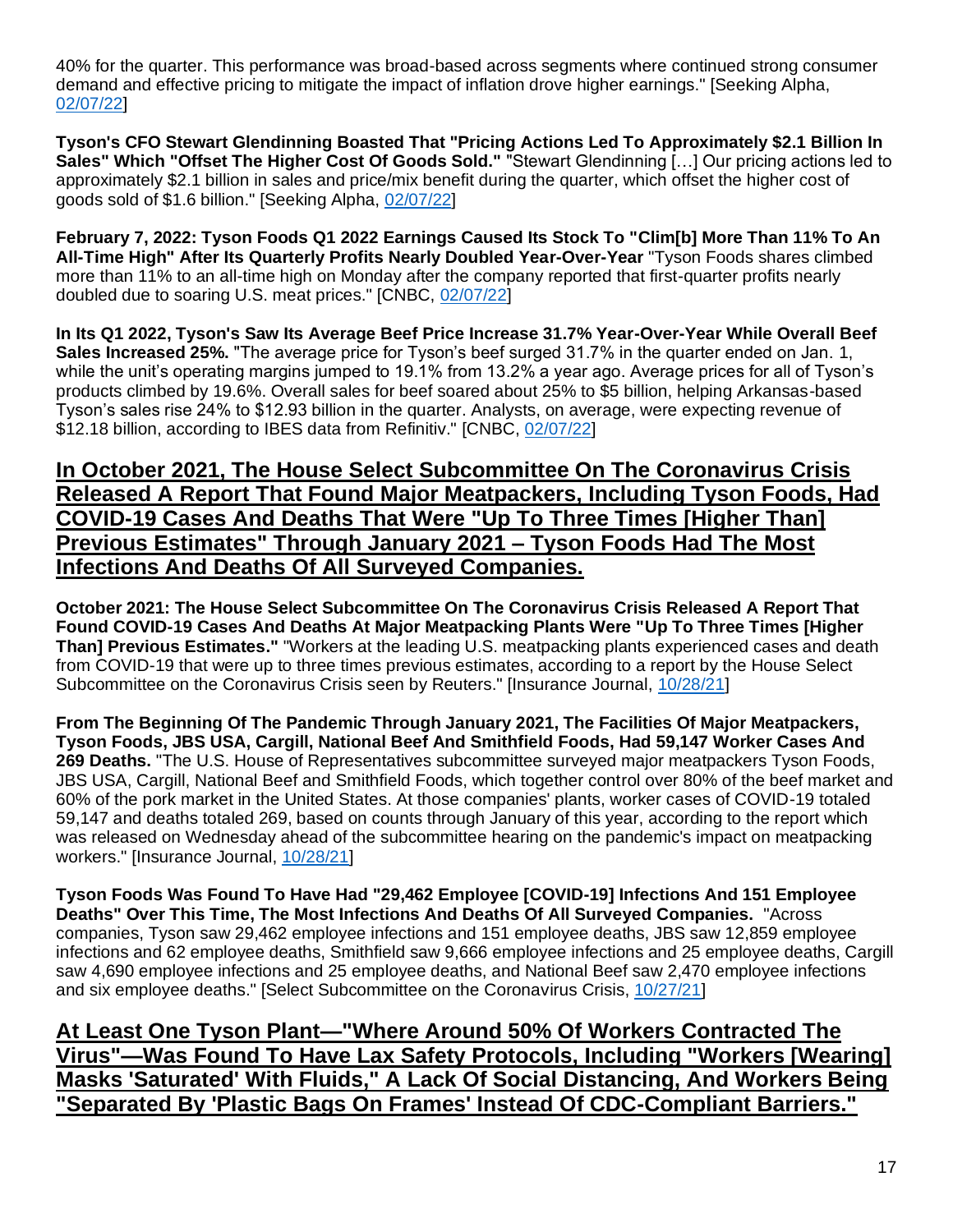**Tyson Food's Amarillo, Texas Beef Plant—"Where Around 50% Of Workers Contracted The Virus" In 2020–Was Found To Have Incredibly Lax Safety Protocols, Including "Workers [Wearing] Masks 'Saturated' With Fluids," A Lack Of Social Distancing, And Workers Being "Separated By 'Plastic Bags On Frames' Instead Of CDC-Compliant Barriers."** "Cases were especially high at certain plants, including JBS's Hyrum, Utah, beef plant and Tyson's Amarillo, Texas, beef plant, where around 50% of workers contracted the virus, according to the report. […] In May 2020 at Tyson's Amarillo plant, for instance, workers wore masks 'saturated' with fluids, were not socially distanced, and were separated by "plastic bags on frames" instead of CDC-compliant barriers, according to a Centers for Disease Control and Prevention (CDC) memo obtained by the subcommittee." [Insurance Journal, [10/28/21\]](https://www.insurancejournal.com/news/national/2021/10/28/639419.htm)

## **Tyson Foods Only Began Providing Full Paid Sick Leave To Its Front-Line Workers In September 2021 As Part Of A Deal To "Secur[e] Union Support For Its [COVID-19 Vaccine] Mandate."**

**In May 2020, Tyson Foods' Did "Not Provide Full Paid Sick Leave" Despite Having "At Least 4,585 Cases Of COVID-19 And 18 Deaths Linked To Tyson" At The Time.** *"*Meanwhile, workers say their employers failed to keep them safe. And despite new safety policies, meat-industry giants including Tyson still do not provide full paid sick leave. An analysis by Business Insider found at least 4,585 cases of COVID-19 and 18 deaths linked to Tyson." [Business Insider, [05/11/20\]](https://www.businessinsider.com/tyson-4500-covid-19-cases-as-meat-industry-blames-workers-2020-5)

**September 2021: Tyson Foods Agreed To Offer Its "Front-Line Workers Paid Sick Leave For The First Time" As Part Of A Deal To "Secur[e] Union Support For Its [COVID-19 Vaccine] Mandate."** "Tyson Foods is offering its front-line workers paid sick leave for the first time, part of an agreement that secured union support for its mandate that all U.S. employees get vaccinated against the COVID-19 virus." [Associated Press, [09/03/21\]](https://apnews.com/article/business-health-coronavirus-pandemic-9a16ce530713d7ebda4f38536005da9a)

# **Despite Nearly 2,000 Tyson Workers Testing Positive For COVID-19 In May 2020, Tyson Foods Resumed Meatpacking Operations At 7 Of Its Plants–Including 3 That Had Severe Outbreaks–Just Days Later.**

**May 1, 2020: An Indiana Tyson Pork-Processing Plant Was Reported To Have Approximately 890 Employees Test Positive For COVID-19 After The Plant Had Already Been Closed For Deep Cleaning And Sanitizing.** "Around 890 employees at a Tyson Foods pork-processing plant in Logansport, Indiana, have tested positive for COVID-19, a report from NBC News finds. The Indianapolis Star, part of the USA TODAY Network, reported that the Logansport plant had previously suspended operations for a single day, on April 20, for deep cleaning and sanitizing. But after reopening, it quickly closed again, with officials saying it would stay shuttered until all 2,200 workers were tested for the coronavirus and the company deemed the facility safe for workers." [USA Today, [05/01/20\]](https://www.usatoday.com/story/money/2020/05/01/coronavirus-tyson-increases-bonuses-frontline-workers/3064769001/)

**May 6, 2020: A Tyson Pork-Processing Plant In Iowa Was Reported To Have 730 Cases Of COVID-19 Out Of Approximately 1250 Employees – Nearly 60 Percent.** "Nearly 60 percent of employees at the Tyson Fresh Meats pork plant in Perry, Iowa, have tested positive for coronavirus, making it one of the hardest-hit meat plants in the U.S. Out of the approximately 1250 employees at Perry, 730 people contracted the virus, the Iowa Department of Health said." [Fox Business, [05/06/20\]](https://www.foxbusiness.com/markets/coronavirus-cases-tyson-meat-plant-iowa)

• **The Plant Was Reopened In Early May 2020 Following Sanitization And The Adoption Of Safety Precautions.** "The plant was idled and sanitized after employees were tested for coronavirus in late April, a Tyson spokesperson told FOX Business. Operations resumed on Monday with safety precautions including temperature checks, face coverings for workers and workstation dividers." [Fox Business[, 05/06/20\]](https://www.foxbusiness.com/markets/coronavirus-cases-tyson-meat-plant-iowa)

**May 9, 2020: It Was Reported That Tyson Foods Suspended Production At One Of Its Wilkesboro, North Carolina Processing Plants "Amid Reports Of A Coronavirus Outbreak That Is Responsible For The Majority Of Cases In Wilkes County."** "Tyson Foods has suspended production for two days at one of its Wilkesboro plants amid reports of a coronavirus outbreak that is responsible for the majority of cases in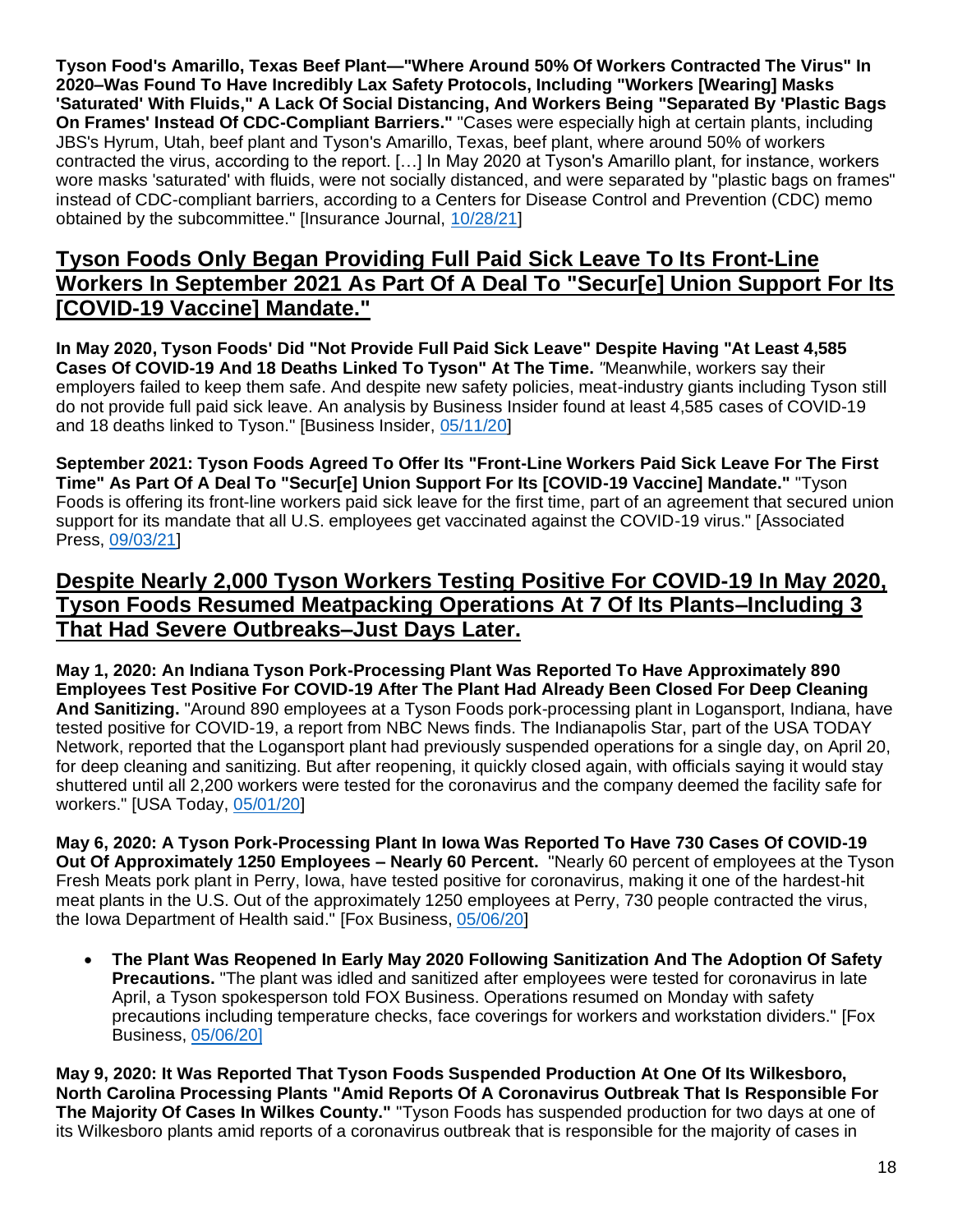Wilkes County. Tyson Foods employs about 3,000 people in Wilkesboro at two plants: a fresh plant, which deals with raw chicken, and a foods service plant." [Raleigh News & Observer, [05/09/20\]](https://www.newsobserver.com/news/coronavirus/article242625836.html)

• **The Plant, Which Is Usually Closed On Sundays, Was Closed The Following Saturday To Tuesday For "A Deep Cleaning And Sanitizing."** Tyson spokesperson Derek Burleson "said the fresh plant will be closed Saturday and Monday for a deep cleaning and sanitizing and will reopen Tuesday, Burleson said. The plant is typically closed on Sundays [...]." [Raleigh News & Observer, [05/09/20\]](https://www.newsobserver.com/news/coronavirus/article242625836.html)

**May 12, 2020: 51 Tyson Foods Workers At A Portland, Maine Plant– Over 10 Percent Of The Workforce There– Were Reported To Positive For COVID-19.** "Fifty-one workers at a Tyson Foods poultry plant in Portland, Maine, tested positive for coronavirus after facility-wide testing, and 31 were not showing any symptoms, the company said. The Portland plant employs 403 workers and contractors, meaning that more than 10 percent of the workforce contracted the virus. Cumberland County, where the plant is located, has reported 714 cases of the virus." [Fox Business, [05/12/20\]](https://www.foxbusiness.com/markets/coronavirus-tyson-foods-employees-industry)

• **"Tyson's Portland Plant Was Closed For Sanitization May 2 To 4 While Workers Were Tested."** [Fox Business, [05/12/20\]](https://www.foxbusiness.com/markets/coronavirus-tyson-foods-employees-industry)

**May 12, 2020: A Tyson Processing Plant In Nebraska Was Reported To Have 212 Cases Of COVID-19 Out Of Approximately 1,467 Employees – Nearly 15% Of Its Workforce.** "Solid numbers, now, on the spread of the virus in one Siouxland Tyson plant. The company, along with the Elkhorn-Logan Valley Public Health Department, confirmed positive tests of 212 employees in its pork plant in Madison, Neb. The facility there has 1,467 employees, all were tested between May 1st & 4th. There is a positive rate of 14.5%. at the plant, confirmed by Tyson Tuesday night, saying in a state the company 'will disclose verified test results at other plants to health and government officials, team members and stakeholders as they become available.'" [Sioux Land News, [05/12/20\]](https://siouxlandnews.com/news/coronavirus/212-team-members-test-positive-at-tyson-foods-in-madison)

*Following Then-President Trump's Late April 2020 Executive Order Invoking The Defense Production Act, Tyson Resumed Operations In 7 Of Its Plants Despite Ongoing Reports Of COVID-19 Outbreaks* 

**April 28, 2020: Trump Invoked The Defense Production Act In Order To Compel Meatpacking Plants To Stay Open Despite Their Ongoing Outbreaks.** "President Trump signed an executive order Tuesday evening compelling meat processors to remain open to head off shortages in the nation's food supply chains, despite mounting reports of plant worker deaths due to covid-19. Trump invoked the Defense Production Act to classify meat plants as essential infrastructure that must remain open." [Washington Post, [04/29/20\]](https://www.washingtonpost.com/business/2020/04/28/trump-meat-plants-dpa/)

#### **May 8, 2020: The U.S. Department Of Agriculture Announced That 14 Major Meatpacking Plants, Including 7 Tyson Plants, Would Begin Resuming Operations.** [U.S. Department Of Agriculture Press Release, [05/08/20\]](https://www.usda.gov/media/press-releases/2020/05/08/americas-meatpacking-facilities-practicing-safe-reopening-ensure)

- Tyson Perry, IA (pork)
- Tyson Waterloo, IA (pork)
- Tyson Logansport, IN (pork)
- Tyson Robards, KY (poultry)
- Tyson Portland, ME (further processor)
- Tyson Pasco, WA (beef)
- Tyson Dakota City, NE (beef)
- Aurora Packing, Aurora, IL (beef)
- JBS Green Bay, WI (beef)
- JBS Worthington, MN (pork)
- Smithfield Monmouth, IL (pork)
- Smithfield Sioux Falls, SD (pork)
- Indiana Packers, IN (pork)
- Jennie-O Turkey Store, Willmar, MN (poultry)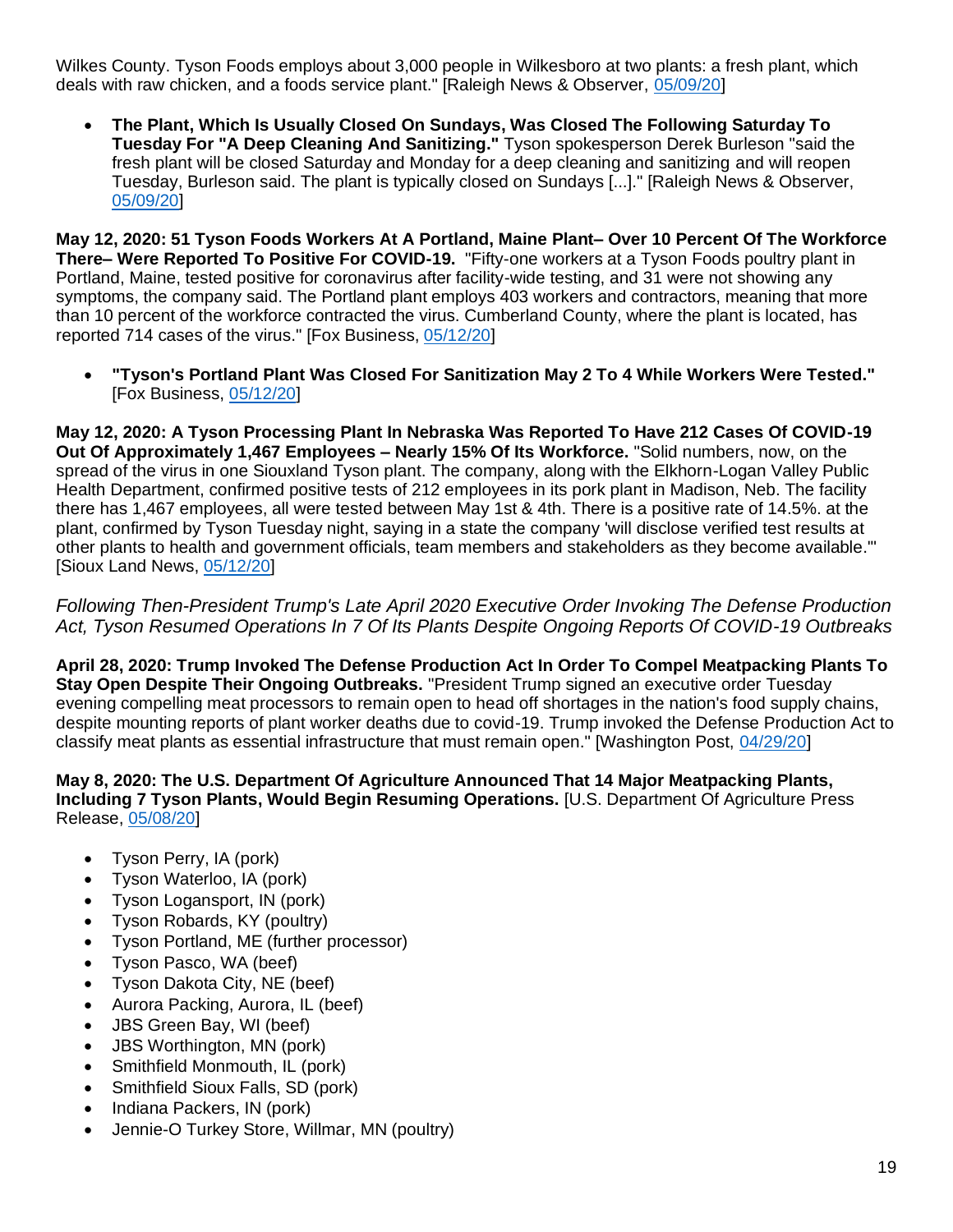<span id="page-19-0"></span>**JBS S.A., The Parent Company of JBS USA, Said Prices Were "Robust" As It Touted \$4.15 Billion In FY 2021 Net Income Despite Seeing Volume Decrease In Q4 2021, Shortly After it Agreed To A \$52.5 Million U.S. Beef Price-Fixing Settlement In February 2022 And After Several Top Executives And Employees From Its Pilgrim's Pride Subsidiary Were Indicted For Price-Fixing In 2020—The Company Also Faced A Variety Of Worker Complaints About COVID-19 Outbreaks.**

**JBS S.A.—"The Largest Protein Producer In The World And The Second Largest Food Company In The World"—Said U.S. Prices Were "Robust" As It Reported \$4.15 Billion In FY 2021 Net Income, A 345% Increase From FY 2020,And Said Its Q4 2021 Net Revenue Climbed Over 10% "Due To An Increase Of 17.3% In Price, Despite A Decrease Of 6% In Volume."**

**JBS S.A., "The Largest Protein Producer In The World And The Second Largest Food Company In The World," Processes Beef, Pork, Lamb, Chicken, And Has Several Other Business Segments.** "With six decades of history, JBS is currently the largest protein producer in the world and the second largest food company in the world<sup>1</sup>. The company operates in the processing of beef, pork, lamb and chicken, and also operates in the production of convenience foods and value added. In addition, it sells leather, hygiene and cleaning products, collagen, metal packaging, biodiesel, among others." [JBS, accessed [04/20/22\]](https://ri.jbs.com.br/en/jbs/corporate-profile/)

**JBS S.A. Has 400 Units, 230 Of Which Are Related To Meat Production, And Its Brands Include Pilgrim's Pride, Golden Kist Farms, And Others.** "Nowadays, JBS has more than 400 units in the world, 230 of which are directly related to the production of meat and value added and convenience products. With over 240,000 team members, the company has the capacity to process more than 75 thousand heads of cattle per day, around 14 million birds per day, more than 115 thousand hogs per day and 60 thousand hides per day. In addition, JBS has a widely diversified product portfolio, with recognized brands in Brazil and abroad such as Swift, Friboi, Seara, Maturatta, Plumrose, Pilgrim's Pride, Just Bare, Gold'nPlump, Golden Kist Farms, Pierce, 1855, Primo and Beehive. This variety of products and the presence in 15 countries on five continents (between production platforms and offices), serving over 275,000 customers in more than 190 countries worldwide." [JBS, accessed [04/20/22\]](https://ri.jbs.com.br/en/jbs/corporate-profile/)

**March 2022: JBS S.A. Reported \$4.15 Billion In FY 2021 Net Income—A 345% Increase From FY 2020— Including \$1.31 Billion In Q4 2021 Net Income.** "JBS SA reported net income for the fiscal fourth quarter ended Dec. 31, 2021, totaling 6.5 billion reals (\$1.31 billion), which increased 61% from the previous year. For the fiscal year 2021, JBS SA showed a net income of 20.5 billion reals (\$4.15 billion) which was a 345% increase year over year." [Meat + Poultry, [03/22/22\]](https://www.meatpoultry.com/articles/26368-jbs-shows-profits-during-2021-q4)

**In Its Q4 And FY 2021 Earnings Report, JBS S.A. Reported That Its Q4 2021 Net Revenue Climbed 10.2% "Due To An Increase Of 17.3% In Price, Despite A Decrease Of 6% In Volume."** "In US GAAP and US\$, net revenue was US\$1.9 billion, an increase of 10.2% compared to 4Q20, due to an increase of 17.3% in price, despite a decrease of 6% in volume. Adjusted EBITDA was US\$229.8 million, with a margin of 12.1%. In 2021, net revenue was US\$7.6 billion, an increase of 22.5% compared to 2020, and adjusted EBITDA was US\$765.8 million (+26.1% y/y), with a margin of 10%." [JBS, [03/21/22\]](https://api.mziq.com/mzfilemanager/v2/d/043a77e1-0127-4502-bc5b-21427b991b22/4f1cea70-d5e9-eca1-679b-37825880fb73?origin=1)

• **JBS S.A. Also Stated, "In The United States, Demand And Prices Have Remained At Robust Levels."** [JBS, [03/21/22\]](https://api.mziq.com/mzfilemanager/v2/d/043a77e1-0127-4502-bc5b-21427b991b22/4f1cea70-d5e9-eca1-679b-37825880fb73?origin=1)

**In Its Q4 And FY 2021 Earnings Call, JBS S.A. Chief Financial Officer Guilherme Perboyre Cavalcanti Said "Demand And Price Have Been Robust" In The U.S With Retail Sales "Above Pre-Pandemic**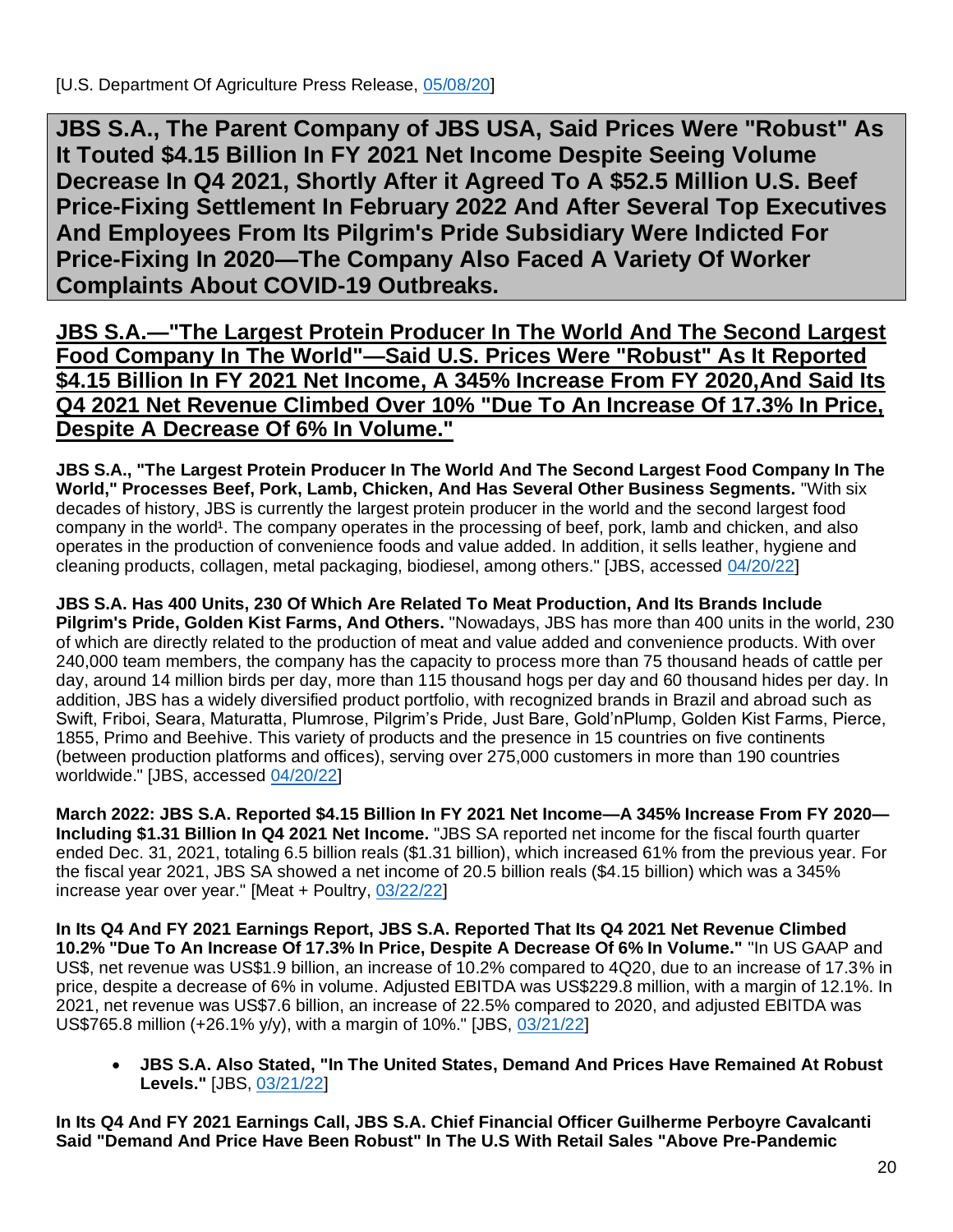**Levels."** "Guilherme Perboyre Cavalcanti – CFO [...] In the United States, demand and price have been robust given the improvement in the foodservice channel, while retail sales remained strong, and we're above prepandemic levels." [Seeking Alpha, [03/22/22\]](https://seekingalpha.com/article/4497147-jbs-s-jbsay-ceo-gilberto-tomazoni-on-q4-2021-results-earnings-call-transcript)

#### **February 2022: JBS S.A. Agreed To A \$52.5 Million Settlement Over U.S. Beef Price-Fixing Claims, "The First In Nationwide Antitrust Litigation" Over The Practice.**

**February 2022: JBS S.A. Agreed To A \$52.5 Million Settlement Over Accusations It And Other Meatpackers Conspired To Limit Supply In The U.S. Beef Market To "Inflate Prices And Boost Profit."**  "JBS SA (JBSS3.SA) agreed to pay \$52.5 million to settle litigation accusing meat-packing companies of conspiring to limit supply in the \$63 billion-a-year U.S. beef market in order to inflate prices and boost profit." [Reuters, [02/02/22\]](https://www.reuters.com/legal/litigation/jbs-reaches-icebreaker-settlement-beef-price-fixing-claims-2022-02-02/)

**The Settlement, Which Included JBS's U.S. Units, Was "The First In Nationwide Antitrust Litigation Over Beef Price-Fixing."** "The preliminary settlement by the Brazilian company and its U.S. units with socalled direct purchasers was disclosed on Tuesday, and is the first in nationwide antitrust litigation over beef price-fixing." [Reuters, [02/02/22\]](https://www.reuters.com/legal/litigation/jbs-reaches-icebreaker-settlement-beef-price-fixing-claims-2022-02-02/)

**Lawyers For Beef Purchasers Who Sued JBS Called The Settlement An "'Icebreaker.'"** "Lawyers for the purchasers called the accord an 'icebreaker' and an excellent recovery, citing JBS' \$24.5 million settlement in 2020 of price-fixing claims by pork purchasers. In a statement, JBS said it did not admit liability but that settling was in its best interest. It also said it will defend against beef price-fixing claims by other plaintiffs." [Reuters, [02/02/22\]](https://www.reuters.com/legal/litigation/jbs-reaches-icebreaker-settlement-beef-price-fixing-claims-2022-02-02/)

**The Lawsuit—Which Was Also Against Cargill, Tyson, And National Beef Packing Co.—Accused Meatpackers Of "Conspiring Since 2015 To Reduce Slaughter Volumes."** "The accord requires approval by Chief Judge John Tunheim of the federal court in Minneapolis. Other defendants include Cargill Inc, National Beef Packing Co and Tyson Foods Inc (TSN.N). [...] In their lawsuit, direct purchasers accused the defendants, which controlled an estimated 80% of U.S. fresh and frozen beef supply, of conspiring since 2015 to reduce slaughter volumes, creating a shortfall that smaller companies could not make up." [Reuters, [02/02/22\]](https://www.reuters.com/legal/litigation/jbs-reaches-icebreaker-settlement-beef-price-fixing-claims-2022-02-02/)

#### **2020: Top Executives And Employees Of JBS Subsidiary Pilgrim's Pride—The U.S.'s Second Largest Chicken Company— Were Indicted For Their "Their Role In A Conspiracy To Fix Prices And Rig Bids For Broiler Chickens."**

**Pilgrim's Pride Is A Division Of JBS USA, Which Itself Is An "Indirect, Wholly-Owned Subsidiary Of JBS S.A."** "Pilgrim's Pride Corporation, the second-largest poultry company in the U.S., is a division of JBS USA, an indirect, wholly-owned subsidiary of JBS S.A., the world's leading animal protein processor." [JBS Press Release, [04/02/15\]](https://ir.pilgrims.com/static-files/2a9e3661-8300-4d06-b6d3-36dae1b8a4a6)

• **December 2009: JBS S.A., The Parent Company Of JBS USA, Purchased A Majority Stake In Pilgrim's Pride For \$800 Million Following The Company's Bankruptcy.** "U.S. chicken producer Pilgrim's Pride Corp said on Monday it has emerged from bankruptcy protection, just over a year after beginning the process. The company's bankruptcy exit deal includes the sale of a majority stake to Brazilian meat company JBS SA for \$800 million." [Reuters, [12/28/09\]](https://www.reuters.com/article/us-pilgrimspride/pilgrims-pride-exits-bankruptcy-under-jbs-deal-idUSTRE5BR2O820091228)

**The JBS USA CEO, Andre Nogueira, Serves On The Pilgrim's Pride Board Of Directors.** "Andre Nogueira is President and Chief Executive Officer of JBS USA®, the North American and Australian subsidiary of JBS SA®, and the second largest global food company in the world. […] Mr. Nogueira currently serves on the Pilgrim's Pride Corporation® Board of Directors [...]" [JBS USA Leadership, accessed [05/15/20\]](https://jbssa.com/about/leadership/)

**Pilgrim's Pride Is The "Second-Largest U.S. Chicken Company By Volume," With Approximately "30 Processing Plants Across The Country Along With Dozens Of Hatcheries, Feed Mills And Rendering**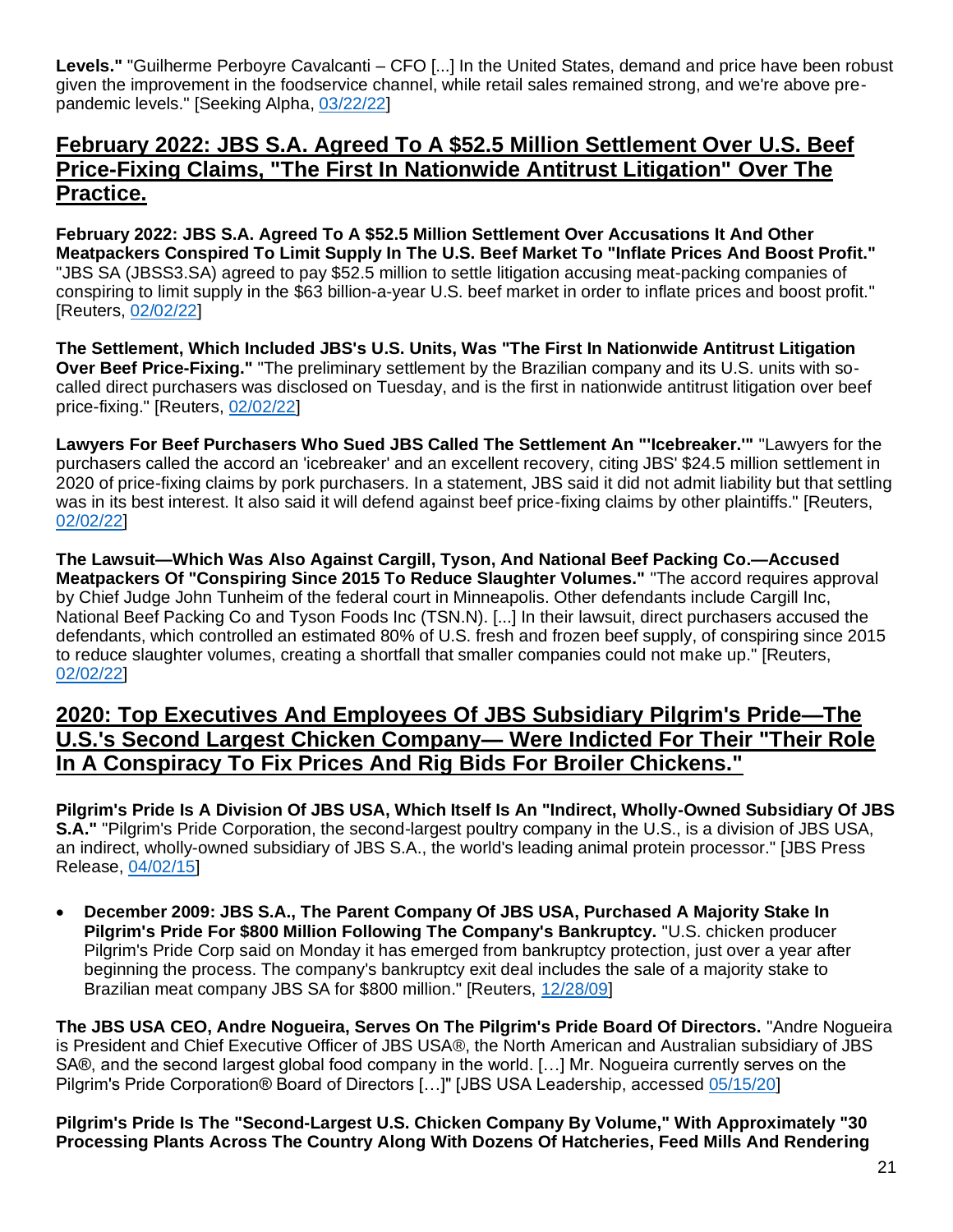**Operations."** "Pilgrim's, established in 1946, is the second-largest U.S. chicken company by volume, running about 30 processing plants across the country along with dozens of hatcheries, feed mills and rendering operations." [Wall Street Journal, [08/13/21\]](https://www.wsj.com/articles/brazils-jbs-proposes-to-buy-rest-of-pilgrims-pride-11628866397)

**June 2020: A Federal Grand Jury In Denver, Colorado Indicted Four Poultry Executives, Including Pilgrim's Pride's Then-CEO Jayson Penn And Then-Vice President Roger Austin, For "Their Role In A Conspiracy To Fix Prices And Rig Bids For Broiler Chickens."** "A federal grand jury in the U.S. District Court in Denver, Colorado, returned an indictment against four executives for their role in a conspiracy to fix prices and `rig bids for broiler chickens, the Department of Justice announced. […] According to the indictment, from at least as early as 2012 until at least early 2017, Jayson Penn, Roger Austin, Mikell Fries, and Scott Brady conspired to fix prices and rig bids for broiler chickens across the United States. Penn is the President and Chief Executive Officer, and Austin is a former Vice President, of a chicken supplier headquartered in Colorado. Fries is the President and a member of the board, and Brady is a Vice President, of a broiler chicken producer headquartered in Georgia." [United States Department of Justice, [06/03/20\]](https://www.justice.gov/opa/pr/senior-executives-major-chicken-producers-indicted-antitrust-charges)

- **September 2020: Former Pilgrim's Pride President And CEO Jayson Penn Left The Company Following His Federal Indictment On "Charges Of Conspiring To Fix Chicken Prices."** "Pilgrim's Pride Corp. […] said Jayson Penn, its president and chief executive put on leave in June after the U.S. Justice Department indicted him on charges of conspiring to fix chicken prices, has exited the company, effective Wednesday." [Wall Street Journal, [09/23/20\]](https://www.wsj.com/articles/pilgrims-pride-ceo-jayson-penn-leaves-company-11600872189)
- **Roger Austin Is A Former Pilgrim's Pride Vice President.** "Former Pilgrim's Pride Corp. (Nasdaq: PPC) CEO Jayson Penn and vice president Roger Austin were re-arraigned Tuesday after the addition of multiple other chicken industry executives to an ongoing inquiry into potential price-fixing within the sector." [Greeley Tribune, [10/14/20\]](https://www.greeleytribune.com/2020/10/14/former-pilgrims-pride-execs-arraigned-on-price-fixing-charges/)

**July 2021: A Federal Grand Jury In Denver, Colorado Indicted Four Former Pilgrim's Pride Executives For Their Roles In A "Nationwide Conspiracy To Fix Prices And Rig Bids For Broiler Chicken Products."** "A federal grand jury in Denver, Colorado, returned an indictment yesterday charging Koch Foods, headquartered in Park Ridge, Illinois, for participating in a nationwide conspiracy to fix prices and rig bids for broiler chicken products. Separately, a federal grand jury in Denver returned an indictment charging four executives for their roles in the same conspiracy. According to court documents, the four charged former Pilgrim's Pride executives are Jason McGuire, a former Executive Vice President of Sales for Prepared Foods; Timothy Stiller, a former General Manager of Fresh Food Services and Small Bird Debone; Wesley 'Scott' Tucker, a former National Accounts sales executive; and Justin Gay, a former Director of Fresh Foodservice Sales." [United States Department of Justice, [07/29/21\]](https://www.justice.gov/opa/pr/four-executives-and-company-charged-price-fixing-ongoing-investigation-broiler-chicken)

**The Former Executives Were Alleged To Have "Conspired To Suppress And Eliminate Competition For Sales Of Broiler Chicken Products."** "The indictments allege that the defendants and co-conspirators conspired to suppress and eliminate competition for sales of broiler chicken products, which are chickens raised for human consumption and sold to grocers and restaurants." [United States Department of Justice, [07/29/21\]](https://www.justice.gov/opa/pr/four-executives-and-company-charged-price-fixing-ongoing-investigation-broiler-chicken)

**October 2020: A Federal Grand Jury In Denver, Colorado Released Superseding Indictments Against Six Chicken Executives And Employees For Their Role In A "Conspiracy To Fix Prices And Rig Bids For Broiler Chicken Products."** "A federal grand jury in the U.S. District Court in Denver, Colorado, returned a superseding indictment charging six additional defendants for their roles in a previously indicted conspiracy to fix prices and rig bids for broiler chicken products, and containing additional allegations against the previously charged defendants in the same conspiracy, the Department of Justice announced today." [United States Department of Justice, [10/07/20\]](https://www.justice.gov/opa/pr/six-additional-individuals-indicted-antitrust-charges-ongoing-broiler-chicken-investigation)

**Indicted Individuals Included Pilgrim's Pride's Former CEO William "Bill" Lovette And Sales Associate Jimmy Little.** "The three-count superseding indictment charges 10 executives and employees at major broiler chicken producers for their participation in a conspiracy to fix prices and rig bids for broiler chicken products from at least 2012 until at least early 2019. Broiler chickens are raised for human consumption and sold to grocers and restaurants. The six additional defendants are Timothy Mulrenin, William Kantola, Jimmie Little, William Lovette, Gary Roberts, and Rickie Blake." [United States Department of Justice, [10/07/20\]](https://www.justice.gov/opa/pr/six-additional-individuals-indicted-antitrust-charges-ongoing-broiler-chicken-investigation)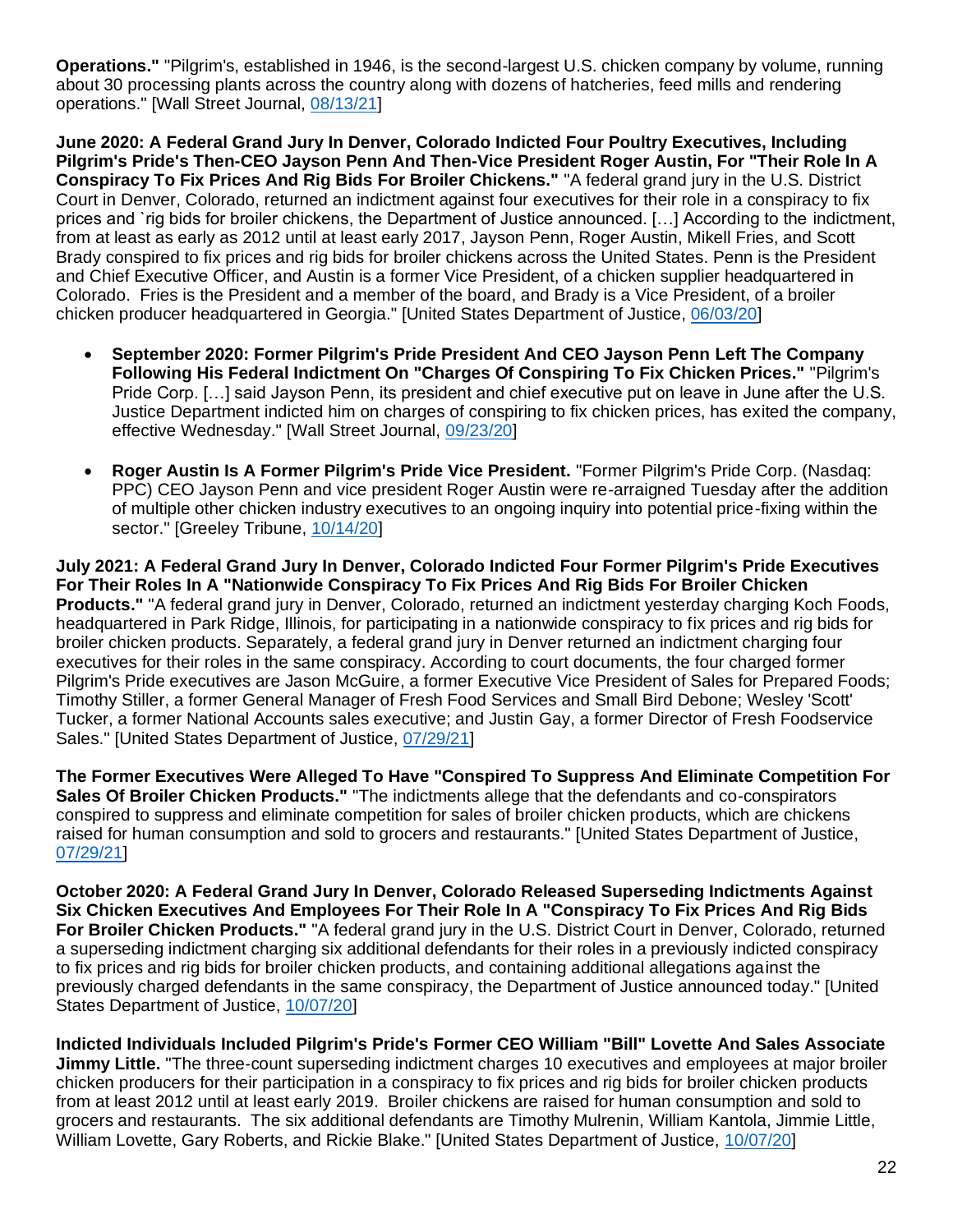• **"The Ten Charged Defendants Include Bill Lovette, The Former Pilgrim CEO; Jason Penn, Pilgrim's Current CEO; Roger Austin, Pilgrim's Vice President; Jimmy Little, A Pilgrim Sales Associate; Jimmy Little Is Also Charged With Making False Statements To Law Enforcement Agents And Obstruction Of Justice."** [JDSupra, [03/02/21\]](https://www.jdsupra.com/legalnews/pilgrim-s-pride-pleads-guilty-to-price-3950906/)

### **October 2020: Pilgrim's Pride Agreed To Pay A Fine Of Over \$110 Million To Settle U.S. Justice Department Antitrust Allegations It Rigged "Three Contracts For The Sale Of Chicken Products To One Customer In The United States."**

**October 2020: Pilgrim's Pride Agreed To Pay A Fine Of Over \$110 Million In A Plea Agreement With The United States Department Of Justice's Antitrust Division To Settle Allegations The Company Had Rigged "Three Contracts For The Sale Of Chicken Products To One Customer In The United States."**  "Pilgrim's Pride Corporation (NASDAQ: PPC) today announced that it has entered into a plea agreement with the United States Department of Justice Antitrust Division in respect to its investigation into the sales of broiler chicken products in the United States. In the plea agreement, which is subject to the approval of the United States District Court of Colorado, Pilgrim's and the Antitrust Division agreed to a fine of \$110,524,140 for restraint of competition that affected three contracts for the sale of chicken products to one customer in the United States." [Pilgrim's Pride, [10/14/20\]](https://ir.pilgrims.com/news-releases/news-release-details/pilgrims-announces-agreement-doj-antitrust-division)

# **2020: Pilgrim's Then-Chief Financial Officer And Now CEO Fabio Sandri Said Of A Trump Executive Order To Keep Meat Plants Open, "We Welcome The Consistency"—Meanwhile, A Union Representing 3,000 JBS Plant Workers Said The Order Ensured "'More Workers Get Sick, Jeopardizing Lives, Family's Income, Communities, And Of Course, The Country's Food Supply Chain.'"**

**April 2020: Then-President Trump Ordered "Meat Processing Plants To Stay Open Amid Concerns Over Growing Coronavirus Cases And The Impact On The Nation's Food Supply."** "President Donald Trump took executive action Tuesday to order meat processing plants to stay open amid concerns over growing coronavirus cases and the impact on the nation's food supply. The order uses the Defense Production Act to classify meat processing as critical infrastructure to try to prevent a shortage of chicken, pork and other meat on supermarket shelves. Unions fired back, saying the White House was jeopardizing lives and prioritizing cold cuts over workers' health." [Associated Press, [04/28/20\]](https://apnews.com/article/south-dakota-donald-trump-us-news-ap-top-news-virus-outbreak-67cb4bad7ffe500beabdf8e7e7efea5d)

**Pilgrim's CFO At The Time, Fabio Sandri, Said On An April 2020 Earnings Call That They "Believe That This […] Recent Executive Order Will Provide A Consistent And Sound And Guided Platform For Which We Can Rely Upon As We Navigate Our Business" And That They "Welcome The Consistency.***"* "Fabio Sandri *–* Chief Financial Officer [:] With regards to, we'll call it, the new CDC guidelines, we believe that this the recent executive order will provide a consistent and sound and guided platform for which we can rely upon as we navigate our business across the 14 states in which we do business here in the U.S. And we welcome the consistency.*"* [Pilgrims Pride Corp (PPC) Q1 2020 Earnings Call Transcript via Motley Fool, [04/30/20\]](https://www.fool.com/earnings/call-transcripts/2020/04/30/pilgrims-pride-corp-ppc-q1-2020-earnings-call-tran.aspx)

• **Fabio Sandri Is Now The President And Chief Executive Officer Of Pilgrim's Pride.** [Pilgrim's Pride, accessed [04/20/22\]](https://www.pilgrims.com/leadership/)

**April 2020: A Local UFCW President Representing "3,000 Workers At The JBS Meat Processing Plant" Commented "The Order 'Will Only Ensure That More Workers Get Sick, Jeopardizing Lives, Family's Income, Communities, And Of Course, The Country's Food Supply Chain.'"** "And Kim Cordova, president of UFCW Local 7, which represents 3,000 workers at the JBS meat processing plant in Greeley, Colorado, said the order 'will only ensure that more workers get sick, jeopardizing lives, family's income, communities, and of course, the country's food supply chain.'" [Associated Press, [04/28/20\]](https://apnews.com/article/south-dakota-donald-trump-us-news-ap-top-news-virus-outbreak-67cb4bad7ffe500beabdf8e7e7efea5d)

# **In April 2020, A JBS Plant In Worthington, Minnesota Had 239 Reported Cases Of COVID-19.**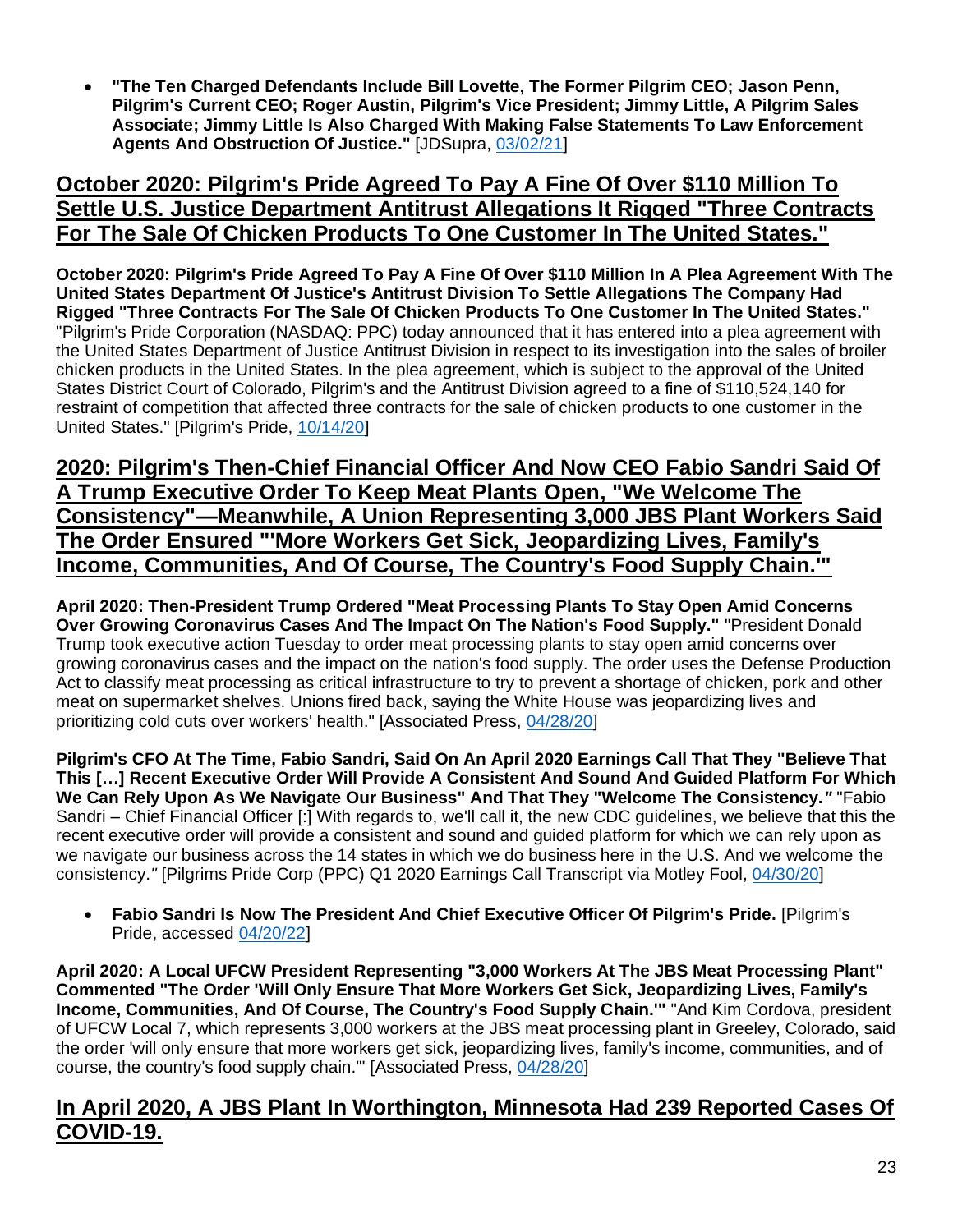**April 2020: A JBS Plant In Worthington, Minnesota Was Reported To Have 239 Works Test Positive For COVID-19.** "More than 200 workers at the JBS plant in Worthington have tested positive for COVID-19, according to the Minnesota Department of Health. The pork plant in Worthington, Minnesota closed indefinitely on April 20 after a coronavirus outbreak was reported in the plant." [Argus Leader, [04/29/20\]](https://www.argusleader.com/story/news/2020/04/29/workers-test-positive-covid-19-worthington-minnesota-jbs-meatpacking-plant/3050159001/)

• **"When Reached For Clarification Wednesday, The Department Of Health Said The Number Of Positive Cases Was 239."** [Argus Leader, [04/29/20\]](https://www.argusleader.com/story/news/2020/04/29/workers-test-positive-covid-19-worthington-minnesota-jbs-meatpacking-plant/3050159001/)

# **The Families Of Workers At The JBS Greeley Processing Plant Alleged The Company Did Little To Respond To An Outbreak Of COVID-19 Cases.**

**April 2, 2020: The** *Greeley Tribune* **Reported That Families Of JBS Employees Alleged The Company Had Not Properly Responded To COVID-19 Cases Within Its Plant.** "Several family members of employees of JBS, which employs more than 4,500 people, reached out independently to the Greeley Tribune this week raising serious concerns about the plant's procedures in regard to the new coronavirus pandemic. […] The allegations suggest employees testing positive for COVID-19 have not triggered appropriate responses inside the plant to limit further exposure and contagion." [Greeley Tribune, [04/02/20\]](https://www.greeleytribune.com/news/local/jbs-employees-families-allege-lax-reaction-to-covid-19-at-greeley-plant-company-disputes-claims/)

**JBS Admitted To Giving Out \$600 Bonuses To "'Employees Who Are In Good Standing'" But Insisted This Was Not Meant To Force Employees To Avoid Missing Shifts Or Coming To Work Sick.** "Multiple sources told the Greeley Tribune that the company was offering a monetary bonus for employees who don't miss work during the pandemic. [JBS Spokesman Cameron] Bruett confirmed the bonus existed, but clarified what this meant. 'We're offering a \$600 bonus to all employees who are in good standing. It's not about missing a shift or encouraging employees to come to work sick,' [JBS Spokesman Cameron] Bruett said. 'If people are sick we want them to stay home and get better, that does not impact their bonus.'" [Greeley Tribune, [04/02/20\]](https://www.greeleytribune.com/news/local/jbs-employees-families-allege-lax-reaction-to-covid-19-at-greeley-plant-company-disputes-claims/)

# **The JBS Greeley Plant Has Had At Least 316 Confirmed Cases Of COVID-19 – Even Its Corporate Headquarters, Also Located In Greeley, Had Cases.**

**May 2020: JBS's Greeley Plant Had 316 Confirmed Cases, While Its Corporate Headquarters – Also Located In Greeley, Colorado – Has Had Five Confirmed Cases, Including One Death.** "While confirmed plant worker deaths have climbed to six, and the plant itself remains far and away the top individual hotspot in the state for COVID-19 with more than 300 confirmed cases, JBS USA corporate headquarters, also located in Greeley, has suffered its first death at the hands of the virus that has wreaked so much havoc on its plant. According to Colorado Department of Public Health and the Environment data released Wednesday afternoon, which now tracks cases and deaths by entity, the first confirmed death in the JBS corporate office occurred some time in the last week. The corporate office only shows five confirmed cases in the CDPHE data, while 316 are confirmed in the plant." [Greeley Tribune, [05/14/20\]](https://www.greeleytribune.com/2020/05/14/jbs-suffers-first-covid-19-death-in-corporate-offices/)

## **Following Trump's Executive Order Invoking The Defense Production Act, JBS Resumed Operations In 2 Of Its Plants, Including The Worthington Facility.**

**April 28, 2020: Then-President Trump Invoked The Defense Production Act In Order To Compel Meatpacking Plants To Stay Open Despite Their Ongoing Outbreaks.** "President Trump signed an executive order Tuesday evening compelling meat processors to remain open to head off shortages in the nation's food supply chains, despite mounting reports of plant worker deaths due to covid-19. Trump invoked the Defense Production Act to classify meat plants as essential infrastructure that must remain open." [Washington Post, [04/29/20\]](https://www.washingtonpost.com/business/2020/04/28/trump-meat-plants-dpa/)

**May 8, 2020: The U.S. Department Of Agriculture Announced That 14 Major Meatpacking Plants, Including 2 JBS Plants, Would Begin Resuming Operations.** [U.S. Department Of Agriculture Press Release, [05/08/20\]](https://www.usda.gov/media/press-releases/2020/05/08/americas-meatpacking-facilities-practicing-safe-reopening-ensure)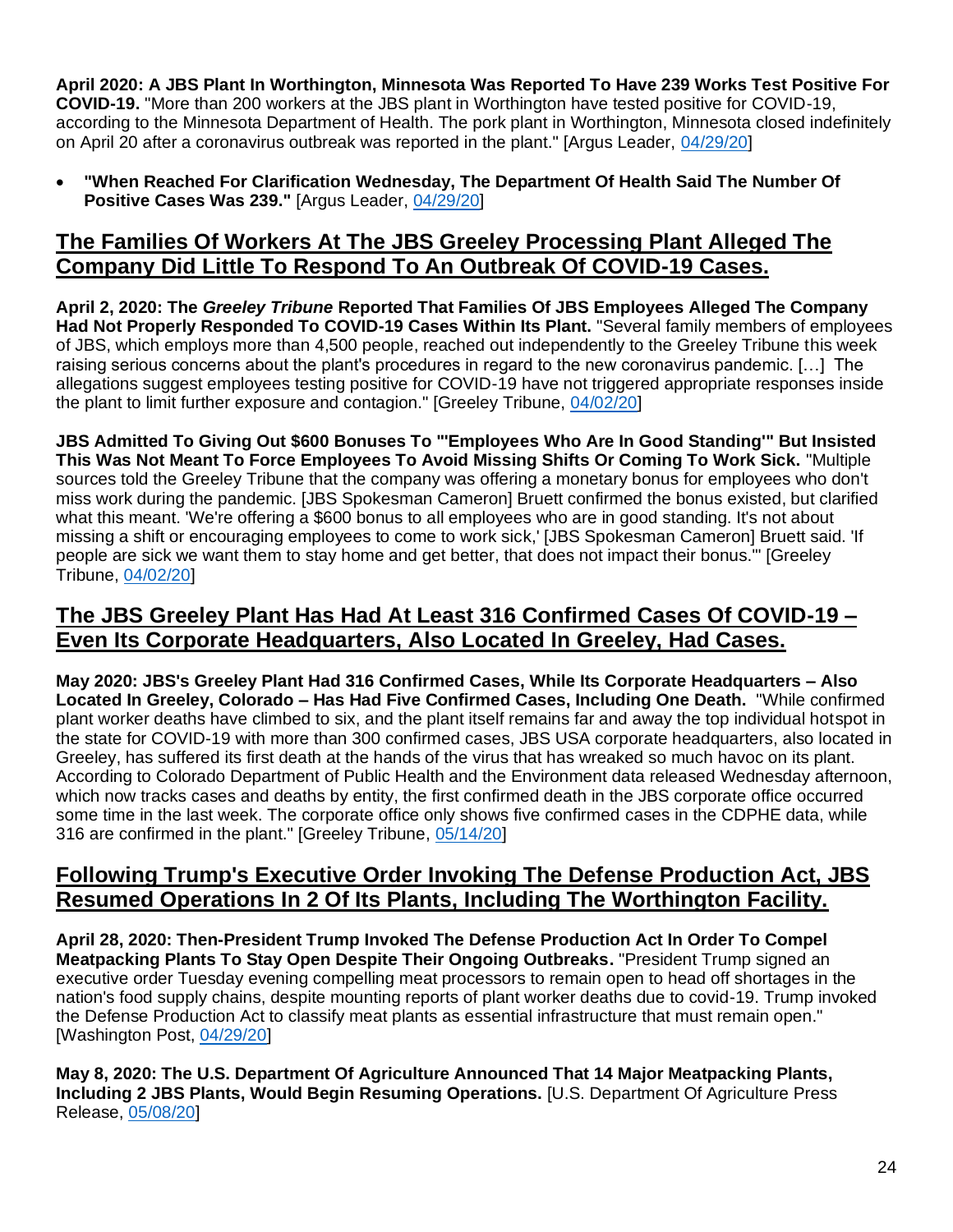- Tyson Perry, IA (pork)
- Tyson Waterloo, IA (pork)
- Tyson Logansport, IN (pork)
- Tyson Robards, KY (poultry)
- Tyson Portland, ME (further processor)
- Tyson Pasco, WA (beef)
- Tyson Dakota City, NE (beef)
- Aurora Packing, Aurora, IL (beef)
- JBS Green Bay, WI (beef)
- JBS Worthington, MN (pork)
- Smithfield Monmouth, IL (pork)
- Smithfield Sioux Falls, SD (pork)
- Indiana Packers, IN (pork)
- Jennie-O Turkey Store, Willmar, MN (poultry)

[U.S. Department Of Agriculture Press Release, [05/08/20\]](https://www.usda.gov/media/press-releases/2020/05/08/americas-meatpacking-facilities-practicing-safe-reopening-ensure)

# **In May 2020, A Pilgrim's Pride Plant In Cold Spring, Minnesota Had 194 Cases Of COVID-19.**

**May 2020: Pilgrim's Pride Reports 194 Cases Of COVID-19 In Its Cold Spring, Minnesota Plant.** "Workers and residents in a small Minnesota town who protested outside a meatpacking plant this week are demanding that it be temporarily closed for cleaning and sanitizing to protect the 1,100 people who work there. They also demand coronavirus testing for workers — a request that came after the plant said the 83 cases it reported on May 8 had ballooned to 194 cases by May 11. The plant in Cold Spring, owned by Pilgrim's Pride, is able to maintain its operations because of the Defense Production Act, which President Donald Trump invoked at the end of April." [NBC News, [05/14/20\]](https://www.nbcnews.com/news/us-news/coronavirus-hot-spot-minnesota-connected-surge-cases-meatpacking-plant-n1206176)

## **In April 2020, A Pilgrim's Pride Plant In Angelina County, Texas Accounted For The Majority Of The County's COVID-19 Cases.**

**April 28, 2020: The Angelina County & Cities Health District Found That A Majority Of The County's Positive COVID-19 Cases Came From Pilgrim's Pride.** "The Angelina County & Cities Health District said a majority of the county's positive COVID-19, coronavirus cases confirmed on Monday came from Pilgrim's Pride. Angelina County Judge Don Lymbery told county commissioners during Tuesday's meeting that all but one of the 10 new positive cases came from one location. He also told commissioners that the county is behind the peak of COVID-19 cases but that the situation could be getting worse." [Lufkin Daily News, [04/29/20\]](http://lufkindailynews.com/coronavirus/article_1fc839cc-8983-11ea-981e-9736a180dd10.html)

# **In April 2020, Over Two Dozen Pilgrim's Pride Workers Protested The Health Conditions Of Its Timberville, Virginia Plant.**

**April 3, 2020: Over Two Dozen Pilgrim's Pride Workers Protested At Its Timberville, Virginia Plant "Over Health And Safety Concerns During The COVID-19 Pandemic."** "Friday morning, more than two dozen workers at Pilgrim's Pride Corp. protested outside the Timberville plant over health and safety concerns during the COVID-19 pandemic. At 7 a.m., the workers were outside the facility on Co-Op Drive chanting and asking for more answers from the plant's managers. Ann Polk, a protester, told WHSV their supervisors told them that someone had tested positive for COVID-19 in their facility." [WHSV, [04/03/20\]](https://www.whsv.com/content/news/Pilgrims-workers-protest-outside-facility-for-health-and-safety-569351581.html)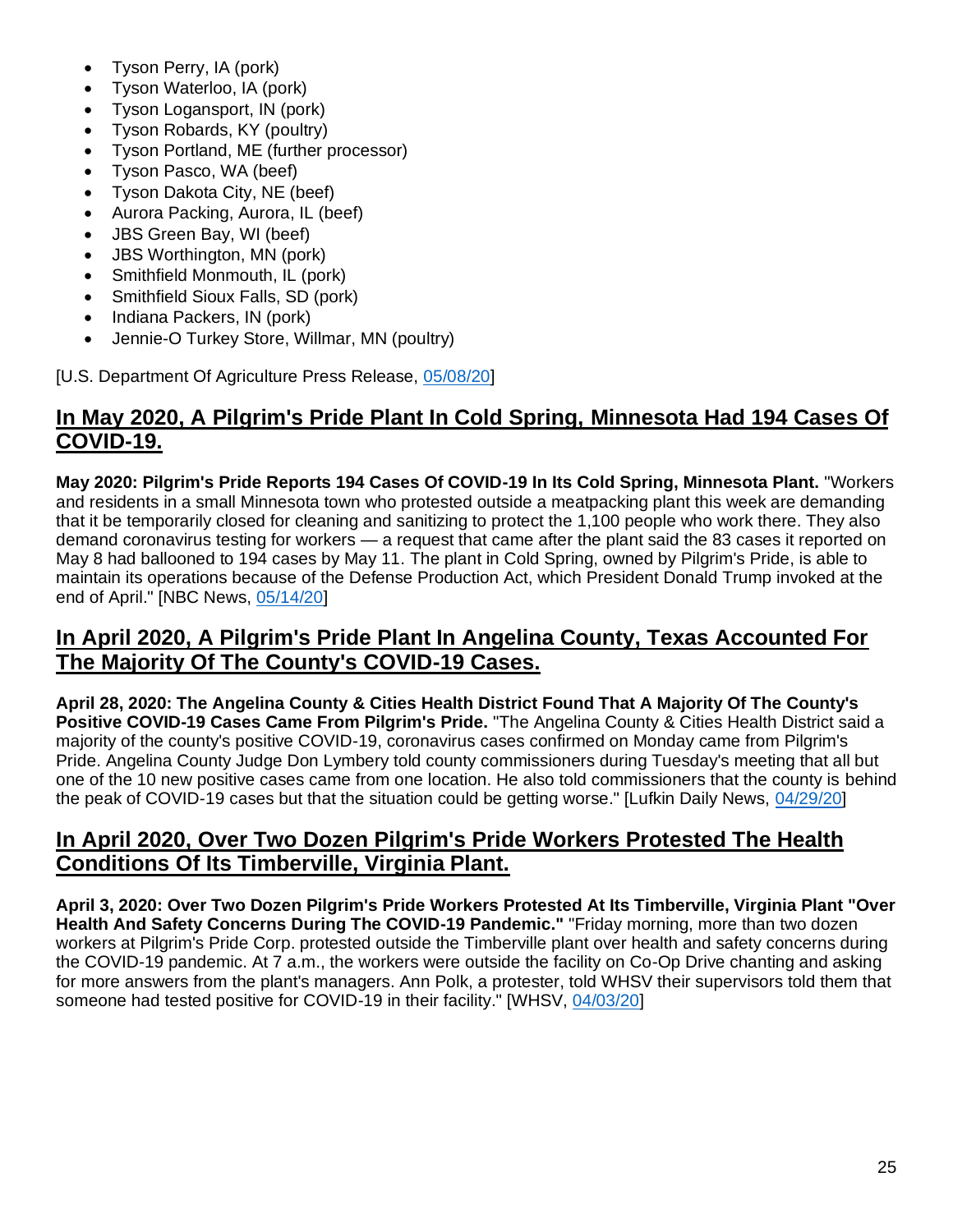<span id="page-25-0"></span>**National Beef Packing Company, Which Saw A 100% COVID-19 Infection Rate In Its U.S. Plants, Is Majority-Owned By Marfrig, Which Touted "A Series Of New Profitability Records" In North America And U.S. Beef Margins Hitting "Records" As It Touted About \$853 Million In FY 2021 Net Income.**

#### **National Beef Packing Company, The Fourth-Largest Beef Packer In The U.S., Is Mostly Owned By Brazilian Food Processing Company Marfrig.**

**National Beef Packing Company Is The Fourth-Largest Beef Packer In The United States.** "The move by National Beef – the fourth largest beef packer in the U.S. – adds another packing plant to the company's portfolio that also includes two other packing plants in Dodge City and Liberal, Kan. The Kansas City, Mo., based company also has further processing facilities located in Kansas City, Kansas; Hummels Wharf, Pennsylvania; Moultrie, Georgia; North Baltimore, Ohio and St. Joseph, Missouri." [Drovers, [03/12/19\]](https://dy604qses7th.cloudfront.net/markets/4th-largest-us-beef-packer-national-beef-acquires-iowa-premium)

**Marfrig Global Foods "Owns Most Of National Beef Packing Company."** "Officials studied earnings statements from Tyson Foods Inc (TSN.N), the chicken producer and biggest U.S. meat company by sales; Brazil-based JBS SA (JBSS3.SA), the world's biggest meatpacker; Brazilian beef producer Marfrig Global Foods SA (MRFG3.SA) which owns most of National Beef Packing Company (NBEEF.UL); and Seaboard Corp RIC (SEB.A)." [Reuters, [12/10/21\]](https://www.reuters.com/business/meat-packers-profit-margins-jumped-300-during-pandemic-white-house-economics-2021-12-10/)

**In 2018, National Beef Packing Company, LLC Announced That NBM US Holdings, A Subsidiary Of Marfrig Global Foods, Would Acquire 51% Of Outstanding Ownership Interests In National Beef Packing Company, LLC.** "National Beef Packing Company, LLC today announced that the owners of National Beef have entered into a membership interest purchase agreement with NBM US Holdings ("NBM"), an indirect subsidiary of Marfrig Global Foods S.A. under which NBM will acquire 51% of the outstanding ownership interests in National Beef. The operations and management of National Beef will remain unchanged with Tim Klein continuing as National Beef President and Chief Executive Officer upon completion of the transaction. The current owners of National Beef will continue as owners under the new structure." [National Beef, [04/09/18\]](https://www.nationalbeef.com/news/marfrig-purchases-national-beef-ownership-interest)

**Marfrig Global Foods Is A Brazilian Food Processing Company.** [Bloomberg, accessed [09/07/21\]](https://www.bloomberg.com/profile/company/MRFG3:BZ)

**National Beef Packing Company Parent Marfrig Touted "Its Best Results Ever" In 2021, With Its North America Operations Setting "A Series Of New Profitability Records," U.S. Beef Margins Hitting "Records," And The Company Taking About \$853 Million In Profit In FY 2021 And Expanding Its Dividend Plan To About \$426 Million—About 58% Of Its Profit From The Year.**

**March 2022: Marfrig Touted "Its Best Results Ever" In 2021, With Its North America Operations Setting "A Series Of New Probability Records."** "In 2021, Marfrig achieved its best results ever, with net revenue of over R\$85 billion and Adj. EBITDA of R\$14.5 billion. Our North America Operation set a series of new profitability records during year, with its excellent performance reflecting the strong demand for beef protein, which, according to the USDA, reached 58 pounds per capita in 2021, the highest level since 2009." [Marfrig Global Foods S.A., [03/08/22\]](https://api.mziq.com/mzfilemanager/v2/d/b8180300-b881-4e6c-b970-12ad72a86ec8/62b7ca02-b975-d879-97bd-4a51cf345f8e?origin=1)

**February 2022: Marfrig Said U.S. Beef Margins Set "Recent Records" As It Acknowledged Higher Costs Would Be "Partially Passed On To Consumers."** "Last week, Marfrig said U.S. beef margins are likely to fall from recent records to 'normal levels' as higher costs will only be partially passed on to consumers." [Bloomberg, [02/08/22\]](https://www.bloomberg.com/news/articles/2022-02-08/tyson-s-upbeat-sales-outlook-boosts-shares-of-brazil-meatpackers?sref=F7j0rXiB)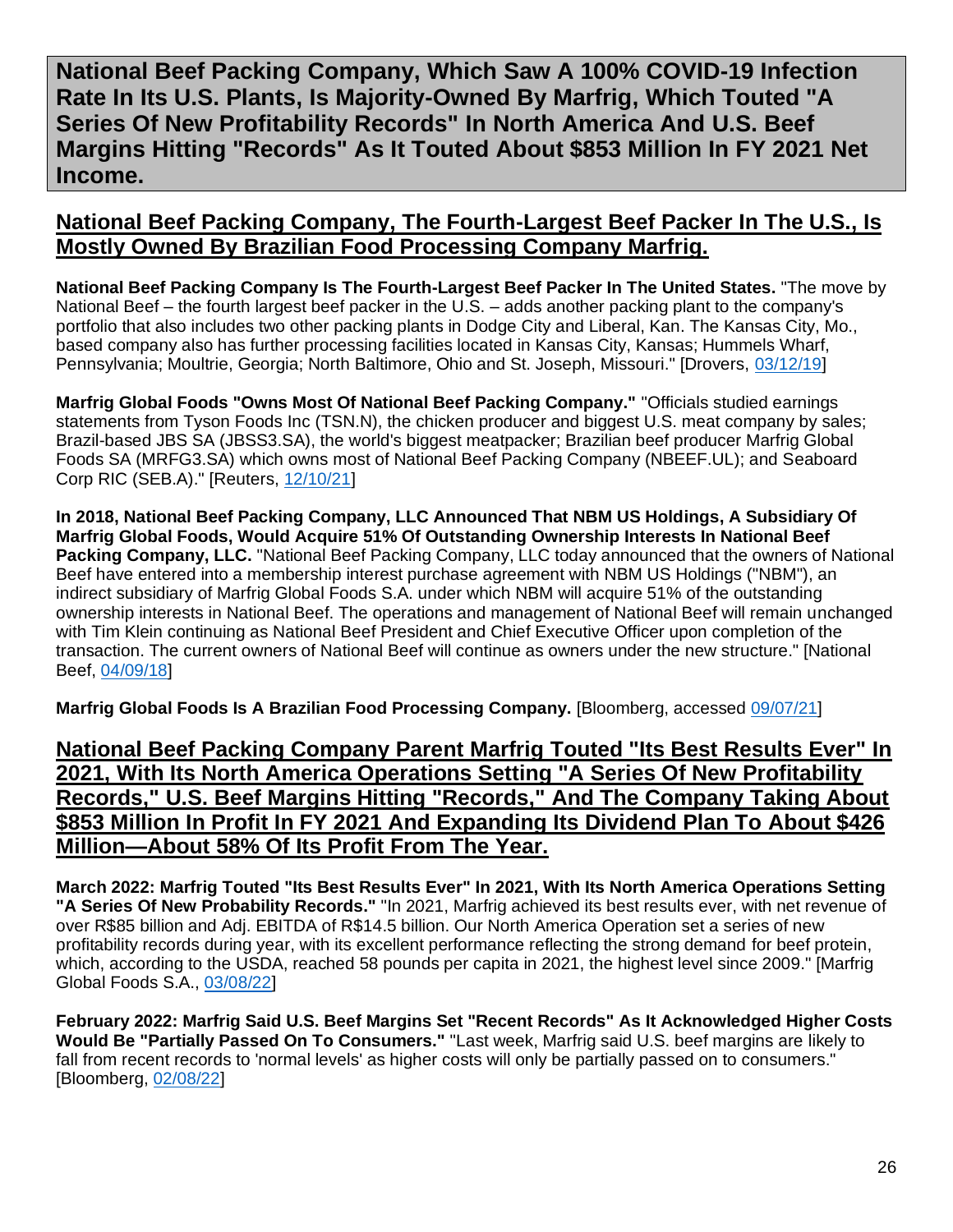**FY 2021: Marfrig's Net Income Grew To R\$4.342 Billion (Brazilian Reals), About \$853 Million USD.** "In 2021, net income came to R\$4,342 million, advancing 31.5% compared to 2020 and representing the Company's highest result ever." [Marfrig Global Foods S.A., [03/08/22\]](https://api.mziq.com/mzfilemanager/v2/d/b8180300-b881-4e6c-b970-12ad72a86ec8/62b7ca02-b975-d879-97bd-4a51cf345f8e?origin=1)

• **The Brazilian Real Was Worth About 0.1963 As Of March 8, 2022:**



[Brazilian Real To U.S. Dollar Conversion, Date:03/07/22, OANDA, accessed [04/21/22\]](https://www.oanda.com/fx-for-business/historical-rates)

**FY 2021: Marfrig Said Its "Excellent Performance" Led It To Advance Over R\$1.789 Billion (Brazilian Reals), About \$351 Million USD, On Shareholder Dividends And Then To Expand Its Overall Dividend Plan To About R\$2.172 Billion (Brazilian Reals), About \$426 Million USD—Which Was About 58% Of Its FY 2021 Net Income.** "This excellent performance led the Company to distribute, in advance, over R\$1,789 million in dividends; including the amount to be distributed under the new proposal, the total amount of dividends to be distributed would be R\$2,172 million or approximately 58% of net income for the year after the mandatory allocations to reserves." [Marfrig Global Foods S.A., [03/08/22\]](https://api.mziq.com/mzfilemanager/v2/d/b8180300-b881-4e6c-b970-12ad72a86ec8/62b7ca02-b975-d879-97bd-4a51cf345f8e?origin=1)

• **The Brazilian Real Was Worth About 0.1963 As Of March 8, 2022:**



[Brazilian Real To U.S. Dollar Conversion, Date:03/07/22, OANDA, accessed [04/21/22\]](https://www.oanda.com/fx-for-business/historical-rates)

#### **October 2021: A U.S. House Investigation Found That National Beef's Facilities Had 72% More COVID-19 Cases And 50% More Deaths Than Previously Estimated, And 100% Of Its U.S. Facilities Had COVID-19 Cases.**

**October 2021: A House Select Subcommittee On The Coronavirus Crisis Investigation Found That COVID-19 Cases And Deaths At The Leading U.S. Meatpackers Were Up To Three Times Higher Than Previous Estimates.** "Workers at the leading U.S. meatpacking plants experienced cases and death from COVID-19 that were up to three times previous estimates, according to a report by the House Select Subcommittee on the Coronavirus Crisis seen by Reuters." [Reuters, [10/28/21\]](https://www.reuters.com/world/us/coronavirus-infections-us-meat-plants-far-higher-than-previous-estimates-house-2021-10-27/)

• **The Investigation Found That The 59,000 COVID-19 Cases And 269 Deaths It Uncovered Among The Big Five Meatpackers Was About Three Times Higher Than Previous Estimates.** "While the spread of COVID-19 at meat plants was covered widely by media in the first year of the crisis, the percentage of major packing plants that had multiple cases has not been previously reported. Data from meatpackers Tyson Foods (TSN.N), JBS, Cargill, Smithfield Foods and National Beef made public in October showed 59,000 cases of COVID-19 and 269 deaths among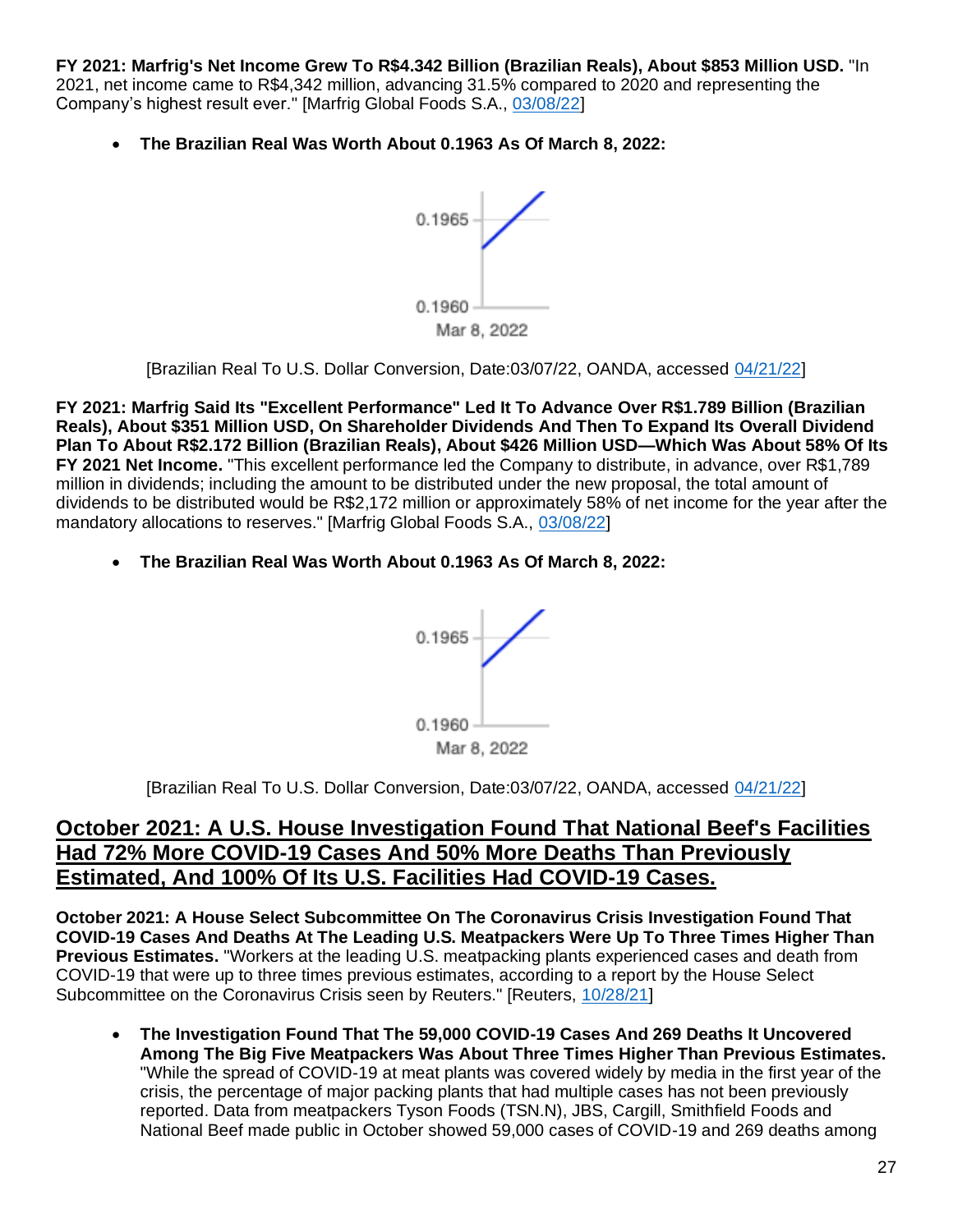their workers between March 2020 and Feb. 1 2021. Both figures were around three times higher than previous estimates." [Reuters, [01/14/22\]](https://www.reuters.com/business/nearly-90-big-us-meat-plants-had-covid-19-cases-pandemics-first-year-data-2022-01-14/)

**The Investigation Found That National Beef's Facilities Had 72% More COVID-19 Cases And 50% More Deaths Than Previously Estimated.** "National Beef facilities had 72 percent more coronavirus cases and 50 percent more deaths than previously estimated." [House Select Subcommittee On The Coronavirus Crisis, [10/27/21\]](https://coronavirus.house.gov/sites/democrats.coronavirus.house.gov/files/2021.10.27%20Meatpacking%20Report.Final_.pdf)

**The Investigation Found That "National Beef Saw 2,470 Employee Infections And Six Employee Deaths."** [House Select Subcommittee On The Coronavirus Crisis, [10/27/21\]](https://coronavirus.house.gov/sites/democrats.coronavirus.house.gov/files/2021.10.27%20Meatpacking%20Report.Final_.pdf)

**100% Of National Beef's Eight U.S. Plants Experienced COVID-19 Cases, According To A Reuters Analysis Of The House Investigation.** "The analysis showed multiple cases at 218 of the 247 plants owned by the five companies in the United States over the period. That represents 88.2%. For each company individually, the rates ranged from 82% of JBS' 62 U.S. plants - including those owned by its subsidiary Pilgrim's Pride - to 100% of National Beef's eight plants." [Reuters, [01/14/22\]](https://www.reuters.com/business/nearly-90-big-us-meat-plants-had-covid-19-cases-pandemics-first-year-data-2022-01-14/)

• **January 2022: A Reuters Analysis Of The House Select Subcommittee On The Coronavirus Crisis Probe Found That 90% Of The Five Biggest U.S. Meat Company Plants Had COVID-19 Cases In 2020 And Early 2021.** "Nearly 90% of processing plants owned by five big U.S. meat companies had COVID-19 cases in 2020 and early 2021, a Reuters analysis of public data found, as a congressional committee investigates how meatpackers handled the pandemic. The U.S. House Select Subcommittee on the Coronavirus Crisis began its probe last year amid evidence the plants were major spreaders of COVID-19 and that workers suffered unusually severe outbreaks." [Reuters, [01/14/22\]](https://www.reuters.com/business/nearly-90-big-us-meat-plants-had-covid-19-cases-pandemics-first-year-data-2022-01-14/)

# **In April 2020, National Beef Company's Iowa Plant Suspended Production Due To A COVID-19 Outbreak In Which Nearly 20% Of Tested Employees Tested Positive**

**In 2020, National Beef's Iowa Premium Plant Suspended Production Due To A COVID-19 Outbreak.** "The Iowa Premium plant in Tama, owned by National Beef, suspended production after the company confirmed that multiple workers had the virus." [Des Moines Register, [04/20/20\]](https://www.desmoinesregister.com/story/news/2020/04/20/coronavirus-iowa-meatpacking-plant-reopens-177-workers-test-positive-covid-19-national-beef-tama/5165348002/)

**Out Of 500 Workers Tested In The Iowa Plant Outbreak, 117 Tested Positive For COVID-19. "**On Sunday, the office of Gov. Kim Reynolds said that 177 out of more than 500 National Beef workers tested were positive for coronavirus." [Des Moines Register, [04/20/20\]](https://www.desmoinesregister.com/story/news/2020/04/20/coronavirus-iowa-meatpacking-plant-reopens-177-workers-test-positive-covid-19-national-beef-tama/5165348002/)

# **In 2020, National Beef Company's Dodge City, Kansas Plant Also Experienced A COVID-19 Outbreak—The CDC And Workers' Union Requested Policy Changes, But National Beef "Spurned" Advice**

**After A COVID-19 Outbreak At National Beef Company's Dodge City Plant, National Beef "Spurned" Advice From The CDC To Stop Offering Bonus Pay Based On Work Attendance. "**The virus swept through the 2,700-worker plant, making Dodge City, and surrounding Ford County, the coronavirus capital of Kansas. On April 24, when three occupational-health experts from the CDC toured the plant to offer advice, they found that approximately 190 workers were out with Covid-19, 400 more were in home quarantine because of "close contact" with infected people, and 250 hadn't shown up for work. The CDC issued an advisory report based on its tour and recommended that National Beef stop offering workers bonus pay based on attendance, but the company spurned the advice." [Bloomberg Law, [06/18/20\]](https://news.bloomberglaw.com/daily-labor-report/u-s-meat-plants-are-deadly-as-ever-with-no-incentive-to-change)

• **Dodge City Is A City In Kansas.** [Dodge City, accessed [09/07/21\]](https://www.dodgecity.org/)

**National Beef Denied Union Requests To Slow Down Production And Delink Bonus Pay From Attendance.** "Even with fewer workers coming in, the plant denied union requests to slow down the line to